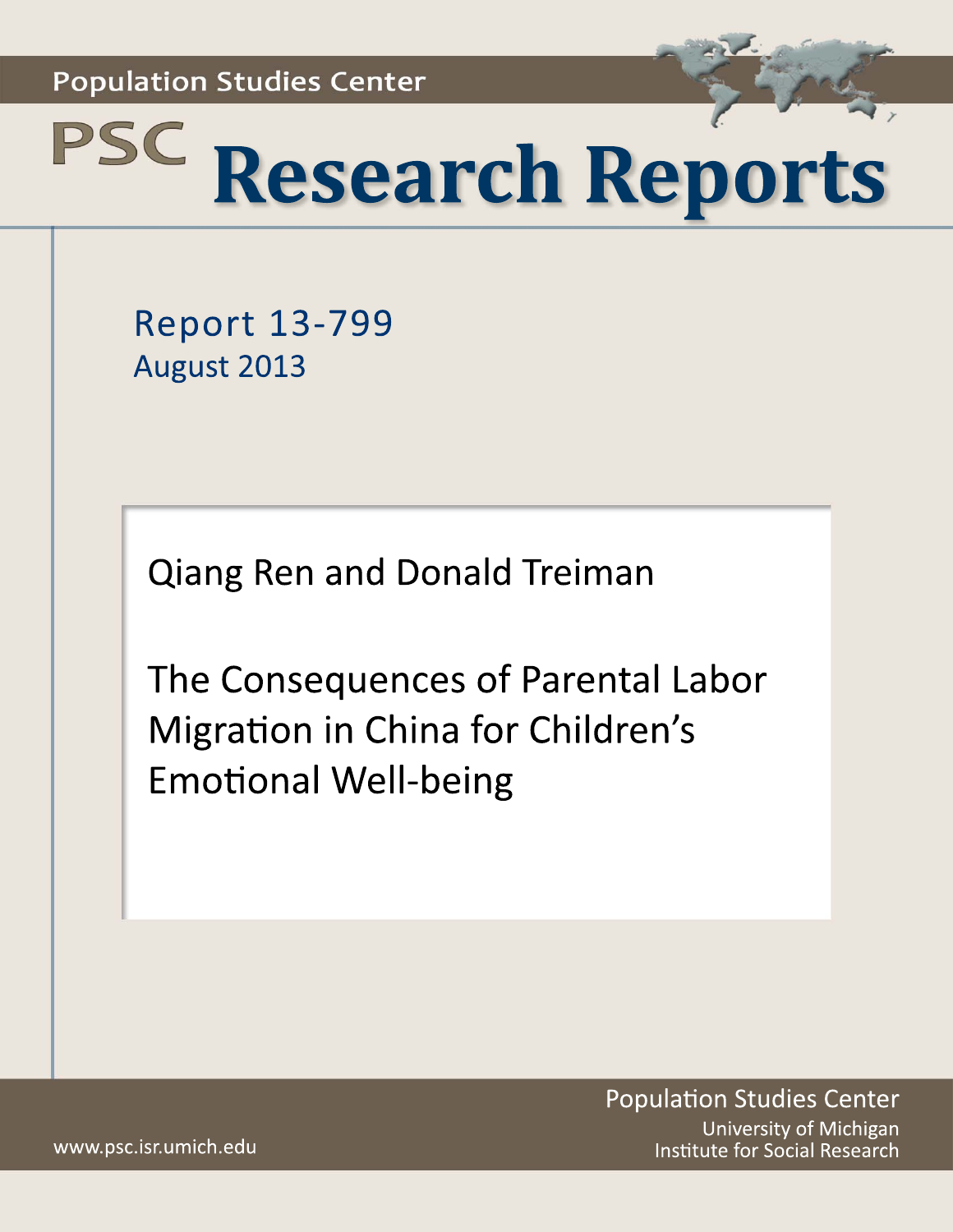# **The Consequences of Parental Labor Migration in China for Children's Emotional Well-being**

Qiang Ren Peking University

Donald J. Treiman UCLA

## Population Studies Center Research Report 13-799 August 2013

**Qiang Ren**, Institute of Population Research, Peking University, 213 Economic School Building, Yiheyuan Road #5, Haidian District Beijing 100871, China. [renqiang@pku.edu.cn](mailto:renqiang@pku.edu.cn) Tel: 86-10-62751974.

**Donald J. Treiman**, California Center for Population Research, 4284 Public Affairs Building, UCLA PO Box 957236, Los Angeles, CA 90095. [treimandj@gmail.com](mailto:treimandj@gmail.com)

A version of this paper was presented at the annual meeting of the Population Association of America New Orleans, 11-13 April 2013, and the spring meeting of the Research Committee on Social Stratification and Mobility of the International Sociological Association (RC 28), Trento, Italy, 16-18 May 2013.

**Acknowledgements:** The data used in this paper are from the China Family Panel Studies, funded by the 985 Program of Peking University and carried out by the Institute for Social Science Survey of Peking University. The first author's participation was supported by a grant from the Chinese Ministry of Education to Peking University (12YJA840019). The paper was prepared in part using facilities provided to the second author by the California Center for Population Research, UCLA, which is supported by funding from infrastructure grant R24HD041022 from the Eunice Kennedy Shriver National Institute of Child Health and Human Development. Earlier versions were presented at the annual meeting of the Population Association of America, New Orleans, 11-13 April 2013, and at the spring meeting of The Research Committee on Social Stratification and Mobility of the International Sociological Association (RC 28), Trento, Italy, 16-18 May 2013.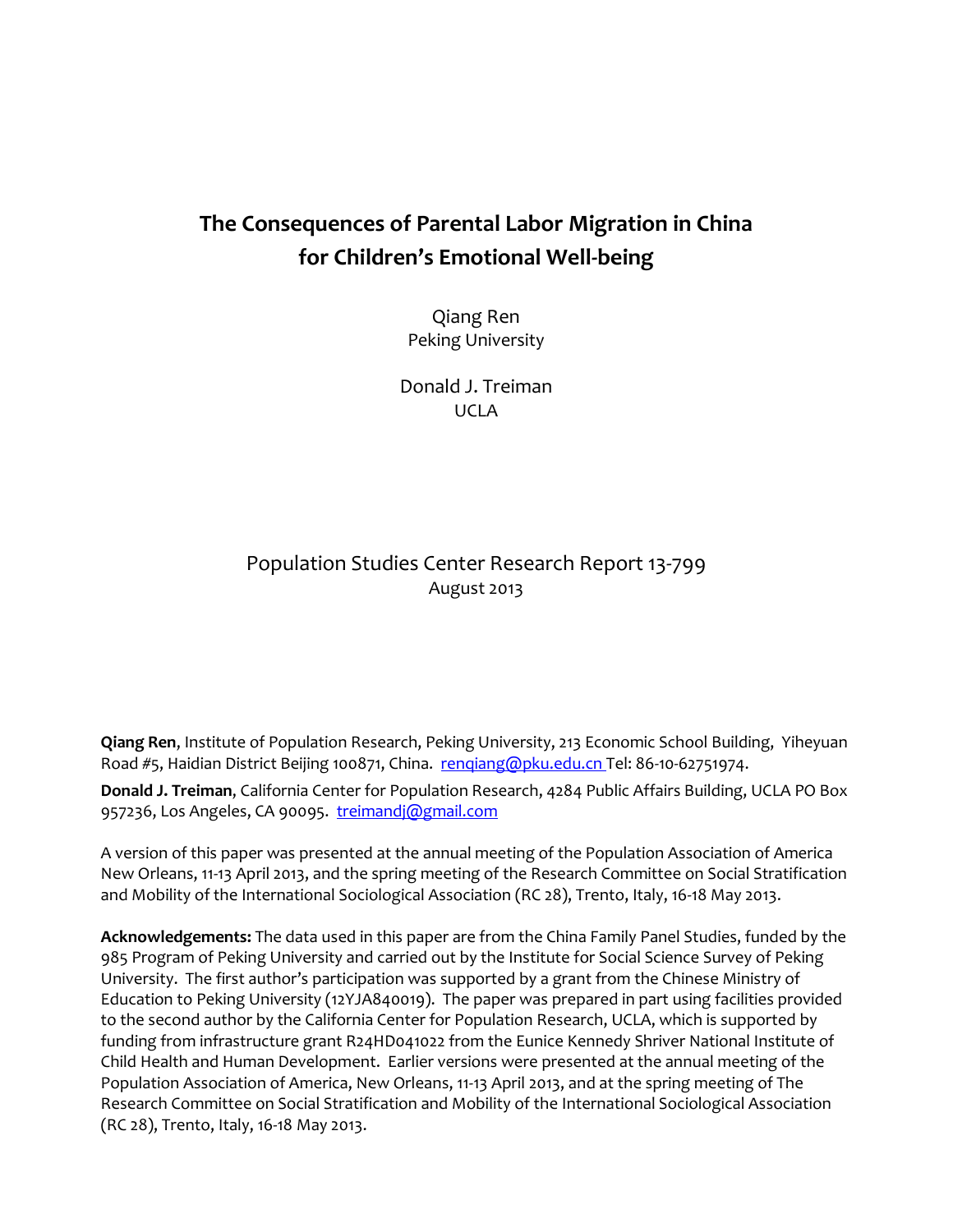#### **ABSTRACT**

Using data from the 2010 wave of the *China Family Panel Studies* (CFPS), we study the effects of internal migration in China on the emotional well-being of children age 10-15. The 2010 CFPS, a national probability sample survey of the Chinese population, includes 3,464 children within this age range. We compare five groups: rural children with local registration living with both parents; urban children with local registration living with both parents; children accompanying their migrant parent(s); children left behind with one parent when the other parent goes out to work; and children left behind or sent to live with others when both parents go out to work. We expected the last three groups to be at risk of increased emotional difficulties compared to children living with both parents. We tested these expectations using both conventional regression models and community fixed-effects models. The evidence supporting our expectations is very weak and inconsistent, leading us to conclude that in the Chinese context family arrangements have little impact on the emotional well-being of children. We finish by offering some conjectures as to why this is so.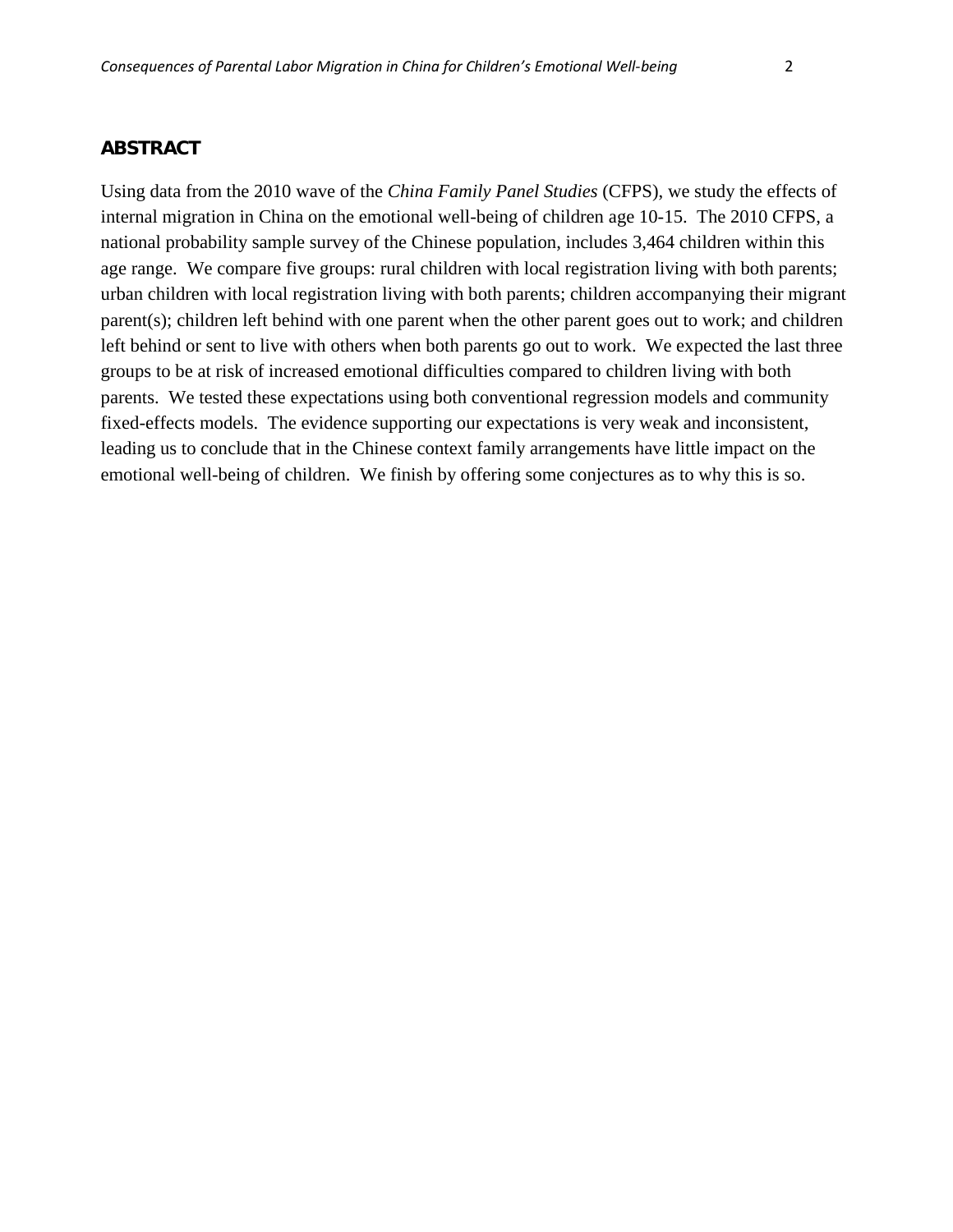#### **1 INTRODUCTION**

 $\overline{a}$ 

Over the past 30 years, China has experienced massive internal migration, mostly by rural migrants moving to cities or to industrial areas near cities in search of work. The result is that as of 2010 about 260 million people—approximately 20% of the population—were living in places other than where they were registered ([Chinese] National Bureau of Statistics, 2012, Table 7-2). Unlike the U.S., where residence more or less automatically confers local rights for U.S. citizens, albeit sometimes after a waiting period, in China local registration, and concomitant rights and privileges, are not easy to obtain.

Labor migrants tend to be young and also disproportionately male. But many are married and have children. Because many social benefits require local registration, and because of the consequent difficulty of arranging permanent employment, adequate child care, housing, schooling, and health care, married migrants often leave their families behind when they "go out for work." It also is increasingly the case that married couples migrate together, taking their children with them or starting families in their new work locale (Duan, Lü, and Zou (2013) estimate that as of 2010 44% of migrants lived in 2- or 3-generation families). But because they often live in difficult circumstances—rented rooms, very small apartments, and sometimes even dormitories—and work very long hours, and also suffer the same institutional constraints as those migrating without their families, many migrant couples find it difficult to care for their children. For these reasons, many either leave their children behind or send them to live with other relatives. The most recent data, from 2010, reveal that about 70 million children, about 25% of all Chinese children, have been left behind by one or both parents; 88% of these are from rural areas (Duan et al., 20[1](#page-3-0)3).<sup>1</sup> As of 2005 18 million children below age 15 had accompanied their migrant parents (Duan and Yang, 2008; Duan and Huang, 2012) and as of 2010 38 million children below age 18 had accompanied their migrant parents (Duan, 2012); clearly, part of the increase is due to the wider age range reported for 2010, but it also is probable that the proportion of Chinese children accompanying migrant parents increased over the 5-year period. In our data, about 30% of children age 10-15, the children we study, fall into these vulnerable groups.

<span id="page-3-0"></span><sup>1</sup> Chan (2009, p. 8) reports data from the 2005 1% sample census showing that of left-behind children 47% lived with one parent, usually the mother; 26% with one or both grandparents; and 27% with others or alone.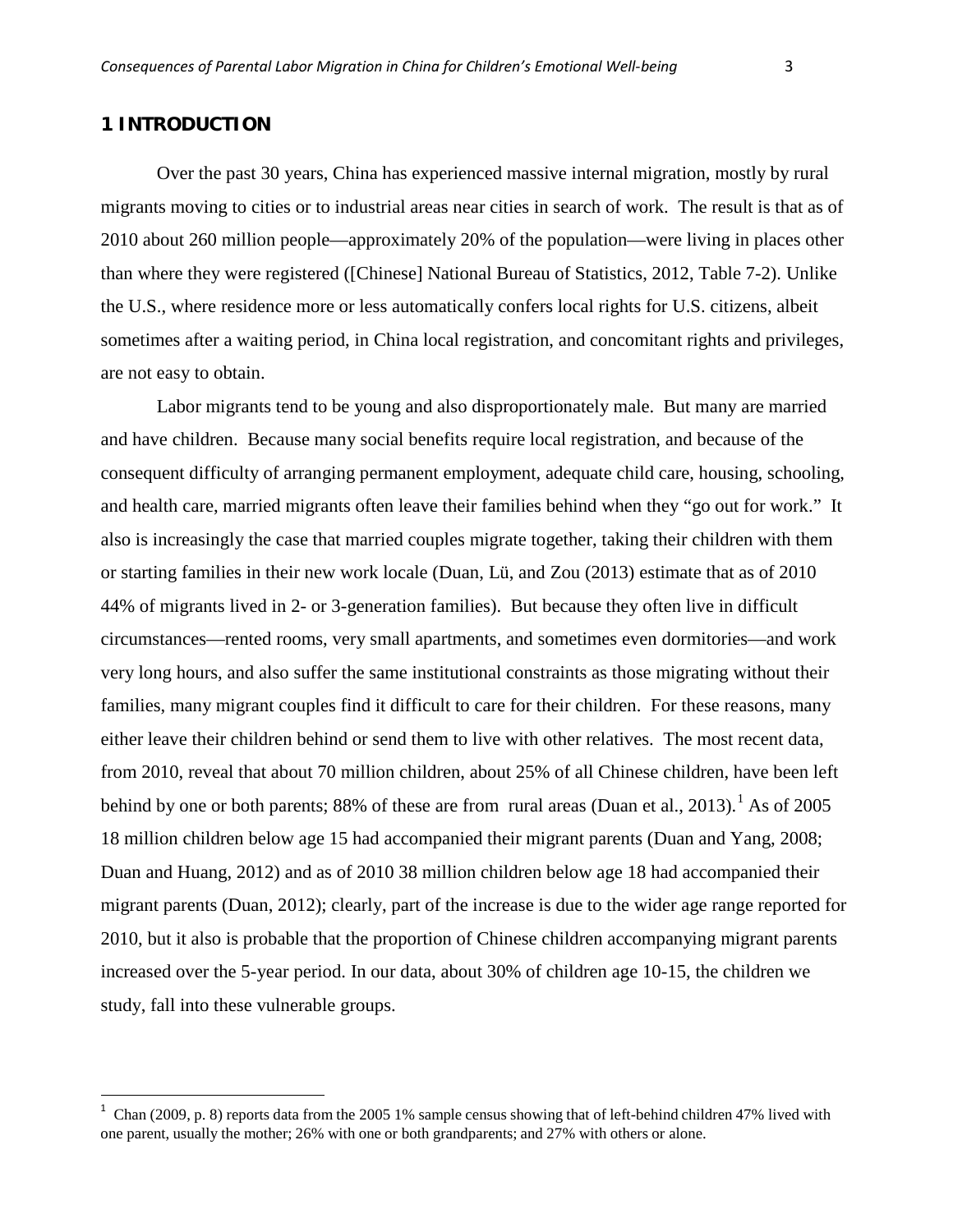The question we address in this paper is whether children affected by migration—both migrant children and children left behind—suffer emotional deficits relative to children living with both parents in non-migrant families. There is little firm evidence for China. Research to date has focused mainly on adult migrants. With the exception of the present study, and a parallel study using somewhat different methods and investigating different outcomes but based on the same data (Xu and Xie, 2013), there has been almost no research on the consequences of migration for children's emotional well-being using national-level data. The existing work on this topic is based on studies restricted to specific locales. Moreover, often these studies have collected data only on migrant children or children left behind, failing to sample a comparison group of non-migrant children, thus making it impossible to assess the effect of migration on children's lives (e.g. Li, 2004; Liang, 2004; Women's Federation of Meishan Municipality, 2004; Zhao, 2004; Liu, Li, and Ge, 2009; Wong, Chang, and He, 2009). Many of the studies of children left behind are summarized by Xiang (2007), who points out that in a systematic comparison of left-behind and other children in a middle school in Fujian Province, Huang (2004) found that the emotional health of left-behind children was only marginally worse than that of other children. Similarly, Fan et al. (2010) in a study of rural children in Hunan Province observed more behavioral problems among left-behind children but the effect of left-behind status entirely disappeared once SES and other controls were introduced. And Wen and Lin (2012, p. 129) in a separate study of rural Hunan children found no effect of left-behind status on satisfaction with life and studies, with or without controls. On the other hand, Chan (2009, p.16) cites four studies (Zhou et al., 2005; China Youth Research Center, 2008, p. 241; Lu, 2006; and Wang, Zhang, and Sun, 2006) that found "that leftbehind children were more likely than other rural children to feel depressed, emotional, anxious, fearful, become easily irritated and intransigent, and have lower self-esteem."

Most of the research on emotional well-being has focused on left-behind children; research on migrant children has focused mainly on educational attainment and access to health care. There are few studies of the emotional well-being of migrant children, which in general suffer from the same shortcomings as studies of children left behind—local and often unrepresentative samples and the lack of comparison groups of non-migrants. Chan (2009, p. 29) summarizes the existing research on migrant children as showing that even when "long-term residents in the city, these children are treated as outsiders. Their rights to medical care, education and social participation are limited, leading to a higher incidence of physical and psychological problems, and a greater vulnerability to crime." Mao and Zhao (2012) in a comparison of local and migrant middle school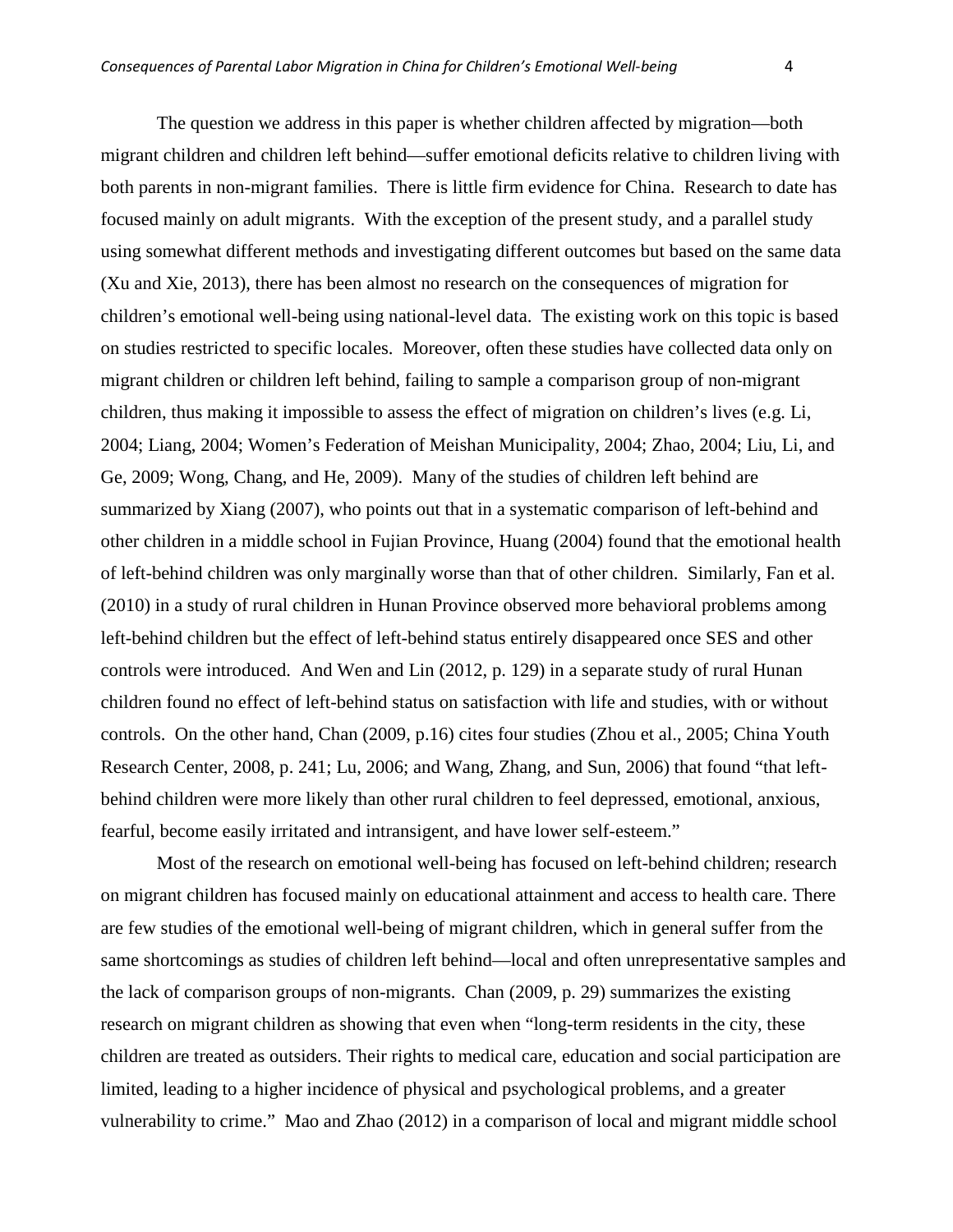students living in Pudong, Shanghai, show that migrant children experience lower self-esteem, with and without controls for socioeconomic status and other factors, and also experience greater observed depression but that the depression effect becomes non-significant when controls are introduced. Finally, a systematic comparison of 20 studies of the mental health of international migrant children with that of native children in (mainly European) receiving nations reveals no consistent results; in some studies migrants show mental health deficits, in others superior mental health, and in still others no significant difference from native-born children (Stevens and Vollebergh, 2008).

Despite the paucity of research, and the inconsistency in findings from what research there is, there are several reasons for suspecting that both migrant children and children left behind may be at greater risk of experiencing emotional difficulties than are children in intact families.

#### **1.1 Left-behind children**

It is well established in U.S. studies that the quality of parenting is one of the strongest predictors of children's emotional well-being. But the quality of parenting tends to be degraded in single-parent families relative to intact families. Single parents tend to be "less emotionally supportive of their children, have fewer rules, dispense harsher discipline, are more inconsistent in dispensing discipline, provide less supervision, and engage in more conflict with their children" (Amato, 2005, p. 83; see especially the references cited in note 46). Poorer parenting by single parents has been linked to a variety of negative outcomes among children, including emotional problems, conduct problems, low self-esteem, and problems forming and maintaining social relationships (Amato, 2005, p. 83, and the references cited in note 47). Single parenting also may lead to a greater risk of parental emotional difficulties and parental difficulties may in turn lead to a higher risk of child emotional difficulties. It follows from these points that the absence of one parent, and even more so the absence of both parents, is likely to be emotionally damaging to children. McLanahan and Sandefur (1994, p. 1), in a well-known U.S. study, summarize the existing evidence as "quite clear: *Children who grow up in a household with only one biological parent are worse off, on average, than children who grow up in a household with both of their biological parents, regardless of the parents' race or educational background, regardless of whether the parents are married when the child is born, and regardless of whether the resident parent remarries"* (emphasis in the original).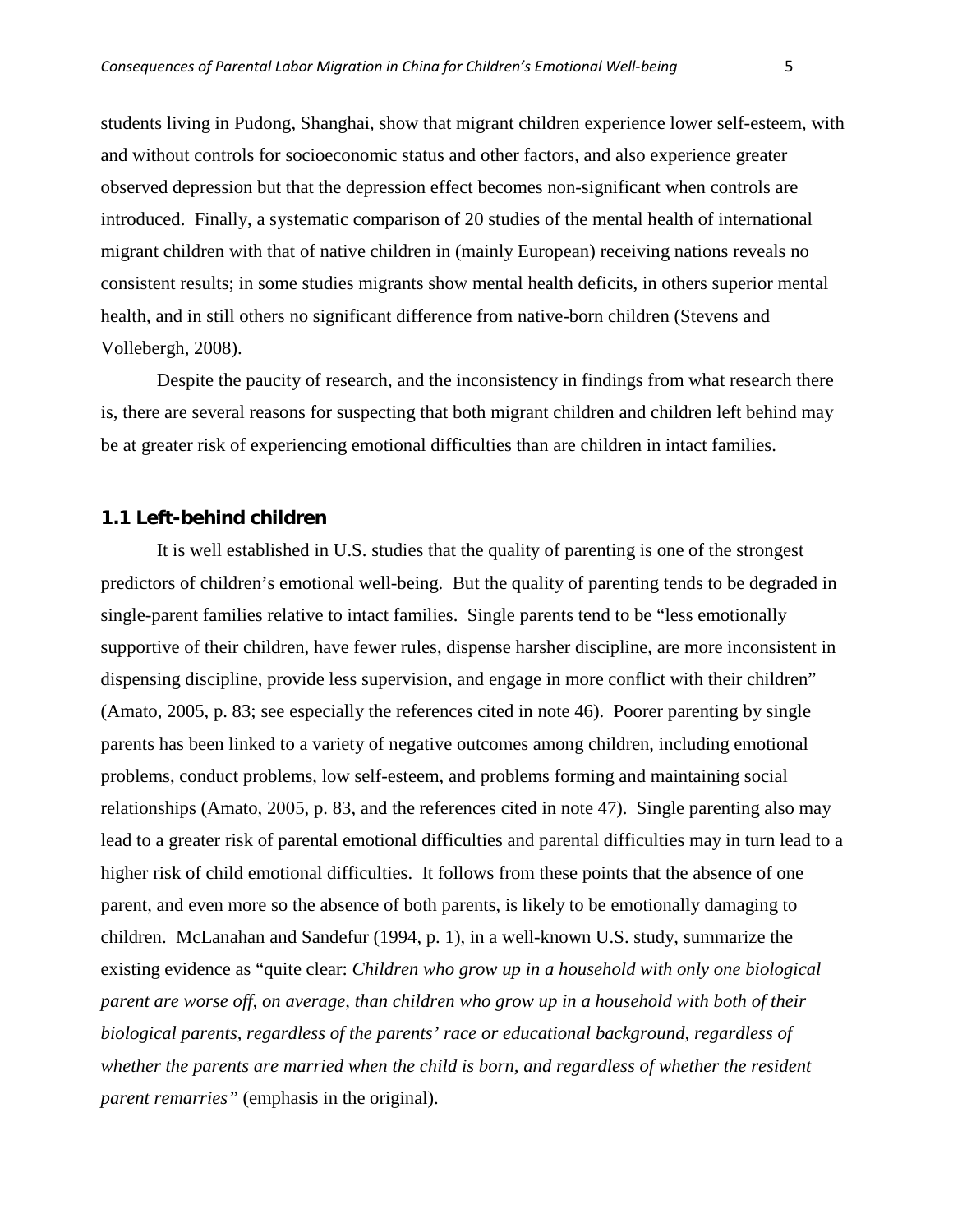To be sure, the Chinese context is rather different from the U.S. context because most single parent households in the U.S. result from divorce or non-marital childbearing, neither of which is common in China, while almost all—97%—children in single-parent (or neither-parent) households in China are due to the labor migration of one or both parents. However, the fundamental point holds—that single parents face greater stress, have more difficulty providing high quality parenting, and experience greater likelihood of depression (Lu, Hu, and Treiman, 2012), which should increase the risk of depression among their children. Moreover, living with neither parent likely results in a reduction in emotional support (Graham and Jordan, 2011), which can be devastating for children. There is very little evidence on these questions for China—although much lamenting in journalistic accounts.

A final reason for expecting greater risk of emotional difficulties among those left behind in China is that the absence of a parent is likely to increase the burden of daily life for the remaining parent in single-person households, especially when there are no remittances, reducing the time spent caring for children and the quality of childcare and increasing the stress felt by the left-behind parent. Moreover, left-behind children may face increased demands to contribute to the well-being of the household and increased difficulty in coping with everyday life (Chang, Dong, and MacPhail, 2011).

These points lead us to hypothesize that:

1. Children left behind should be at greater risk for emotional difficulties than children in intact families.

2. Emotional difficulties are particularly likely if left-behind children live with neither parent.

#### **1.2 Migrant children**

Migrant children who live with a single parent are likely to experience greater emotional difficulties than migrant children living with both parents, for the reasons we have outlined above. In addition, regardless of whether they live with one or both parents, migrant children may face special difficulties in adapting to new environments, securing suitable education, enjoying adequate parental attention, and living in adequate housing.

Moving to a new place is known to be stressful (for a review and additional references see Stevens and Vollebergh, 2008, p. 276). One must establish new routines and learn the ins-and- outs of new environments, cope with the destruction of old friendship networks, and make new friends.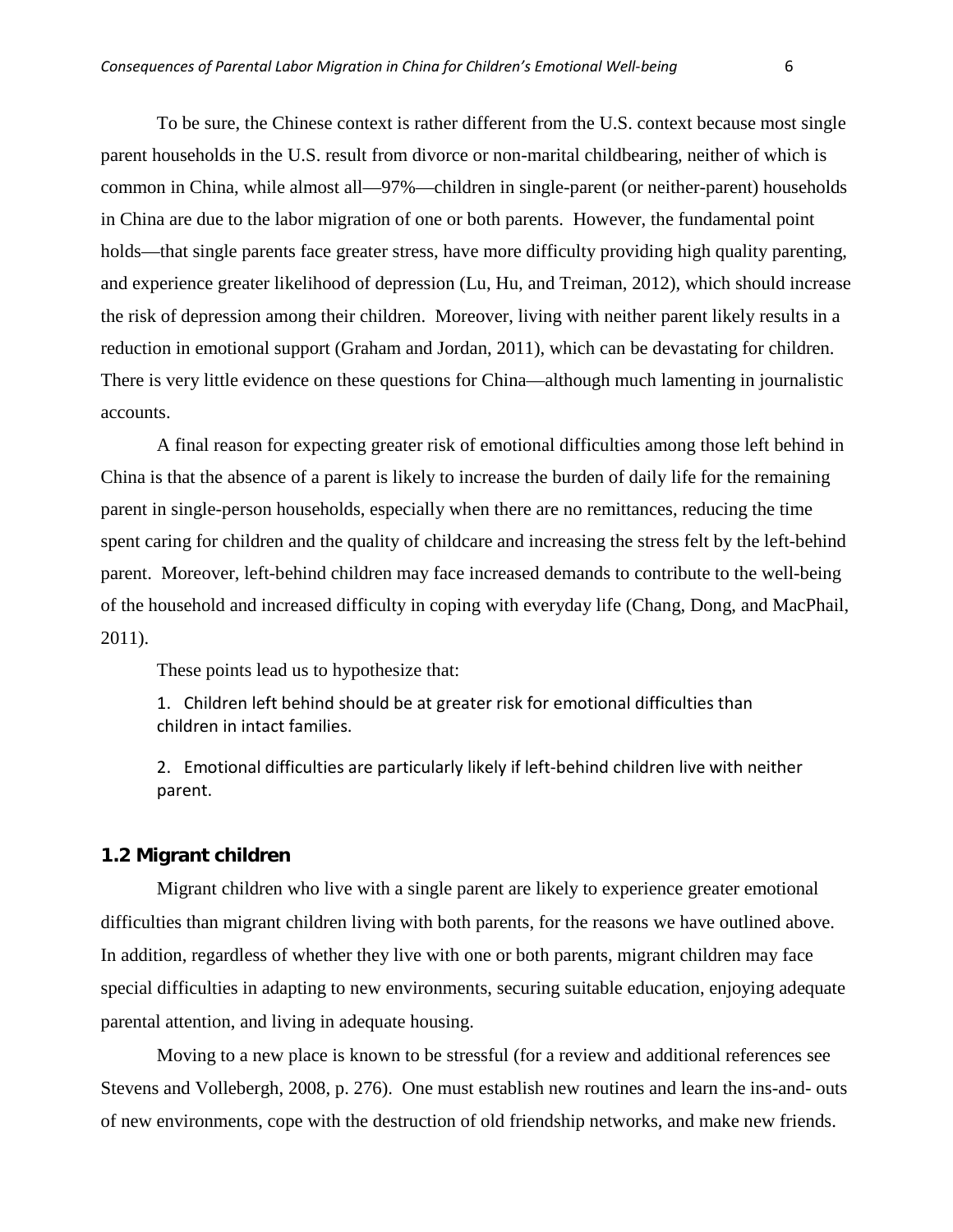Although there is limited evidence for China, some Chinese studies—cited above—have come to similar conclusions regarding heightened stress, greater emotional difficulties, and difficulties in establishing friendship networks. Of course, the difficulties associated with moving would be expected to diminish over time. Unfortunately, we have no information on how long children have been living at their current residence and how long they have been attending their current school. The best we can do is to distinguish between migrants and non-migrants. The lack of available data also means that we are unable to distinguish between children left behind with neither parent, and children sent to live with others.

In China, migrant children attending public schools in their destination locales sometimes suffer discrimination from teachers and local-resident classmates, leading to emotional difficulties. Although most claims of discrimination are journalistic, there is some scholarly evidence based on local studies (Lei, 2004; Pan, 2006; Chan, 2009, pp. 38-42). When large scale migration began in the 1980s, migrant children—that is, children lacking local registration— usually were denied admission to urban public schools. Later, under pressure from the central government, it became possible to gain admission by paying very high non-resident fees. Still later the central government mandated that all children be accepted by local public schools. However, this was met with largescale resistence by local authorities since school funding is based on the number of locally *registered* children, not the number of locally *resident* children (Xiang, 2007, p. 181; Chan, 2009, pp. 34-38). As one device to discourage enrollment by migrant children, many primary schools imposed substantial special fees on migrants, e.g., a "temporary education fee," as well as miscellaneous fees paid by all students—uniform fees, extra-curricular activity fees, etc.—that were difficult for poor migrant parents to pay (Chan, 2009, p. 34). The result is that some migrant children eschew local public schools in favor of schools organized by migrants, which tend to be academically inferior although socially more comfortable. The proportion attending migrant schools is actually rather small<sup>[2](#page-7-0)</sup> and includes almost no cases in our sample. Thus, we are restricted to investigating whether migrant children suffer an increased risk of emotional difficulties without regard to the type of school they attend. The educational difficulties facing migrant children are exacerbated by the fact that one can only take the university entrance examination (*gaokao*) in the

 $\overline{a}$ 

<span id="page-7-0"></span><sup>&</sup>lt;sup>2</sup> For example, in Beijing migrant schools are not officially recognized and often are closed down by the authorities. In principle, the central government requires all public schools to accept migrant children, although, as noted, many public schools find ways to minimize the proportion of migrant pupils.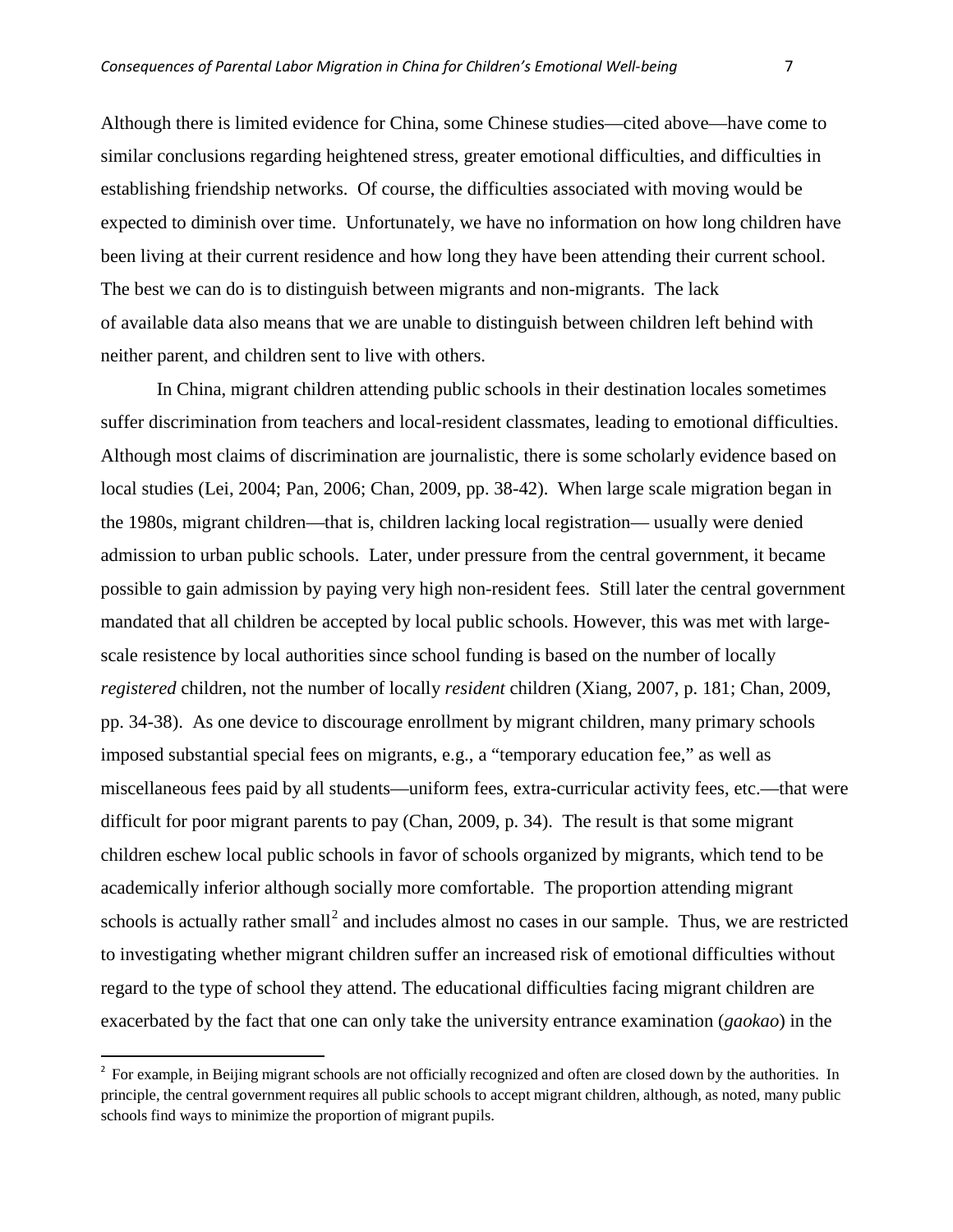locale where one is registered. Thus, children of migrants seeking tertiary education must return to their "home" villages—which they may never have seen if they were born in urban areas to longterm migrant parents.

Because their parents tend to work very long hours, often including involuntary or coerced overtime, migrant children may face reduced supervision relative to non-migrant children, which likely has deleterious consequences for migrant children. On the other hand, being left to fend for themselves might have the opposite effect, increasing self-reliance, self-confidence, and initiative. Thus, here we have two competing hypotheses.

Finally, migrant children often experience difficult housing circumstances. Indeed, this is one of the reasons migrant couples leave their children behind or send them to live with other relatives. Often, migrant laborers have no place to live except for dormitories, which are almost always gender-segregated and are inappropriate for children—albeit children do sometimes live in such places (Yang, Duan, and Wang, 2011). When parents do live together, it often is in single rooms or very small apartments. Living in cramped or unpleasant quarters where privacy and study space are limited is bound to increase stress and thus result in various emotional difficulties.

These points lead us to hypothesize that:

3. Migrant children may or may not be at greater risk for emotional difficulties, since the disruptive aspects of migration may be offset by greater self-efficacy acquired because of the need and opportunity for greater independence.

Many of the U.S. studies that show a negative association between living in intact families and emotional difficulties are vulnerable to endogeneity problems—the fact that many of the factors that increase the likelihood of living with a single parent (primarily divorce and non–marital childbearing) or no parent (primarily extreme incompetence in parenting resulting from drug abuse and similar factors) also increase the risk of children's emotional difficulties independent of living arrangements. This is less of an issue in China where living with a single or neither parent is mainly the result of labor migration and secondarily of the death of a parent. Thus, it is more likely in China that whatever association we observe between living arrangements and the emotional health of children is due to intrinsic effect of living with only one or neither parent. Nonetheless, insofar as possible we will control for factors known to be associated with both living arrangements and children's emotional well-being in other nations.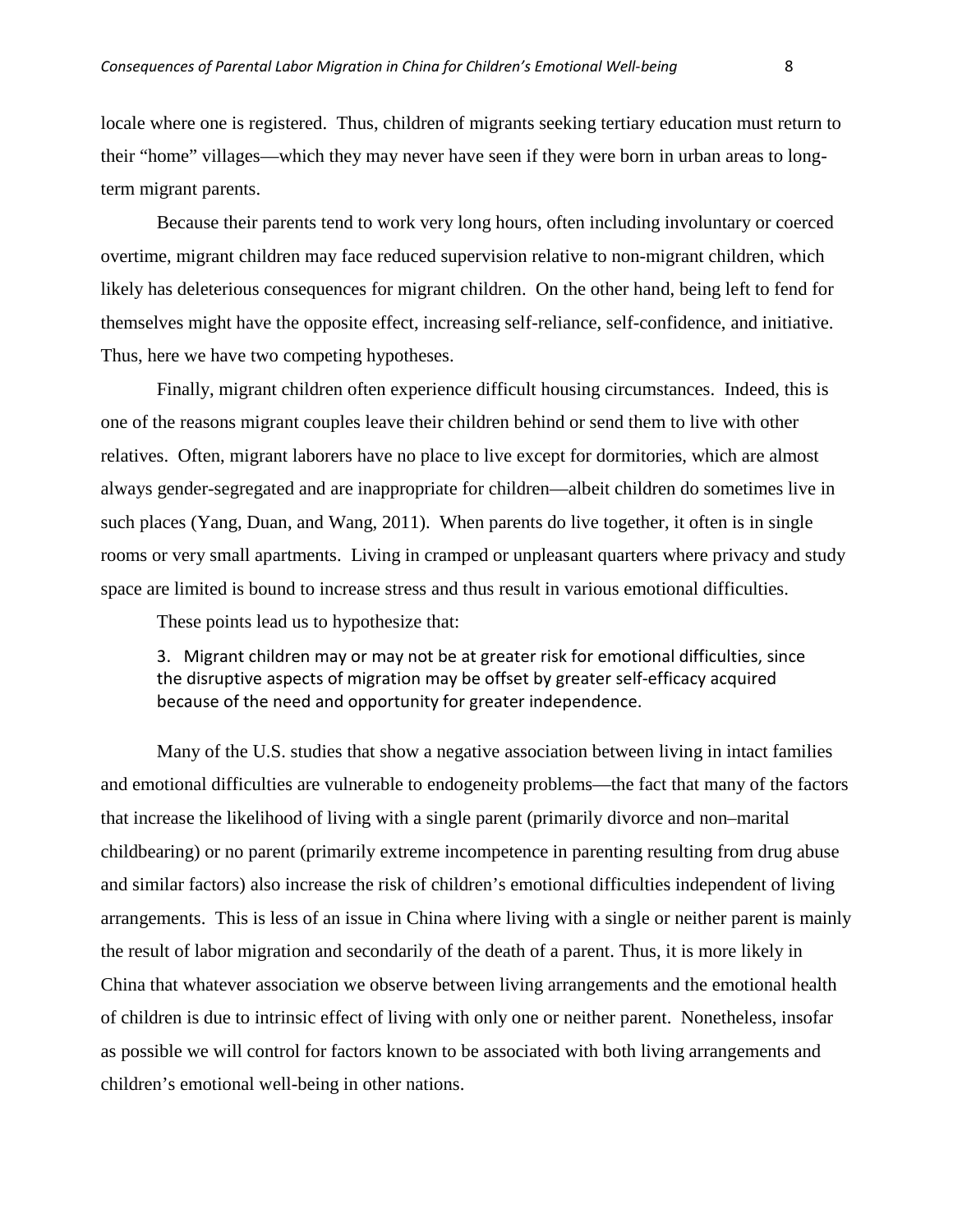#### **2 DATA, VARIABLES, AND ANALYTIC STRATEGY**

#### **2.1 Data**

 $\overline{a}$ 

The data used in this analysis are from the 2010 wave of the *China Family Panel Studies*, a (nearly) national probability sample of Chinese families. [3](#page-9-0) In the 2010 wave, 14,960 households were included in the sample and interviews were conducted with all family members age 10 or older, with information on younger children provided by the primary caregiver, resulting in a total sample of 57,115.

Details of the sample design are given in Xie, Qiu, and Lü (2012). Here it suffices to note that six strata were initially specified: four provinces (Gansu, Guangdong, Henan, and Liaoning) and a provincial-level city (Shanghai) were each treated as separate strata and a sixth stratum consisted of the remaining 20 provinces sampled. Within each of the four single-province strata, 16 counties were chosen at random but with probability proportional to size (PPS); however, in Shanghai 32 townships or streets (*jiedao*) were chosen PPS as the first stage. Within the 20 province stratum, 80 counties were chosen PPS. Within each county four villages or neighborhoods were chosen PPS; for Shanghai, two villages or neighborhoods were chosen PPS within each township/*jiedao*. Within each village/neighborhood, 25 households were chosen at random. Because of the multistage design, it is necessary to take account of the resulting clustering of the sample; we specified the village/neighborhood as the cluster variable. In addition, we weight the data using "post-stratification adjustment weights" for the child sample, which take account of the differential sampling rates implied by the sample design, a correction for differential non-response rates, and a final adjustment to replicate the age-by-sex distribution of the 2010 census (Lü and Xie, 2012).

Our sample is restricted to 3,354 children age 10-15 who either were living with both parents or who were living with one or neither parent because one or both parents had "gone out" for work. We excluded 110 children who were in non-intact families because their parents had divorced or were separated for personal reasons or because one or both parents had died. For all but three variables we had complete data.

<span id="page-9-0"></span><sup>&</sup>lt;sup>3</sup> Tibet, Qinghai, Xinjiang, Ningxia, Inner Mongolia, and Hainan were excluded from the sample to reduce costs, but together they make up only 5% of the population (Xie, 2012, p. 14).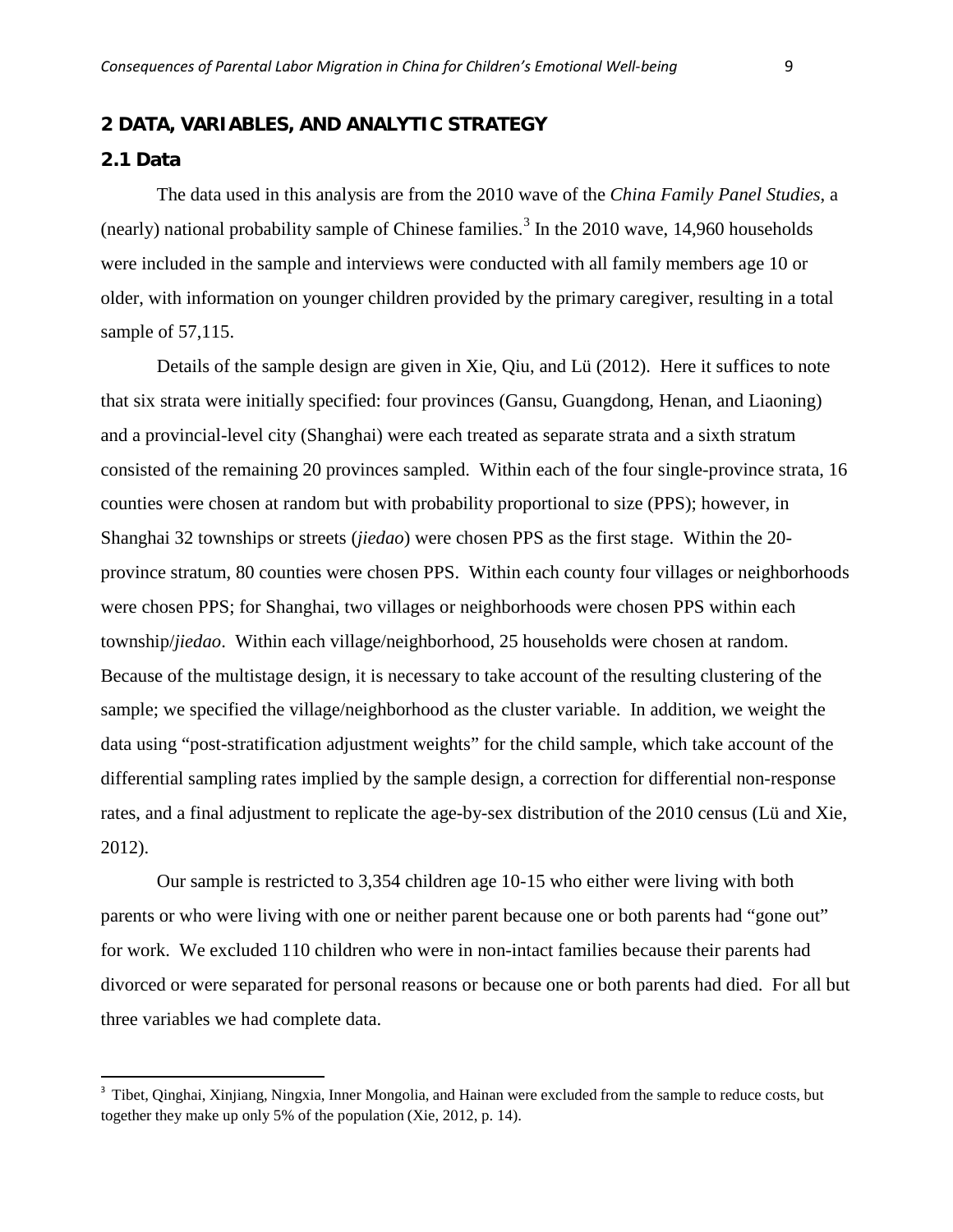We used multiple imputation procedures, as implemented in Stata 12, carrying out 10 imputations to impute values for the log of per capita family income (227 values were imputed) and the average of mother's and father's years of schooling (52 values were imputed for father's schooling and [4](#page-10-0)7 for mother's schooling). $4$ 

Certain questions analyzed here were asked only of subsets of children, with the subsets defined by age. Specifically, questions from which we constructed low and high self-esteem scales were asked only of children age 10 in 2010 and questions from which we constructed selfmotivation and resignation scales were asked only of children age 13 or 15 in 2010. In both cases, we considered pooling data from the 2010 and 2011 waves in order to essentially double the sample sizes for these scales, e.g., adding the 2011 responses for those age nine in 2010 to the 2010 responses for those age 10 in 2010, and similarly for 13 and 15 year olds in 2010. However, it turns out that our attempt to match children in 2010 and 2011 produced many discrepancies. Given that when we conducted our analysis the 2011 data had not been completely cleaned, we decided that it was more prudent to stick to the 2010 data. See Table 1 for a description of the various subsets of data used in the analysis.

#### **2.2 Dependent variables**

 $\overline{a}$ 

We study the determinants of nine aspects of emotional well-being, to determine whether residence type affects emotional well-being in the ways we have hypothesized. Descriptive statistics are shown in Table 2. The variables we study include:

**Depression.** We constructed a scale consisting of six items adapted from the widely used CES-D scale (Radloff, 1991), which has been validated in for studies of Chinese adolescents (Chen, Yang, and Li, 2009). For each item, respondents were asked how often they felt this way during the past month: almost every day, two or three times a week, two or three times a month, once a month,

<span id="page-10-0"></span><sup>&</sup>lt;sup>4</sup> The legitimacy of multiple imputation turns on the plausibility of the assumption that missing values for the variables to be imputed are "missing at random" (Rubin, 1987; Little and Rubin, 2002)—that is, that net of predictors of these variables there is no correlation between the true value of the variable and the likelihood that the value is missing in the data set. This is a completely reasonable assumption regarding parental years of schooling, which usually is reported by the respondent or by another knowledgeable adult in the household. It is a bit less plausible with respect to family income since those in high income families might be concerned about information being shared with the tax authorities. But since the variable refers to family rather than individual income, this is unlikely to be an important concern on the part of respondents. Moreover, despite vivid newspaper accounts about the Chinese *nouveau riche*, they represent only a tiny fraction of China's population and are known to be resistant to being interviewed and hence are unlikely to be found in survey samples.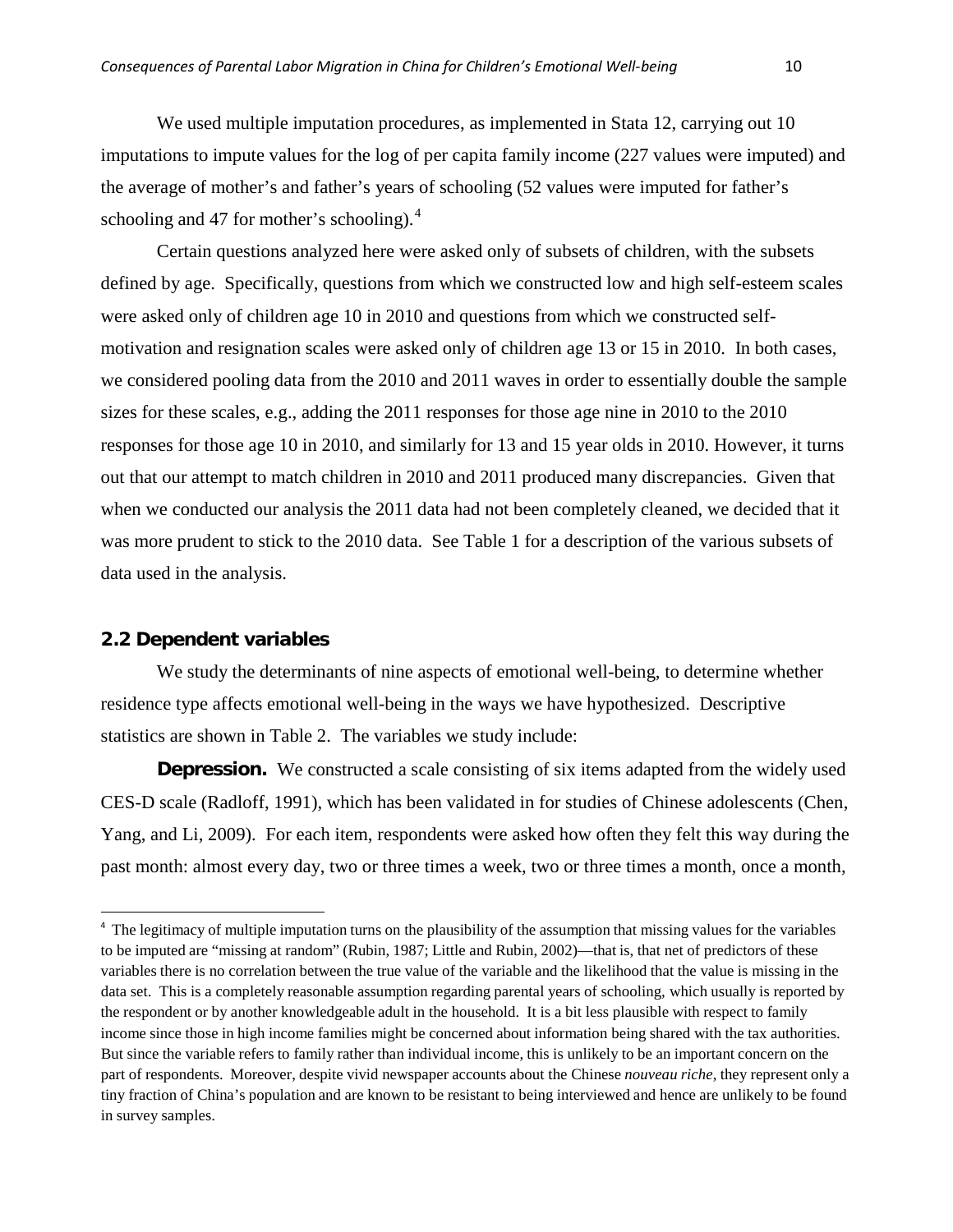or never. The response categories were scored from 1 ("never") to 5 ("almost every day"). Here are the six items, with the variable numbers in the section of the questionnaire for children age 10- 15 shown in square brackets; this and the remaining items are translated from the Chinese and are shown in English in Institute of Social Science Survey (2010):

- 1. Feel depressed and cannot cheer up no matter what you were doing [N401]
- 2. Feel nervous [N402]
- 3. Feel upset and cannot remain calm [N403]
- 4. Feel hopeless about the future [N404]
- 5. Feel that everything is difficult [N405]
- 6. Think life is meaningless [N406]

The scale was constructed by standardizing each item, computing the mean<sup>[5](#page-11-0)</sup> scale score for each child, and then linearly transforming the resulting distribution to have a range from 0-1, with 1 indicating the highest level of depression. The resulting scale is highly reliable, with Cronbach's Alpha  $= .79$ .

We constructed two scales, for low and high self-esteem, by factor analyzing 14 items ([M101] - [M114]). These questions were asked only of 10 year olds. The stimulus for each item was a four point scale: "Totally agree," "Agree," "Disagree," and "Totally disagree." Volunteered responses "Neither agree nor disagree" were coded between "Agree" and "Disagree" as were "Do not know" responses.

**Low Self-esteem.** This scale was constructed from the five items with the highest rotated factor loadings on factor 1. The items are:

- 1. After all, I consider myself a loser [M103]
- 2. I indeed often feel I am useless [M109]

 $\overline{a}$ 

- 3. I often think I am good for nothing [M110]
- 4. I don't think I can solve the difficulties I am now facing by myself [M111]
- 5. Sometimes I think I am forced to do things due to my hard life [M112]

This scale, for which Chronbach's Alpha = .70, was constructed in the same way as the depression scale, by standardizing the five items, averaging their scores, and transforming the resulting scale to a 0-1 range, with 1 indicating the lowest self-esteem.

<span id="page-11-0"></span><sup>&</sup>lt;sup>5</sup> Means were computed for each child for whom we had non-missing data on at least three of the six items.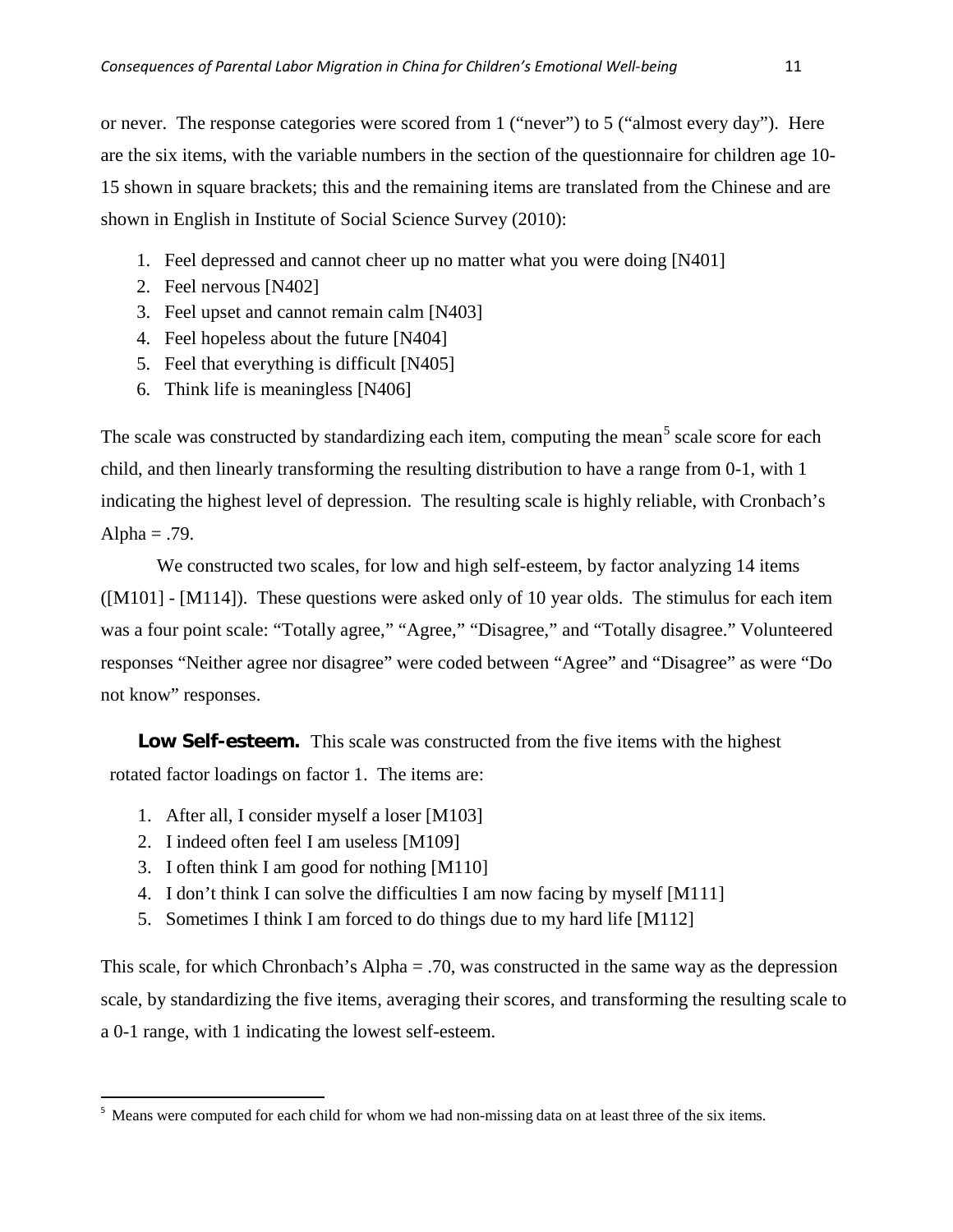**High Self-esteem.** The seven items that had the highest rotated loadings on factor 2 (only the first two factors had Eignvalues  $> 1.0$ ) were used to construct a High Self-Esteem scale; this scale, constructed in the same way as the Low Self-esteem Scale, except that 1 indicates the highest self-esteem, has an Alpha of .62. The items are:

- 1. I feel I'm valuable, at least not worse than others [M101]
- 2. I feel that I have many valuable qualities [M102]
- 3. I can do things well like most people [M104]
- 4. I am positive about myself [M106]
- 5. Generally speaking, I am satisfied with myself [M107]
- 6. I hope to gain more respect for myself [M108]
- 7. I can control things that happen to me [M113]

**Self-motivation** and **Resignation**. These are two factor-based scales derived from a factor analysis of 11 items concerned with self-motivation, resignation, fatalism, etc., which were asked of 13 and 15 year olds. The stimulus for each item was the same as for the previous two scales. Two factors emerged with eigenvalues greater than 1.0. Three items had high loadings on the first factor:

- 1. I pursue my own goals rather than following others [N502]
- 2. I decide my own life goals [N504]
- 3. If I decide to do something, I will complete it no matter what [N505]

We constructed a Self-motivation scale from these three items in the same way as we constructed the depression scale, with 1 indicating the highest self-motivation. The resulting scale has Chronbach's Alpha  $= .64$ .

Two items had high loadings on the second factor:

- 1. Don't spend too much time striving since it will never prove effective [N507]
- 2. It is nearly impossible to correct a mistake once you make one [N508]

We constructed a Resignation scale in the same way as we constructed the depression scale, with 1 indicating the greatest resignation. The resulting scale has Chronbach's Alpha = .61. In addition, we analyzed four single item outcome variables: "Are you happy?" [M302], with response categories ranging from 1 (very unhappy) to 5 (very happy); "Is it easy for you to get on well with others?" [M304], with response categories ranging from 1 (very hard) to 5 (very easy); "Do you have [any] good friends?" [K3], with response categories "yes" and "no"; and "Last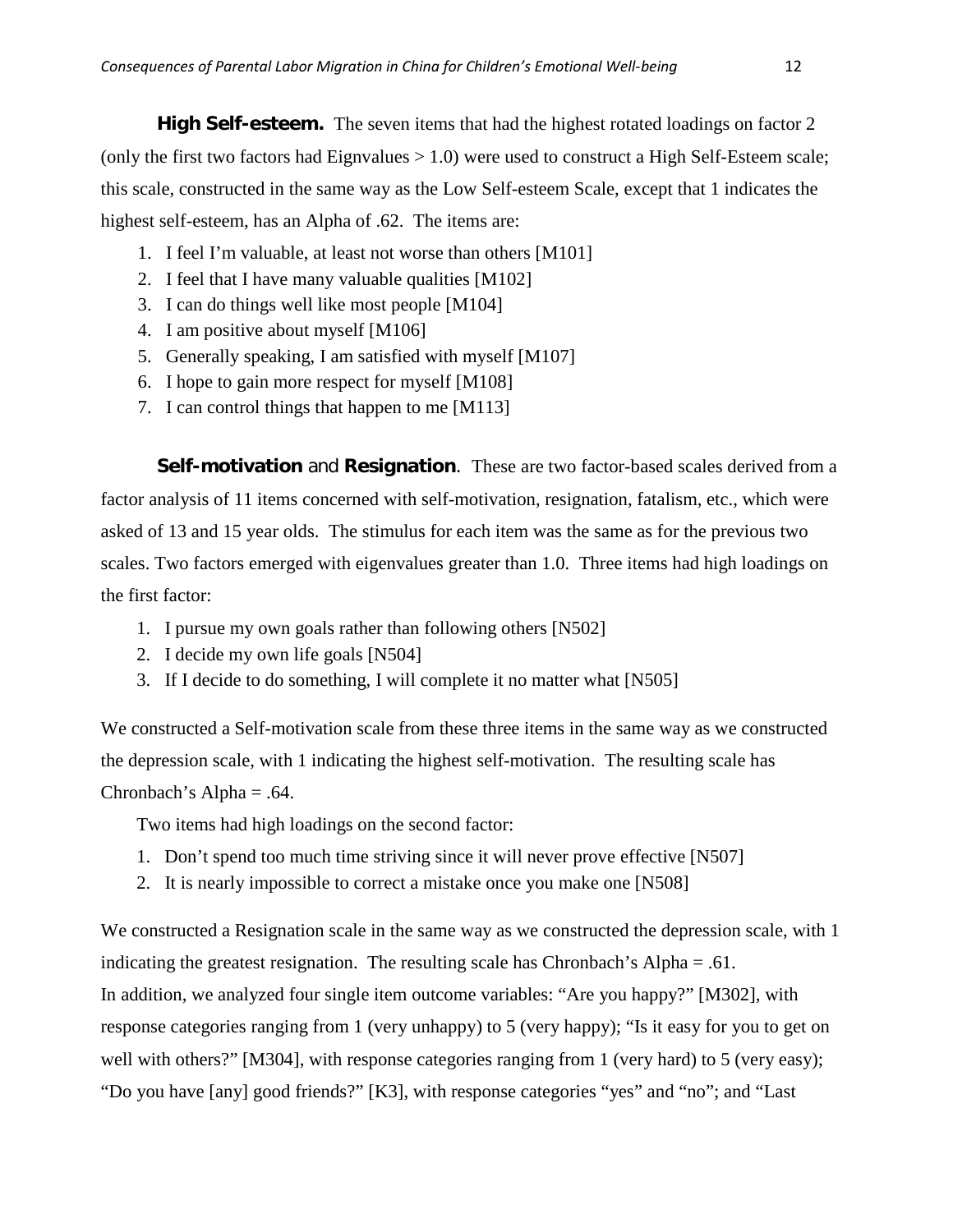month, how many times did you quarrel with your parents?"<sup>[6](#page-13-0)</sup> Since this variable [N2] has an extremely skewed distribution, with 76% reporting that they never quarreled with their parents in the previous month and small numbers of children reporting many quarrels, we dichotomized the variable into two categories: never (0) vs. ever (1) quarreled with parents in the past month to avoid undue influence of high leverage points; the mean of the untransformed variable was 1.01 and the standard deviation was 4.45.

#### **2.3 Independent variables**

 $\overline{a}$ 

**Residential type.** Our key independent variable is the living circumstances of the child, which we label "residential type." We distinguish five categories of children, based on where they live, with whom they live, and their registration status. To ease interpretation, we represent the coefficients associated with this variable, and each of the other sets of categorical variables, including dichotomies, as deviations from the grand mean—a parameterization sometimes known as Multiple Classification Analysis (MCA) (Andrews et al., 1973; Treiman, 2009, pp.164-166).

- 1. *Rural children living with both parents* (hereafter, children living in intact rural families) are children who reside in rural areas, have local *hukou*, and live with both parents. We do not distinguish between those with agricultural and non-agricultural *hukou* on the ground that it is the place of residence rather than the place of registration that affects children's emotional well-being. Rural residents with non-agricultural *hukou* are relatively rare, consisting mainly of technical workers in power plants, health workers, etc. (Hu, 2001).
- 2. *Urban children living with both parents* (hereafter, children living in intact urban families) are children who reside in urban areas, have local *hukou*, and live with both parents. As with rural children living with both parents, we do not distinguish between those with agricultural and non-agricultural *hukou* on the ground that it is the place of residence rather than the type of registration that affects their emotional well-being even though the life chances of urban residents with local agricultural *hukou* are known to be intermediate between those of rural residents with local agricultural *hukou* and urban residents with local non-agricultural *hukou*  (Treiman, 2012).
- 3. *Migrant children* are children who live with one or both parents who have gone out for work but who lack local registration (*hukou*). Children who lack local *hukou* are not eligible for various benefits such as health care and, in some places still, free schooling and are likely to be

<span id="page-13-0"></span><sup>&</sup>lt;sup>6</sup> An explanatory note was provided interviewers: "A 'quarrel' means yelling at each other without making any concession due to disagreement."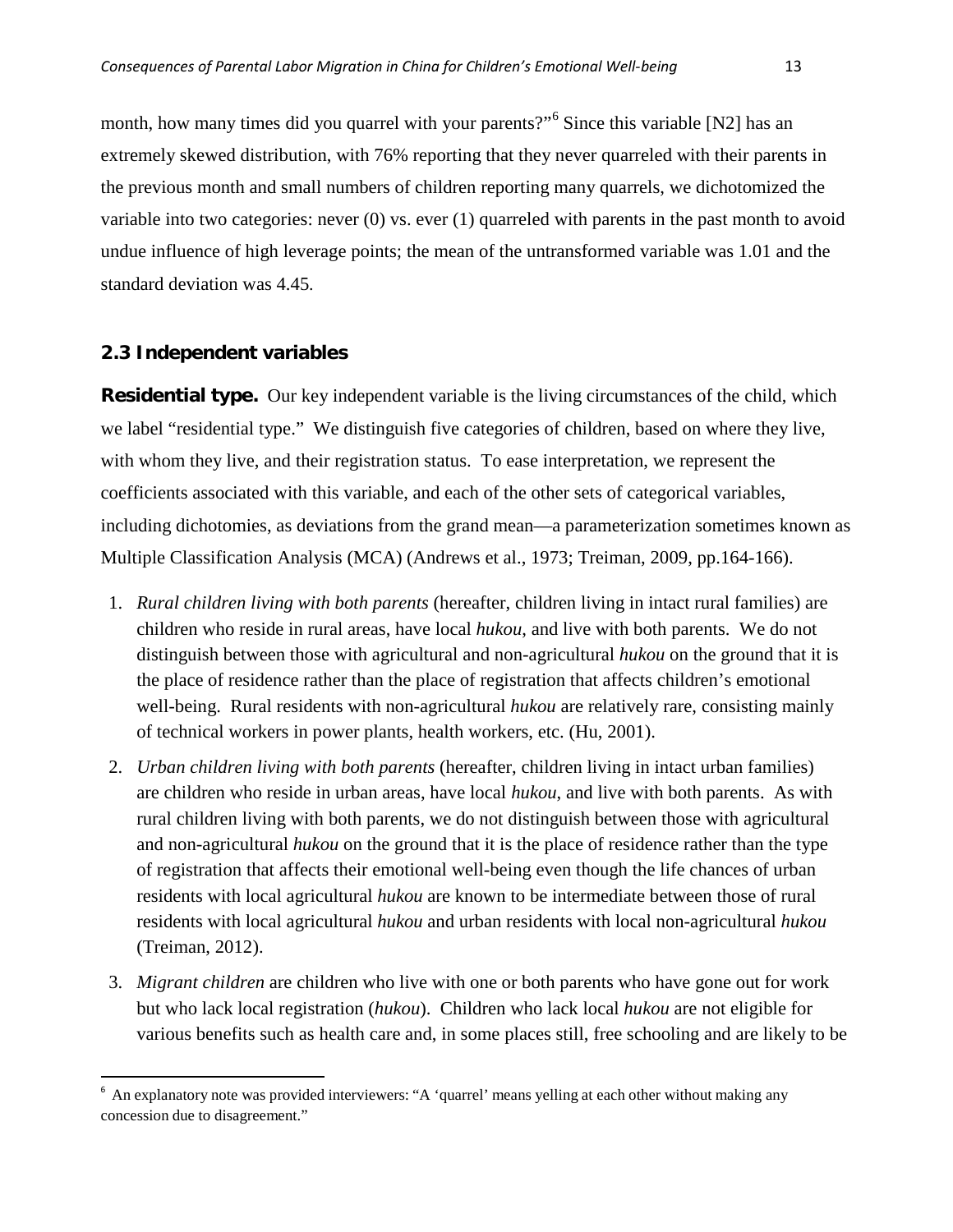marginalized in other ways discussed earlier. We explored the possibility of distinguishing between migrant children living with both parents and migrant children living with one parent, but the number living with only one parent is too small to sustain such a distinction, for some analyses resulting in fewer than 10 cases in the "migrant, living with one parent" category.

4. *Left-behind children* are those who live with neither parent and those with local *hukou* living with only one parent, where one or both parents have gone out for work. The first criterion is intended to identify children sent to live with other caregivers than their parents, typically their grandmothers but sometimes other relatives or even non-relatives. The second criterion is intended to identify children living in families where one parent (typically the father) has gone out for work. For reasons we have suggested above, the vulnerabilities faced by left-behind children living with neither parent are likely to be greater than those faced by left-behind children living with one parent. Thus, we distinguished the two groups.

**Control variables.** We estimated the effect of residential type on each of the nine outcomes without and with controls for covariates. For the models with covariates, we included several variables possibly associated with both living arrangements and our measures of emotional well- being.

 The child's socioeconomic circumstances, which should have a positive effect on emotional well-being, are represented by:

- The mean years of schooling of the child's parents.
- The natural log of the per capita annual family income (rmb).
- Substandard housing. The stimulus was "Does your family have any of the following difficulties in housing?" [D8 of Part 2 of the Family Questionnaire]:
	- 1. Children over age 12 live in the same room with the parents.
	- 2. Family members of three generations live in the same room.
	- 3. Children of different genders over age 12 live in the same room.
	- 4. Beds are laid out at night and folded up during the daytime.
	- 5. Beds are laid out in the living room.

 The respondent was allowed to mention up to three difficulties. Those mentioning three difficulties were scored 1; those mentioning fewer difficulties were scored 0.

• Whether any family member was "out for work" and remittances were received [U7 of Work Outside the Home module]. This question was asked only in the case that a family member was out for work. The assumption is that the receipt of remittances mitigates the negative effects of having parents away. But this a weak variable since it combines having at least one family member out for work, which often but not always was the parent, and whether remittances were received.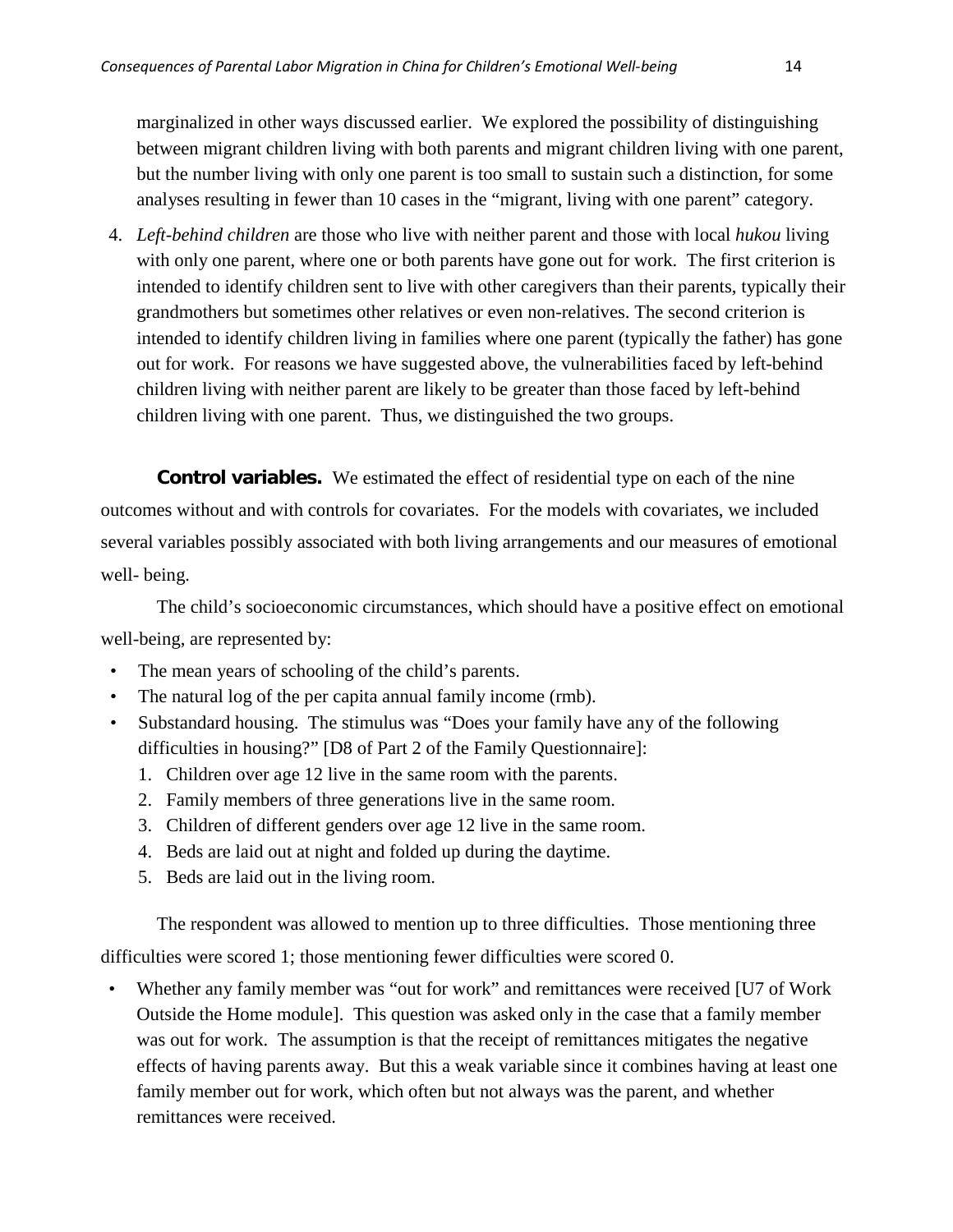Demographic covariates include:

- Gender, scored 1 for males and 0 for females.
- The child's age, represented by a set of dummy variables, one per year of age.
- The number of children in the household, represented by a set of dummy variables distinguishing households with one, two, three, and four or more children.

#### **2.4 Analytic strategy**

 We first estimate two models predicting the scores of each of the nine dependent variables: Model 1 without controls and Model 2 with controls, introduced on the ground that differences associated with residential type may be at least partly spurious due to the presence of other correlated factors. For seven of the outcomes, we report OLS estimates. However, as noted, we transformed the number of quarrels with parents into a dichotomy, never vs. ever quarreled with parents in the past month, which is appropriately modeled using binomial logistic regression as is whether the child has any good friends, also a dichotomous variable. All these models can be thought of as descriptive of the association between living arrangements and measures of emotional well-being (Model 1) and of this association net of possibly correlated covariates (Model 2).

The limitation of OLS and allied estimates is that even with controls they do not take account of differential distributions of the covariates across the residential type categories<sup>[7](#page-15-0)</sup> and, in particular, do not contrast children in different living circumstances who live in the same communities. But the nature of the community may be an important determinant of emotional wellbeing. Indeed, by now there is a burgeoning literature in the U.S. showing the importance of "neighborhood effects" on a number of measures of emotional well-being. For example, Luttmer (2005) shows that self-reported happiness decreases as average neighborhood income increases, net of one's own income, which suggests a negative envy effect that might also operate for children left behind relative to children in intact families. Sampson, Morenoff, and Gannon-Rowley (2002, p. 459) summarize a number of studies showing that "concentrated poverty, disorder, and low neighborhood cohesion are linked to greater mental distress ... among adolescents." See in particular Ross, Reynolds, and Geis (2000), who show that psychological distress is strongly related to neighborhood disorder, net of individual characteristics. Given this evidence, it is important to control for community differences in assessing the effect of living arrangements on emotional wellbeing. We thus repeat the analysis, separately for rural and urban children (defined by their residence at the time of the survey), estimating community fixed-effects models. Here we do not

<span id="page-15-0"></span><sup>&</sup>lt;sup>7</sup> See Xu and Xie (2013), cited above, which addresses this issue using propensity score matching procedures.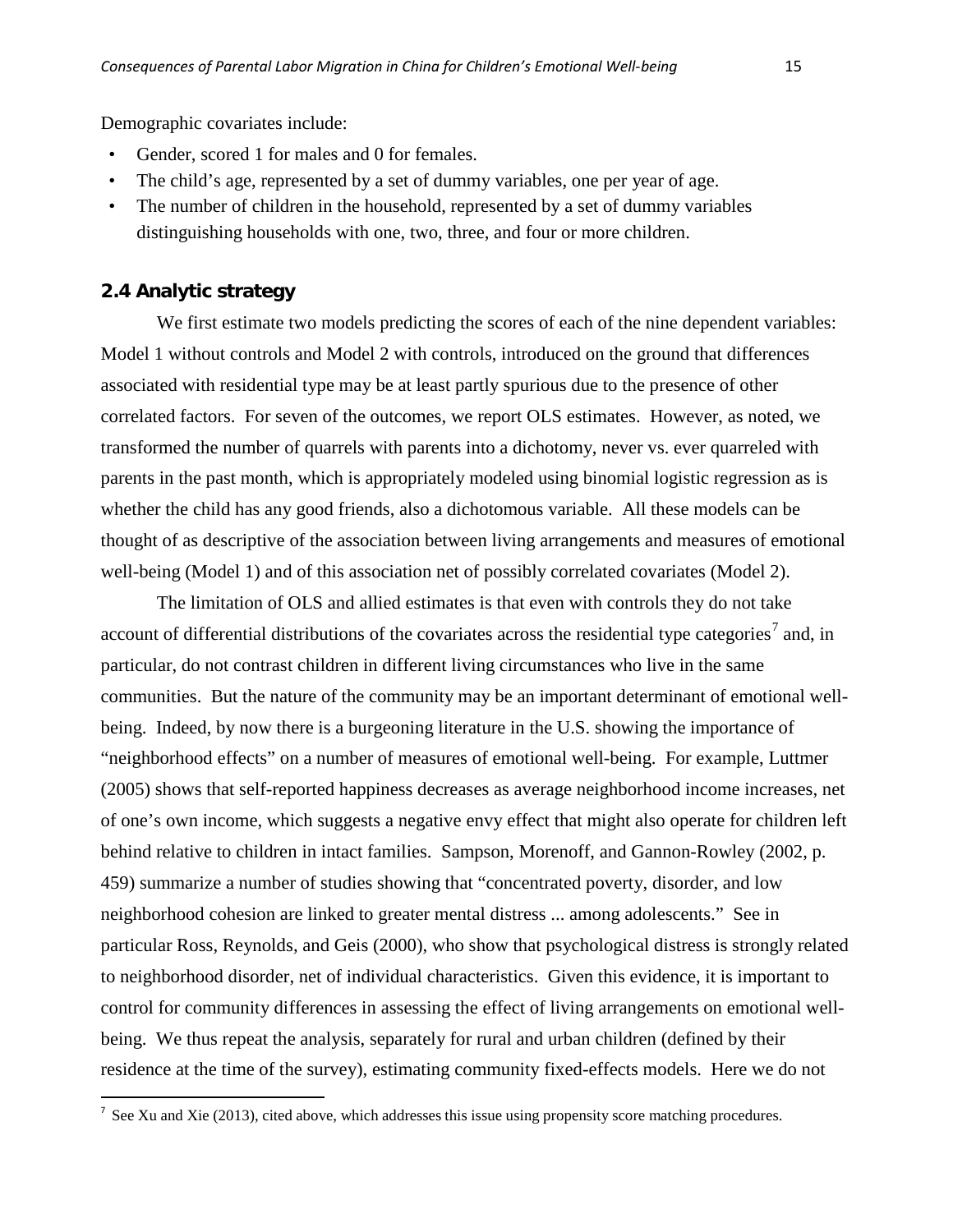transform the coefficients to deviations from the mean but rather contrast them to children living in intact families with local *hukou*.

For left-behind children, community fixed-effects models bring us closer to an estimate of the causal effect of living arrangements. Consider first rural children left behind by one parent. These children are defined as those living with one parent and having local *hukou*. Thus, it is reasonable to assume that almost all such children previously lived in intact families in the same villages. By purging the analysis of all differences between villages, as well as of measured characteristics of families and individuals, we may plausibly infer that any observed differences in emotional well-being between children living in intact families and children in the same villages living with a single parent are likely to be in large part true effects of differences in living arrangements. Of course, there is still the possibility that children left behind with a single parent differ in unmeasured ways from children in the same village who live in intact families, and that such differences could account for differences in outcomes; unfortunately, there is no way to determine this. The same arguments regarding the contrast between children in intact and nonintact families hold with respect to children left behind for both parents, since fewer than 4% of such children lack local *hukou*.

 With respect to migrant children living in villages, no causal inference is warranted since these children must in general have come from other villages (because they lack local *hukou*) and their emotional well-being might well have been influenced by their experiences in their home villages. Hence, this last contrast must be regarded as simply descriptive.

Exactly the same considerations pertain to urban residents. In addition to those living in intact families and migrant children, there also are non-trivial fractions of urban children living with one or neither parent because their parents have gone to work in other cities. The strongest inferences can be made for those left behind by one parent, since they have local *hukou* and hence are likely to have been born in the place they are living. But this is nearly as true of children left behind by both parents since only 11% of such children lack local *hukou*. Thus, the validity of causal inferences for children residing in urban areas varies with living arrangements in the same way as for children residing in rural areas.

 What community fixed-effects models do operationally is to compare individuals within communities by subtracting the community mean from each observation. Given our data, we define rural communities by the administrative village in which the respondent resides. This is not entirely optimal since, although it might be argued that in rural areas "villages" are natural communities, this is not always the case because an administrative village may consist of several natural villages.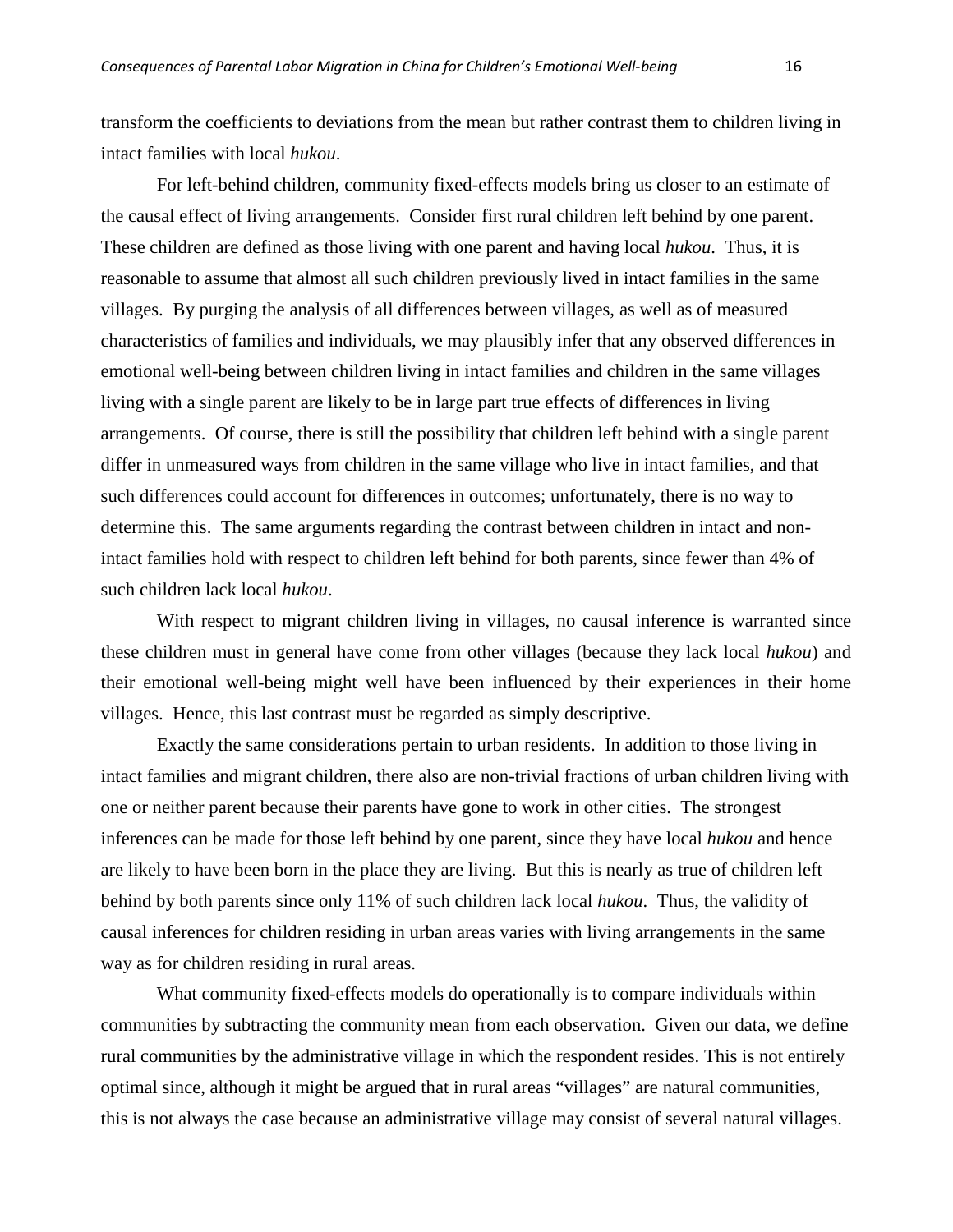Still, this definition of community clearly is superior to using the next highest geographical unit, townships, which are too large and too diverse to permit comparisons of children living in close proximity and therefore exposed to substantially similar environments. The same reasoning applies to children living in urban areas. Here we define communities as the "neighborhood" (*jü*) in which the child resides. It may be that here we are understating the extent of the local community, since neighborhoods are not natural units, any more than are census tracts in the U.S., and children may attend schools located in different neighborhoods. Still, we thought it better to err on the side of increased homogeneity by utilizing the smallest geographic unit available to define communities.

#### **3 RESULTS**

<span id="page-17-0"></span> $\overline{a}$ 

 We first consider conventional regression models for the entire population of Chinese children (Tables 3.a and 3.b) and then turn to the fixed-effects analysis (Tables 4.a through 5.b). We consider each outcome, in the order shown across the columns of Tables 3.a and 3.b.

#### **3.1 Regression estimates for the entire sample**

 As noted earlier, the coefficients in Tables 3.a and 3.b associated with the dummy variables are all expressed as deviations from the means of the dependent variables, which are shown as the intercepts in the first line of each table. While for five of the nine outcomes the coefficients associated with living arrangements are jointly significant at beyond the  $.05$  level,  $8$  the pattern of the coefficients and the significance of the difference between pairs of coefficients (shown in the panel labeled "Significance of contrasts") are not very orderly. Let us consider these separately for each outcome. While for the sake of completeness we show contrasts between each pair of living arrangements, the contrasts of major interest are those between children in intact rural families (Category 1) and, respectively, children in migrant families (Category 3), left-behind children in living with one parent (Category 4), and left-behind children living with neither parent (Category 5). Also of interest are contrasts among the three vulnerable groups.

<sup>&</sup>lt;sup>8</sup> Although we highlight coefficients at or beyond the .05 level, we show the p-values for all coefficients. The argument could be made that by interpreting levels of significance for individual variables we are vulnerable to the multiple comparison problem—with many coefficients, some will be significant just by chance. However, the Bonferroni test and similar tests that adjust for multiple comparisons are known to be overly conservative when one's hypotheses (expected outcomes) are collinear, as they are in the present case. So we have foregone such adjustments. A countervailing argument is that for small samples it is desirable to relax the criterion for rejecting the null hypothesis, by setting the significance level at .1 or some such, in order to reduce the probability of type II errors—accepting the null hypothesis when it is false. Balancing the multiple comparison problem against the fact that for some of our analyses we have quite small samples, we settled on the conventional .05 2-tailed level of significance.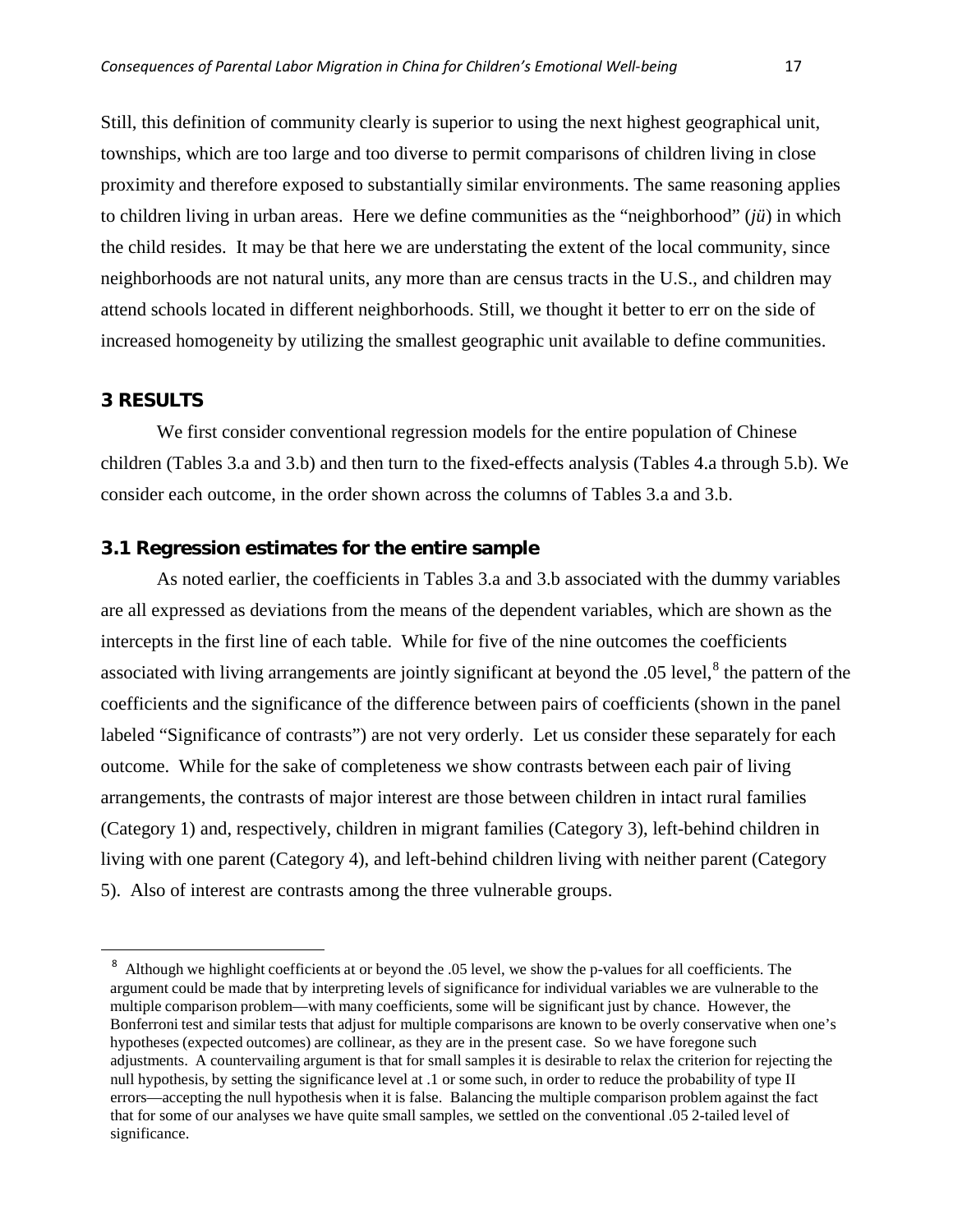**Happiness.** Overall, Chinese children are quite happy, with an average score of 4.2 on a scale ranging from 1 to 5. Those left behind with neither parent are significantly less happy than children living in intact rural families—the difference is .22 points, about a quarter of a standard deviation (see Table 2). They are also significantly less happy than those left behind with one parent, who are in fact slightly happier than children living in intact rural families. In general, these differences continue to hold when adjusting for the covariates. Finally, migrant children do not differ significantly from rural children living in intact families.

**Depression.** In general, Chinese children are not very likely to exhibit depressive symptoms, with a mean of .12 on a scale ranging from 0 to 1. But children left behind with neither parent are likely to exhibit significantly more depressive symptoms than children living in intact rural families and also, in the absence of controls, migrant children. These effects are not large.

**Quarrels with parents.** Here the pattern is quite different from what we saw for the happiness and depression measures. Migrant children are significantly more likely to quarrel with their parents than are children living in intact rural families. It also is the case that urban children in intact families are significantly more likely to quarrel than are rural children in intact families. Thus, it may be that urban life, rather than migrant status, provokes conflicts over such issues as the degree of independence permitted by parents. On the other hand, children left behind with neither parent are the least likely to quarrel with their parents, presumably because of the limited contact they have with them.

**Any good friends.** With one exception, living arrangements have no impact on the likelihood of having any good friends. The only significant effect is the substantially greater likelihood that migrant children—who are mostly urban—have no good friends than do those of children in intact urban families. This is not particularly surprising given that it is probable that a substantial fraction of migrant children were recent migrants to their current place of residence, in contrast to urban children in intact families.<sup>[9](#page-18-0)</sup>

**Finds it easy to get along well with others.** Here the only significant contrast is between urban children from intact families and children left behind with neither parent, who find it significantly more difficult to get along well with others, and this contrast becomes non- significant once covariates are introduced.

 $\overline{a}$ 

<span id="page-18-0"></span><sup>&</sup>lt;sup>9</sup> Computations from the 2008 survey of "Internal Migration and Health in China" (see [http://www.ccpr.ucla.edu/IM-](http://www.ccpr.ucla.edu/IM-China))[China\) r](http://www.ccpr.ucla.edu/IM-China))eveal that of those out to work at the time of the survey, the average length of residence at their current locale was about 2.4 months).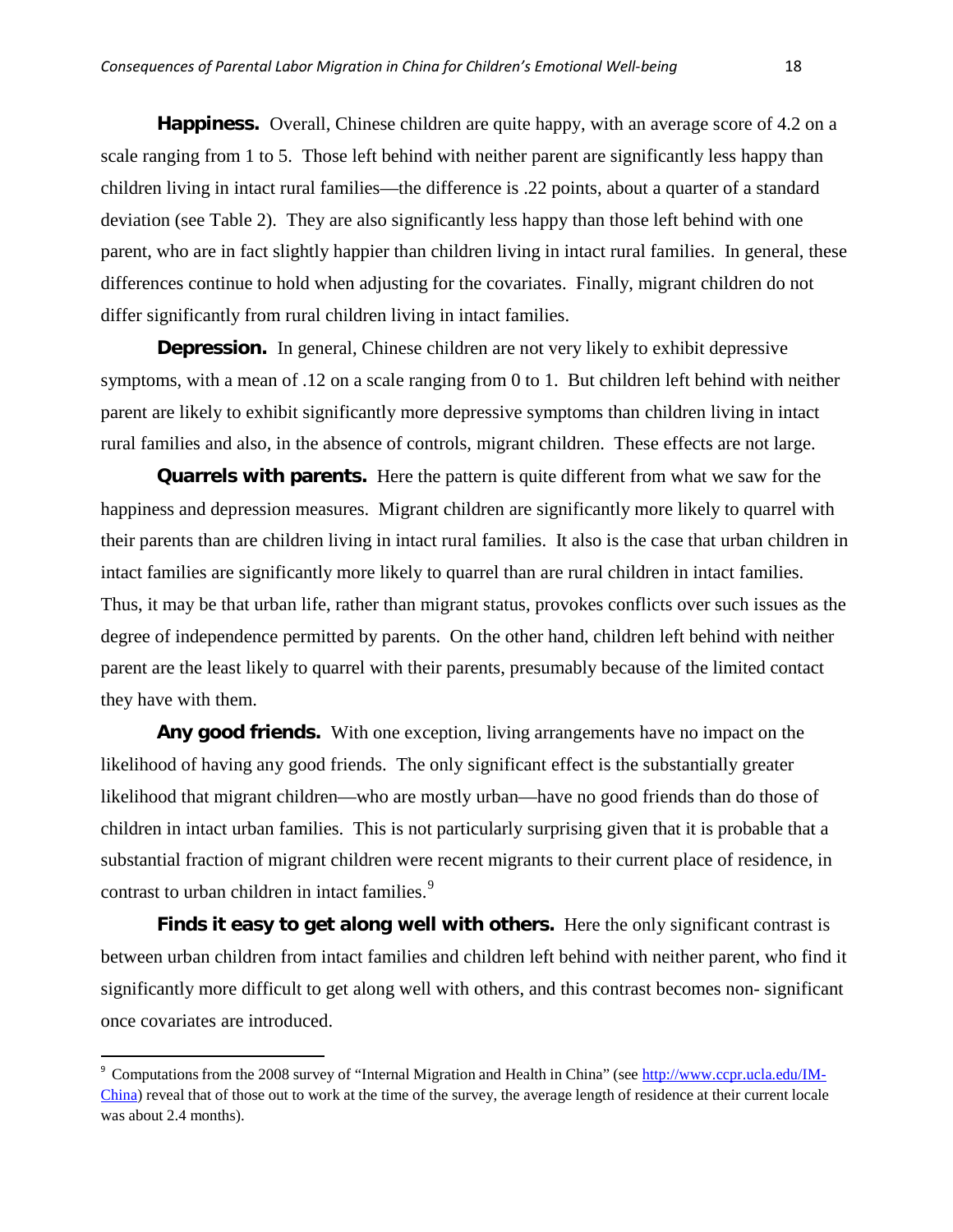Remaining coefficients: **low self-esteem, high self-esteem, self-motivation, and resignation.** Although 9 of the 40 coefficients that pertain to living arrangements for Model 1 (without controls) and 3 of the 40 coefficients for Model 2 (with covariate controls) are significant at the .05 level, their pattern is hardly coherent with respect to either sign or magnitude, leading us to conclude that living arrangements have no serious impact on these four outcomes.

#### **3.2 Fixed-effect regressions for the rural sample**

 Tables 4.a and 4.b show results from fixed-effect models of the nine outcomes for children residing in rural areas, estimated using Stata 12's -mi estimate: xtreg- and -mi estimate: xtlogitcommands. In each case we contrast children living in intact rural families with migrant and leftbehind children living in the same villages. As noted above, the contrasts of greatest interest are between children from intact rural families and children left behind. In general, as we will see, the effects of living arrangements within communities are quite weak. Specifically, none of the nine comparisons between children living in intact families and children left behind with one parent is significant; but only one of the contrasts between children in rural intact families and children left behind with one parent was significant in Tables 3a and 3b—the greater propensity for selfmotivation among those left behind with one parent. In sum, being left behind with one parent does not appear to affect emotional well-being.

 Consider now those left behind with neither parent, almost all of whom continue to live in their communities of origin. In the overall analysis—Tables 3a and 3b—such children were less happy and more depressed than children living in intact rural families. But in the fixed-effects analysis these differences disappear, which suggests that the differences observed in Tables 3a and 3b should be attributed to community differences rather than to differences in the living arrangements of children living in the same communities.

Finally, consider the small number of migrant children living in villages; there are only 71 such children. These children quarrel with their parents significantly more than do rural children living in the same villages but in intact families. This suggests that our previous interpretation of quarreling as an urban phenomenon is not correct. Rather, it appears that the fact of migration itself increases the propensity to quarrel with parents. Migrant children also have significantly greater self-motivation than do rural children living in intact families in the same villages. Interestingly, this difference is not revealed in the overall analysis reported in Table 3b, but only in the fixed-effects analysis. It could well be the case that self-motivation clashes with parental expectations, generating the conflicts that lead to quarrels.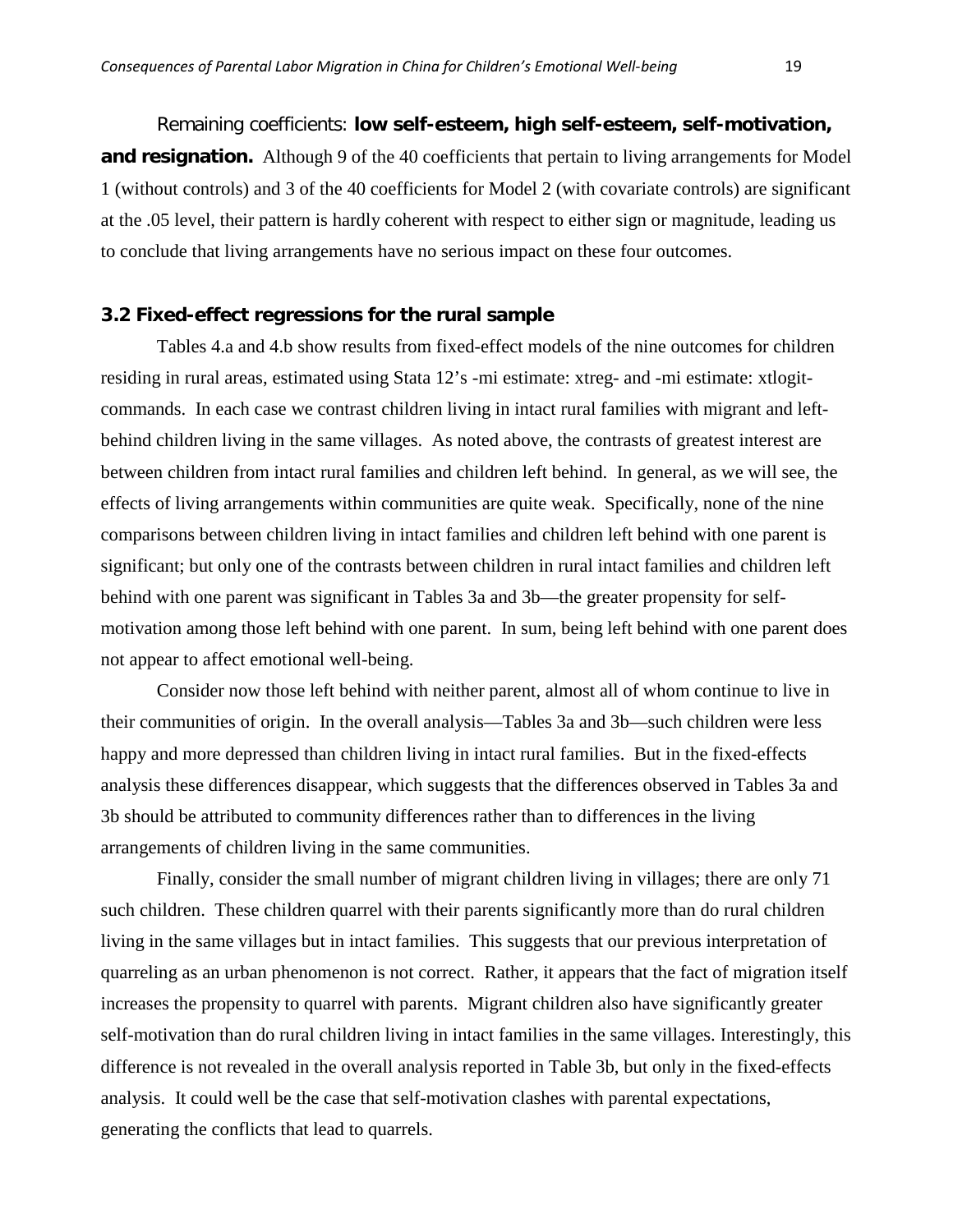#### **3.3 Fixed-effect regressions for the urban sample**

 Here the contrasts, shown in Tables 5a and 5b, are with urban children living in intact families. With only one exception, there are no significant effects of being left behind; the exception is that children left behind by one or both parents have less self-motivation than do those in intact urban families. Thus, we conclude that in general being left behind does no emotional damage to urban children, just as it does no emotional damage to rural children.

There are, however, differences between migrant children, most of whom have come from rural villages, and children in intact urban families. Migrant children are more likely to quarrel with their parents than are urban children from intact families living in the same neighborhoods who in turn, as we saw in Table 3a, are more likely overall to quarrel with their parents than are children from intact rural families. So perhaps there is an urban effect exacerbated by a migration effect.

 Urban migrant children are also less likely than their neighbors in intact families to have any good friends, although this effect is much reduced and becomes insignificant when controls are introduced. Such children also are less likely to have high self- esteem. Given the fact that we have only cross-sectional data and not cross-temporal data, we cannot adjudicate between the effect of previous rural vs. urban experiences and the effect of migration *per se.*

 In contrast to the comparisons just reviewed, which show migrant children at greater risk than the urban children in the places to which they have moved, migrant children are significantly *less likely* to be depressed than are their neighbors living in intact families. Why this is so is unclear, but it may reflect either (or both) the resilience of migrants or the improvement in their material circumstances—note from Table 2 that the mean (logged) income of migrant families is equal to that urban intact families and higher than that of any other group.

The results of all three sets of analysis are summarized in Table 6. As is evident from inspection of the table, the conventional regression analysis and the fixed-effects analysis yield somewhat different results. This suggests that part of the effect of living arrangements revealed by the conventional regression analysis reflects differences in the emotional well-being of children living in different communities. The fixed-effects analysis controls for all community characteristics and thus in this sense provides a better estimate of the true effect of living arrangements on our outcome indicators. However, from a descriptive point of view the conventional equations give a better picture of differences in emotional well-being associated with living arrangements of Chinese children taken as an entire population.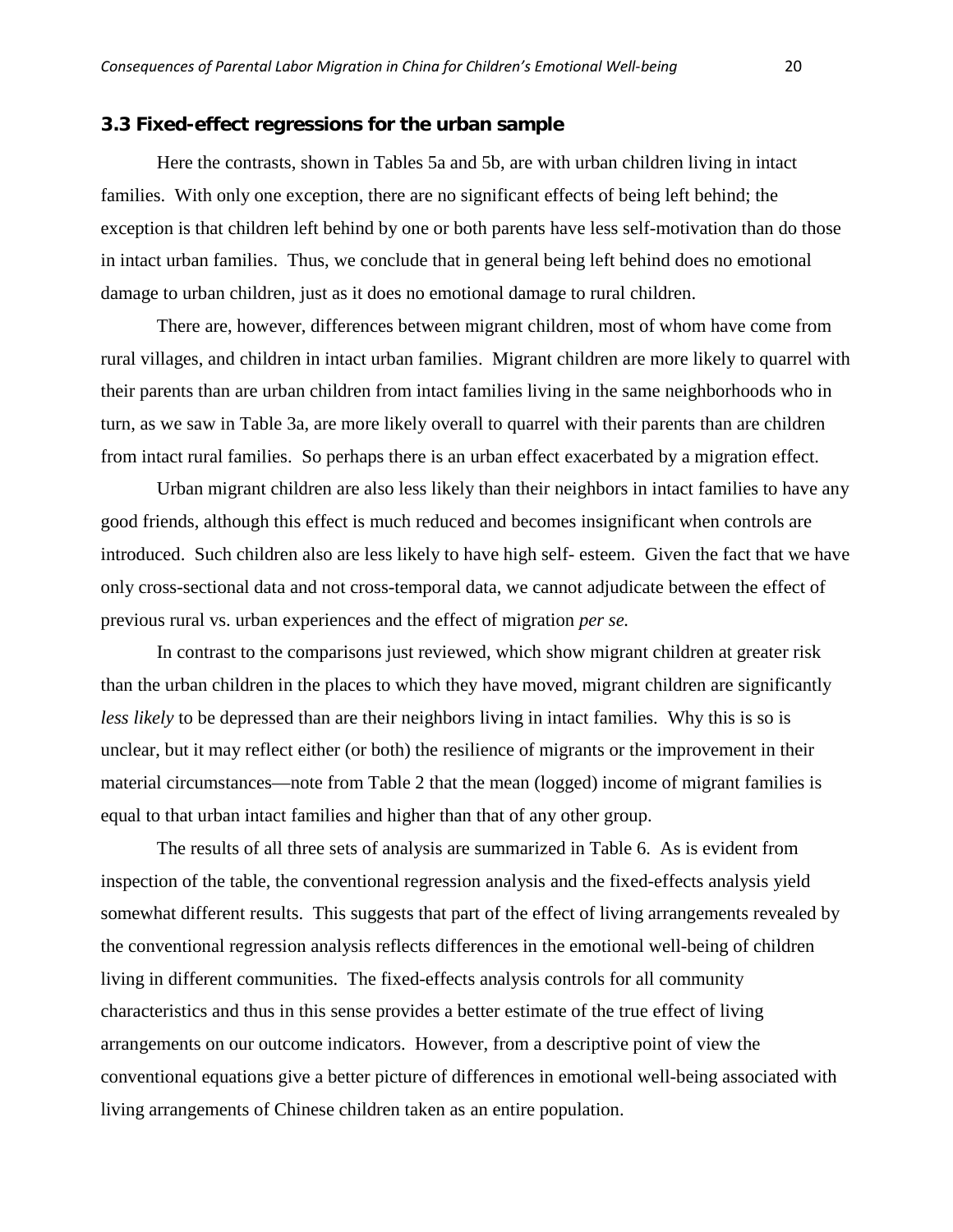#### **3.4 The effects of covariates**

Thus far we have said little about the effects of covariates. Here our summary can be fairly brief. First, net of all else parental education has positive effects in the conventional regression analysis on happiness, the likelihood of having at least one good friend, and the ease of getting along with others; in the rural fixed-effects analysis parental education has a positive effect on the likelihood of having at least one good friend; and in the urban fixed-effects analysis parental education has a positive effect on happiness. These results are consistent with the worldwide finding that education is either neutral or has positive effects on almost all subjective outcome measures as well, of course, on almost all objective measures. Education consistently has been shown to be a stronger predictor of positive subjective and objective outcomes than most other measures of socioeconomic status. However, these results must be regarded as quite weak because there is little consistency across the three analyses.

 Second, per capita family income has no net impact on our outcome measures and neither does our other measure of material well-being, living in substandard housing. This is in contrast to the negative effects of poverty in the U.S. referred to earlier. The receipt of remittances is significant in only 3 of 27 coefficients and the effects are inconsistent in sign. These we are inclined to discount these.

 The demographic variables, age and sex, have effects that are only occasionally significant and are not very coherent. The same is true of the number of children in the household, with one exception—there is some evidence suggesting that the likelihood of having any good friends declines as the number of children in the household increases. Specifically, this is true of the overall analysis (Table 3a), although only the effect of having four or more children in the household is strong; and it also is true of the rural fixed-effects analysis (Table 4a) but not the urban fixed-effects analysis, probably because very few urban families include as many as four children.

 More generally, households with many children are quite uncommon in China given that the 1 1/2 child policy has been in effect since the early 1980s (in only 4% of rural households and less than 1% of urban households are there four children or more) and such households may be unusually poor or unusually isolated. It also is the case that children not living with other children have a greater incentive to acquire friends.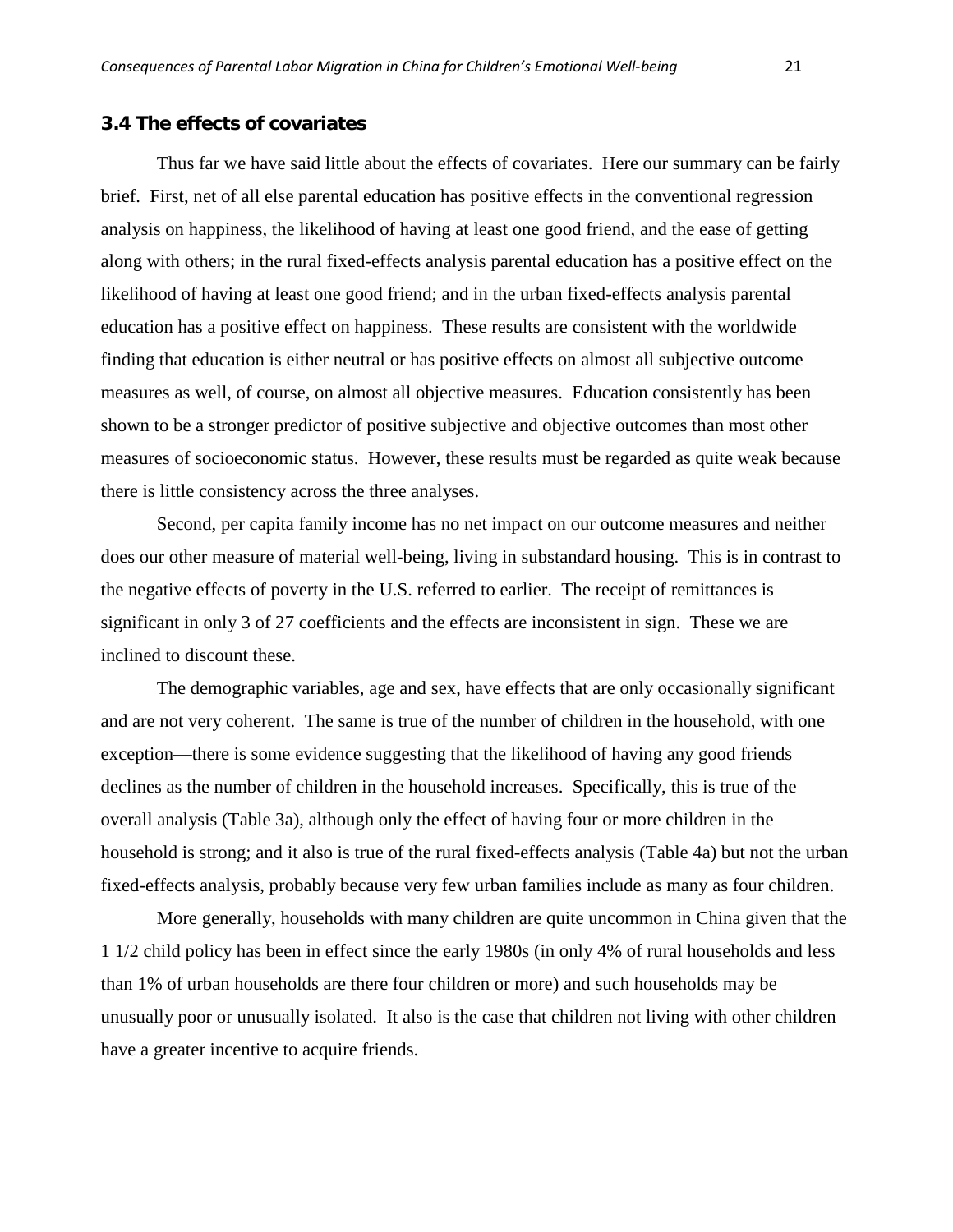#### **4 SUMMARY AND CONCLUSIONS**

 We started with a set of hypotheses largely derived from the U.S. literature regarding the effects of single parenthood on children's emotional well-being. Our analytic review led us to hypothesize that children left behind by a parent or parents who have gone out for work suffer emotionally relative to children living in intact families. Expectations regarding the experience of children who migrate with their family were less clear because of the possibility that life disruptions are offset by life experiences that lead to a stronger sense of self-esteem.

Our primary comparison was with children living in intact rural families, since it is from such families that most migrant children and children left behind originate. We carried out the analysis by comparing all Chinese children using conventional OLS and logistic regression models. In addition, to take account of the possibility that emotional outcomes vary across locales due to factors not included among our covariates, we estimated community fixed-effects models, separately for rural villages and urban neighborhoods.

If we had to summarize our overall conclusion in a single sentence, it would be that being left behind by one or both parents or migrating with one or both parents has little effect on emotional health. The evidence for emotional vulnerabilities among migrant and left-behind children is equivocal at best. The findings are not very consistent and the effect sizes generally are small.

 The strongest evidence pertains to the effects of being left behind with neither parent (or being sent to live with someone other than at least one parent). From the conventional analysis we can conclude that such children are less happy and more depressed. But neither happiness nor depression is significant in the fixed-effects models, which suggests that it is something about the village or neighborhood environment, and not a child's living circumstances within a community, that creates variability in happiness and depression.

 The other consistent finding is that migrant children are more prone to quarrel with their parents than are other children. We suspect that this is due to the stress on family life that stems from tying to cope with a new environment—which, of course, assumes that migration is a relatively recent event in the life of the child, an assumption justified by the relatively short length of migration stints (see note 9).

 Regarding the hypothesis that migrant children have higher self-esteem there is no support. Indeed, the urban fixed-effects comparison suggests that migrant children are less likely to have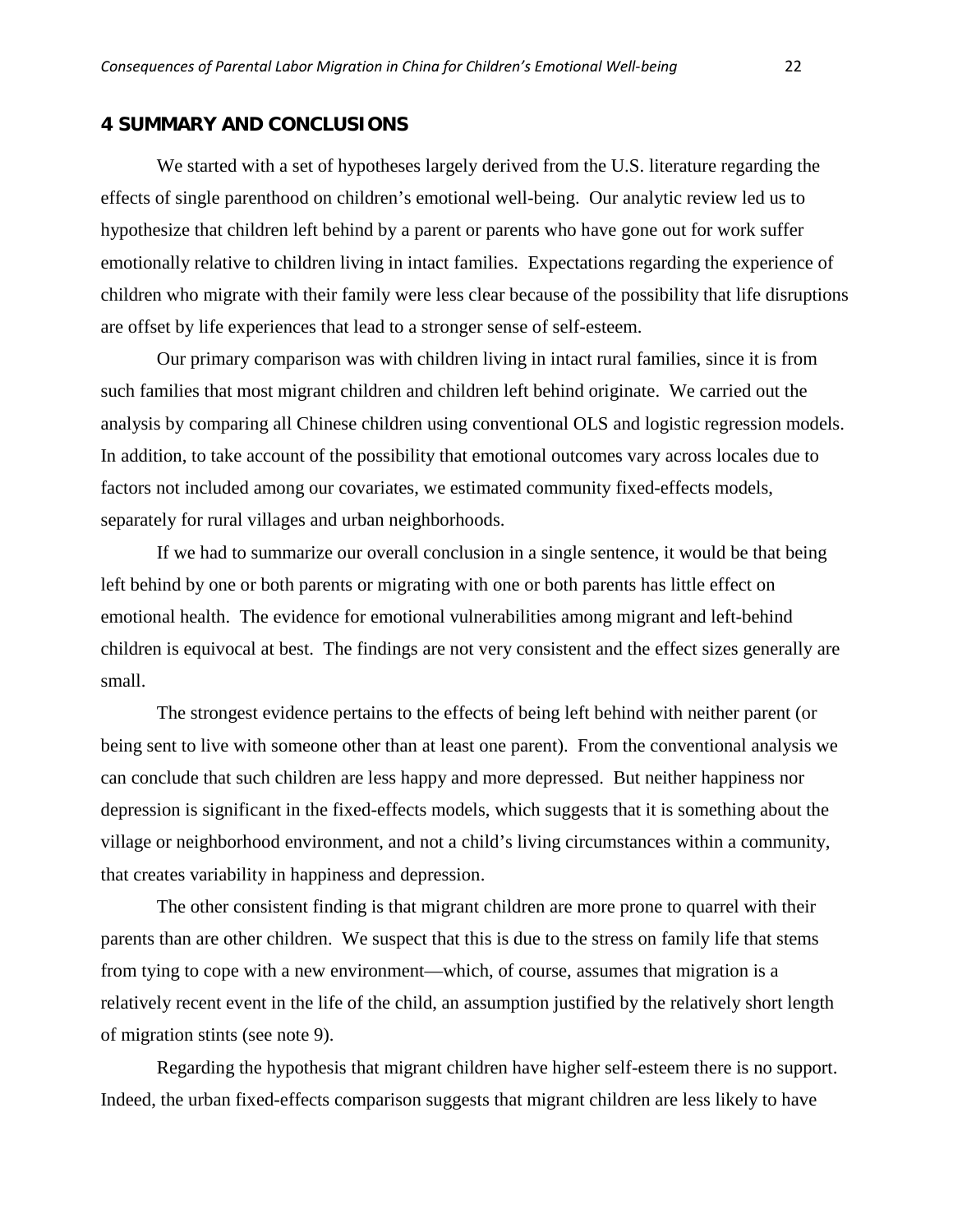high self-esteem than are locally registered children living in intact families. However, the rural fixed effects analysis shows that rural migrant children higher self-motivation than do rural children from the same villages who live in intact families.

 Why are our effects for left-behind children so small and so inconsistent? This may well be the consequence of the circumstances under which Chinese families are separated, which are quite different from the circumstances prevalent in the U.S. Whereas in the U.S. family disruption is largely the consequence of divorce and one-parent families often are the result of non-marital childbearing, both such determinants are still rare in China. As we noted at the outset, the overwhelming majority of children who do not live with both parents do so because one or both of their parents are out to work—and, indeed, we restricted our analysis to such children, excluding the  $3\%$  (= 110/3,464) who lived in non-intact families for other reasons. Thus, although they are deprived of the immediate emotional support provided by parents, they nonetheless typically have socially intact families, are secure regarding the long term commitment of their parents to the children and to each other, and know that the fact that their parents are away working indicates stronger rather than weaker commitment to the welfare of their children. This simple fact may go a long way toward mitigating the impact of physical separation. Moreover, when many children share the experience of being left behind—which in some villages may be a majority (Zhou, 2006)—or of having migrated from elsewhere, they may find ways of adapting and providing mutual support, thus minimizing the emotional trauma of their circumstances.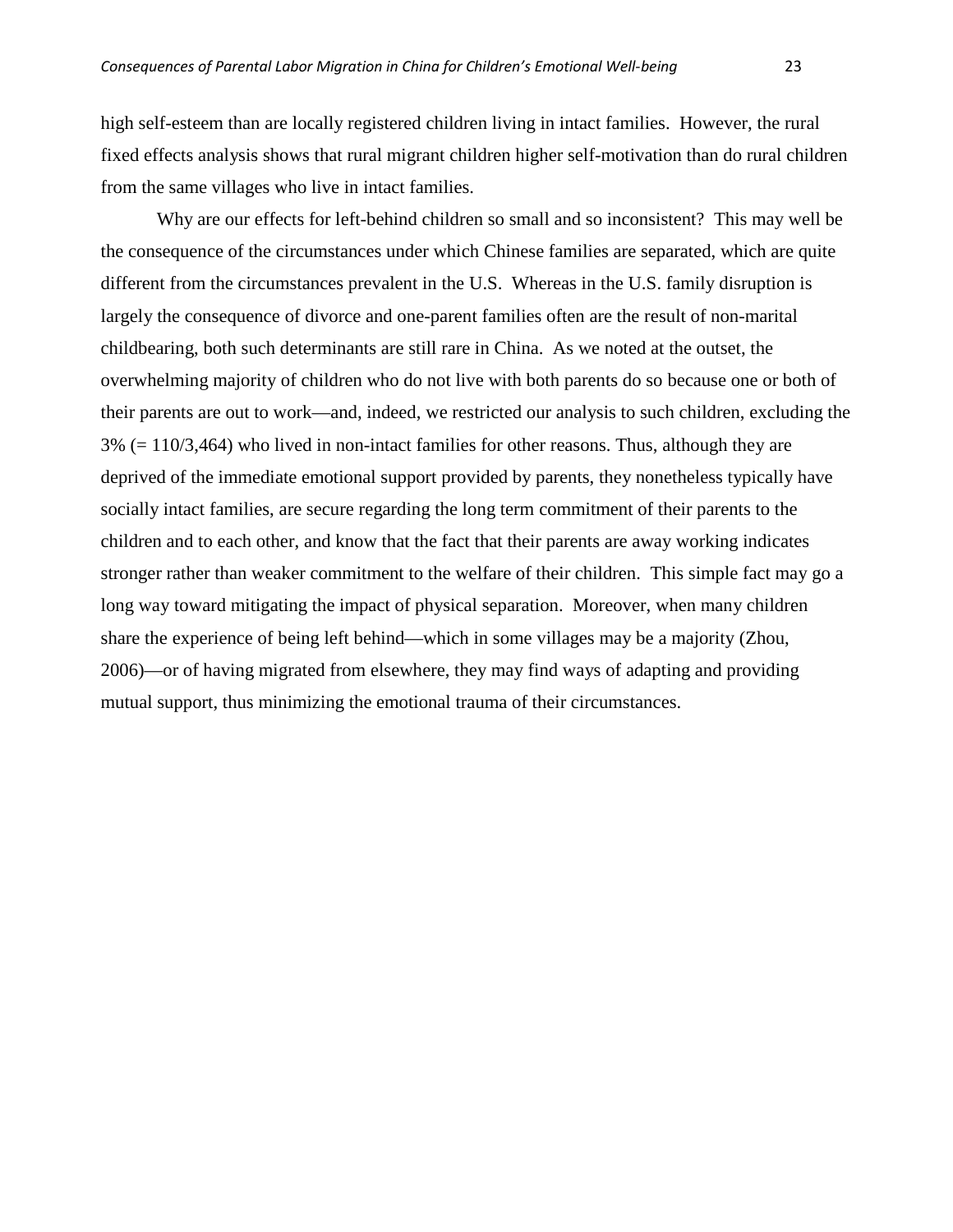#### **REFERENCES**

- Amato, Paul R. 2005. "The Impact of Family Formation Change on the Cognitive, Social, and Emotional Well-Being of the Next Generation." *The Future of Children* 15(2):75-96.
- Andrews, Frank M., James N. Morgan, John A. Sonquist, and Laura Klem. 1973. *Multiple Classification Analysis: A Report on a Computer Program for Multiple Regression Using Categorical Predictors.* 2nd edition*.* Detroit: Institute for Social Research, University of Michigan.
- Chan, Aris. 2009. *Paying the Price for Economic Development: The Children of Migrant Workers in China.* Hong Kong: China Labour Bulletin.
- Chang, Hongqin, Xiao-Yuan Dong, and Fiona MacPhail. 2011. "Labor Migration and Time Use Patterns of the Left-behind Children and Elderly in Rural China." *World Development* 39(12):2199-2210.
- Chen, Zhiyan, Xiaodong Yang, and Xinying Li. 2009. "Psychometric Features of CES-D in Chinese Adolescents." *Chinese Journal of Clinical Psychology* 17(4):443-448. [In Chinese.]
- China Youth Research Center. 2008. *China's Children and Juveniles Statistical Handbook.*  Beijing: Science Press. [In Chinese.]
- [Chinese] National Bureau of Statistics. 2012. *Tabulation of the 2010 Population Census of the People's Republic of China*. Beijing: China Statistics Press.
- Duan, Chengrong. 2012. "Issues of Compulsory Education for Migrant Children." *China Social Sciences Today* P. B01, January 4, 2012. [In Chinese.]
- Duan, Chengrong, and Ying Huang. 2012. "Schooling and Employment: Study on Schooling- age Migrant Children." *China Youth Study* 1:91-96. [In Chinese.]
- Duan, Chengrong, and Ge Yang. 2008. "Study on the Latest Situation of Floating Children in China." *Population Journal* 6:23-31. [In Chinese.]
- Duan, Chengrong, Lidan Lü, and Xiangjiang Zou. 2013. "Major Challenges for China's Floating Population and Policy Suggestions: An Analysis of the 2010 Population Census Data." *Population Research* 37(2):17-24. [In Chinese.]
- Duan, Chengrong, Lidan Lü, Jing Guo, and Zongping Wang. 2013. "Survival and Development of Left Behind Children in Rural China." *Journal of Population* 35(3):37-49. [In Chinese.]
- Fan, Fang, Linyan Su, Mary Kay Gill, and Boris Birmaher. 2010. "Emotional and Behavioral Problems of Chinese Left-behind Children: A Preliminary Study." *Social Psychiatry and Psychiatric Epidemiology* 45:655-664.
- Graham, Elspeth and Lucy P. Jordan. 2011. "Migrant Parents and the Psychological Well- Being of Left-Behind Children in Southeast Asia." *Journal of Marriage and Family* 73(4):763- 787.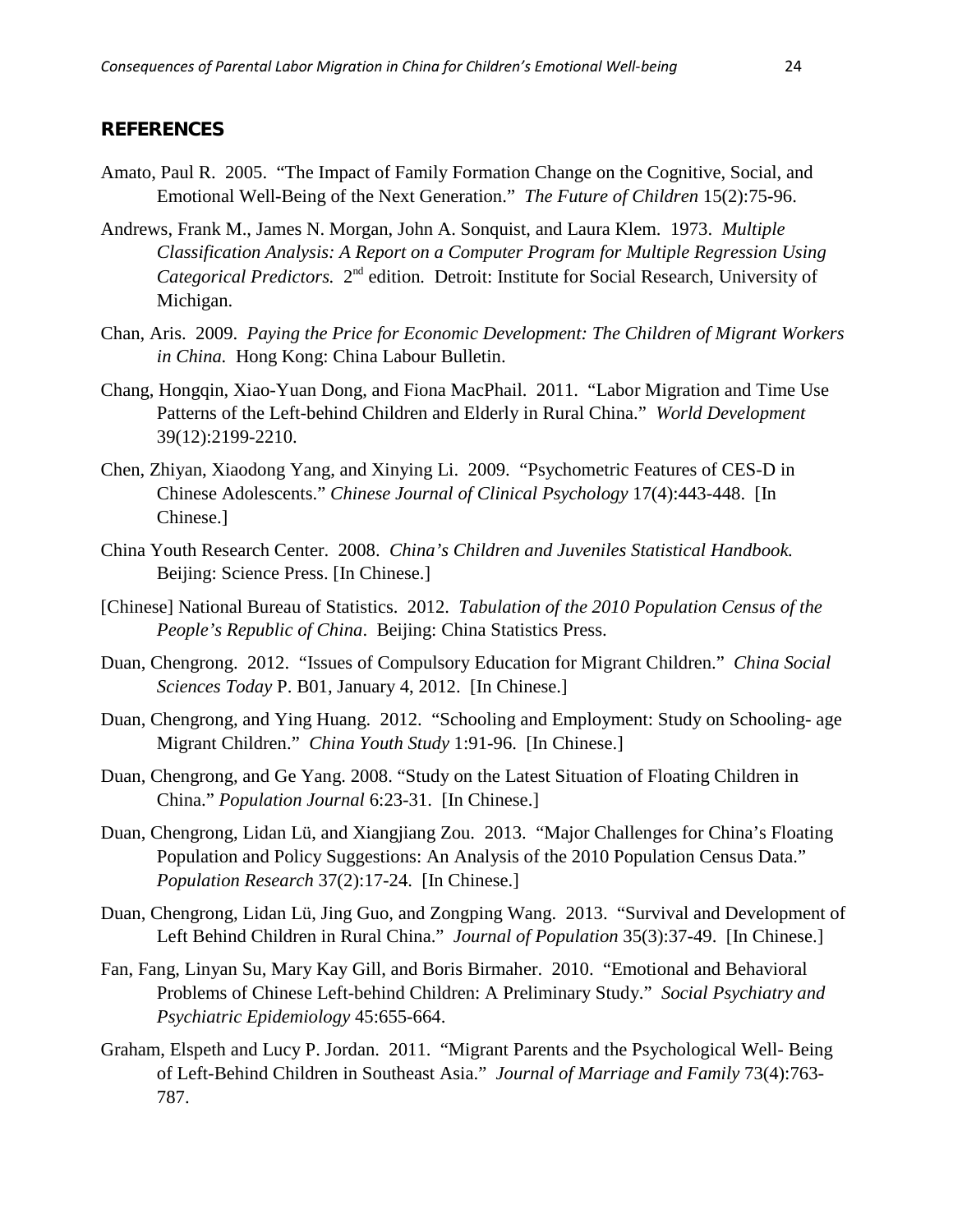- Hu, Ying. 2001. "Characteristics of Migrants from Rural to Urban." *Population Research* 25(6):9- 15. [In Chinese.]
- Huang, A. 2004. "An Analysis of the Health Level of the Psychological Status of 'Left-Behind Kids." *Chinese Journal of Psychological Health* 18:351-353. [In Chinese.]
- Institute of Social Science Survey. 2010. *Chinese Family Panel Study: 2010 Questionnaire.*  Translated by Cindy Glovinsky, Jingwei Hu, Ryan Monarch, Ni Sha, and Hongwei Xu. Beijing: Peking University, Institute of Social Science Survey.
- Lei, Youguang. 2004. "The World Through the Eyes of Urban Villagers. An Investigative Study into the Social Cognition of Migrant Children in the Cities." *Educational Science Research*  6:27-31. [In Chinese.]
- Li, Quanmian. 2004. "Focus on the '386199' Phenomena and Care for Left-behind Families in the Countryside: Contribution to a Synthesized Report of Various Research Projects." *Population Research* 128(14):25-36. [In Chinese.]
- Liang, S. 2004. "Pay Attention to the 'Left-behind Symptoms'." *Rural Perspective* 8:26. [In Chinese.]
- Little, Roderick J. A., and Donald B. Rubin. 2002. *Statistical Analysis With Missing Data*. 2<sup>nd</sup> ed. New York: Wiley.
- Liu, Zengkui, Xinying Li, and Xiaojia Ge. 2009. "Left Too Early: The Effects of Age at Separation from Parents on Chinese Rural Children's Symptoms of Anxiety and Depression." *American Journal of Public Health* 99(11):2049-2054.
- Lu, Yao, Peifeng Hu, and Donald J. Treiman. 2012. "Migration and Depressive Symptoms in Migrant-sending Areas: Findings from the Survey of Internal Migration and Health in China." *International Journal of Public Health* 57(4):691-8.
- Lu, Zhongjing. 2006. "An Exploratory Analysis of Personality Development of 'Left-behind Children' in Rural Areas." Unpublished master's thesis. Nanjing Normal University. [In Chinese.]
- Luttmer, Erzo F. P. 2005. "Neighbors as Negatives: Relative Earnings and Well-being." *Quarterly Journal of Economics* 120(3):963-1002.
- Lü, Ping, and Yu Xie. 2012*. China Family Panel Studies, Calculation of Weights in the 2010 Baseline Survey*. Technical Report Series: CFPS-17. Beijing: Institute of Social Science Survey, Dec. 20. [In Chinese.]
- Mao, Zheng-hong, and Hu-dong Zhao. 2012. "The Effects of Social Connections on Self-rated Physical and Mental Health among Internal Migrant and Local Adolescents in Shanghai, China." *BMC Public Health* 12:97-108.
- McLanahan, Sara, and Gary Sandefur. 1994. *Growing Up with a Single Parent: What Hurts, What Helps.* Cambridge: Harvard University Press.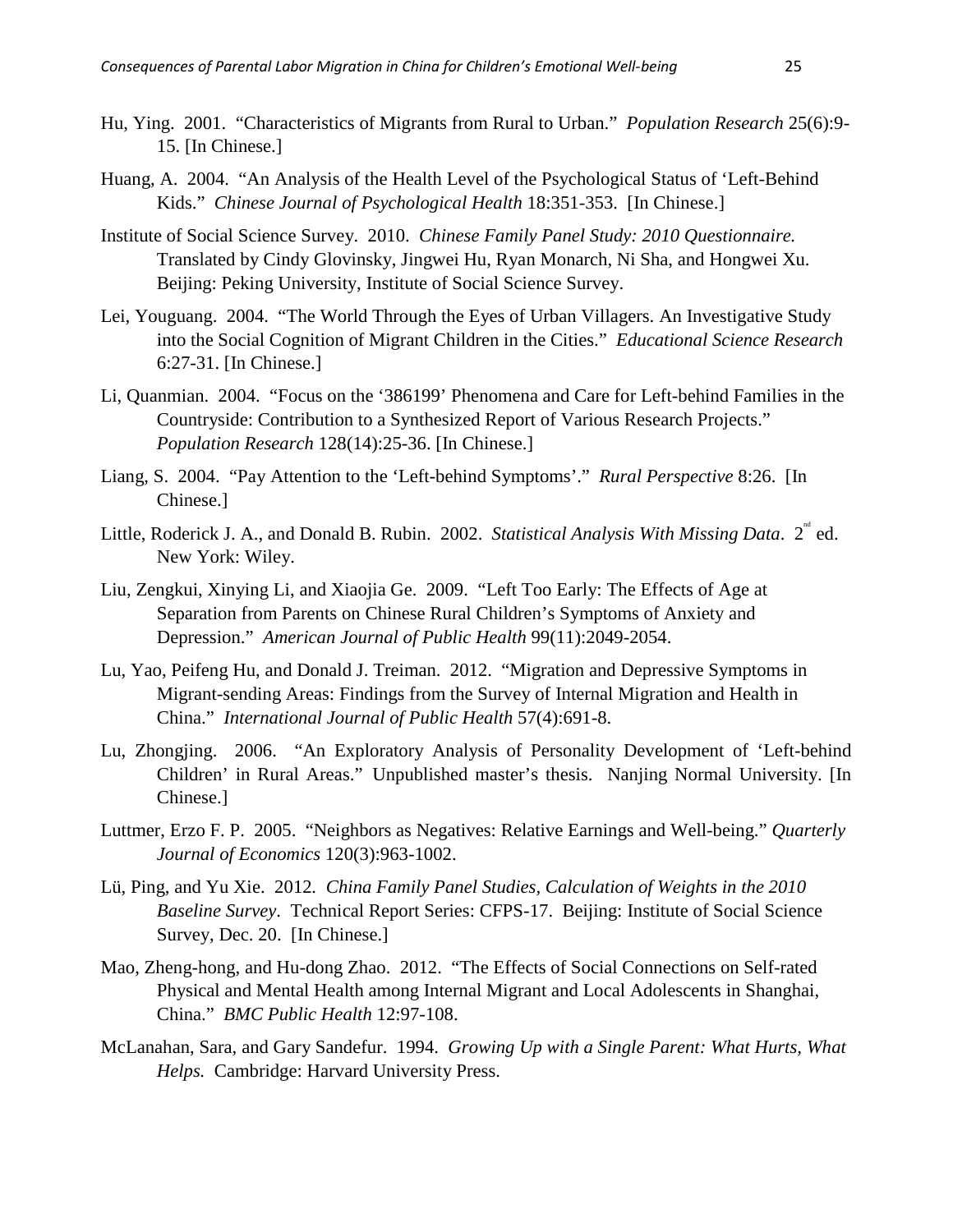- Pan, Fang. 2006. *A Survey on the Current Circumstances of Compulsory Education for Migrant Children: a Case Study of Changzhou*. Shanghai: East China Normal University, Department of Educational Administration, Unpublished master's thesis. [In Chinese.]
- Radloff, Lenore Sawyer. 1991. "The Use of the Center for Epidemiologic Studies Depression Scale in Adolescent and Young Adults." *Journal of Youth and Adolescence* 20(2):149-166.
- Ross, Catherine E., John R. Reynolds, and Karlyn J. Geis. 2000. "The Contingent Meaning of Neighborhood Stability for Residents' Psychological Well-Being." *American Sociological Review* 65(4):581-597.
- Rubin, Donald B. 1987. *Multiple Imputation for Nonresponse in Surveys.* New York: Wiley. Sampson, Robert J., Jeffrey D. Morenoff, and Thomas Gannon-Rowley. 2002. "Assessing 'Neighborhood Effects': Social Processes and New Directors for Research." *Annual Review of Sociology* 28:443-478.
- Stevens, Gonneke W. J. M., and Wilma A. M. Vollebergh. 2008. "Mental Health in Migrant Children." *Child Psychology and Psychiatry* 49(3):276.294.
- Treiman, Donald J. 2009. *Quantitative Data Analysis: Doing Social Research to Test Ideas.* San Francisco: Jossey-Bass/Wiley.
- Treiman, Donald J. 2012. "The 'Difference Between Heaven and Earth': Urban-Rural Disparities in Well-being in China." *Research in Social Stratification and Mobility: Special Issue on Inequality Across the Globe* 30(1):33-47. [An earlier, more comprehensive, version is available as Los Angeles: UCLA, California Center for Population Research, Population Working Paper PWP-CCPR-2011-006.]
- Wang, Liangfeng, Shunfeng Zhang, and Yehuang Sun. 2006. "A Study of the Sense of Loneliness in Left-behind Children in Rural Areas." *Chinese Journal of Behavioral Medical Science*  15(7):639-640. [In Chinese.]
- Wen, Ming, and Danhua Lin. 2012. "Child Development in Rural China: Children Left Behind by Their Migrant Parents and Children of Nonmigrant Families." *Child Development*  83(1):120-136.
- Women's Federation of Meishan Municipality, Sichuan Province, and Office of the Committee for the Work of Women and Children of Meishan Municipality, Sichuan Province. 2004. "Investigation and Analysis on Rural Left-behind Students." *Chinese Women's Movement*  10:35-36. [In Chinese.]
- Wong, Fu Keung Daniel, Ying Li Chang, and Xue Song He. 2009. "Correlates of Psychological Wellbeing of Children of Migrant Workers in Shanghai, China." *Social Psychiatry and Psychiatric Epidemiology* 44:815-824.
- Xiang, Biao. 2007. "How Far Are the Left-behind Left Behind? A Preliminary Study in Rural China." *Population, Space, and Place* 13:179-191.
- Xie, Yu. 2012. *China Family Panel Studies, Users Manual for the 2010 Baseline Survey*. Beijing: Institute of Social Science Survey, Dec. 20. [In Chinese.]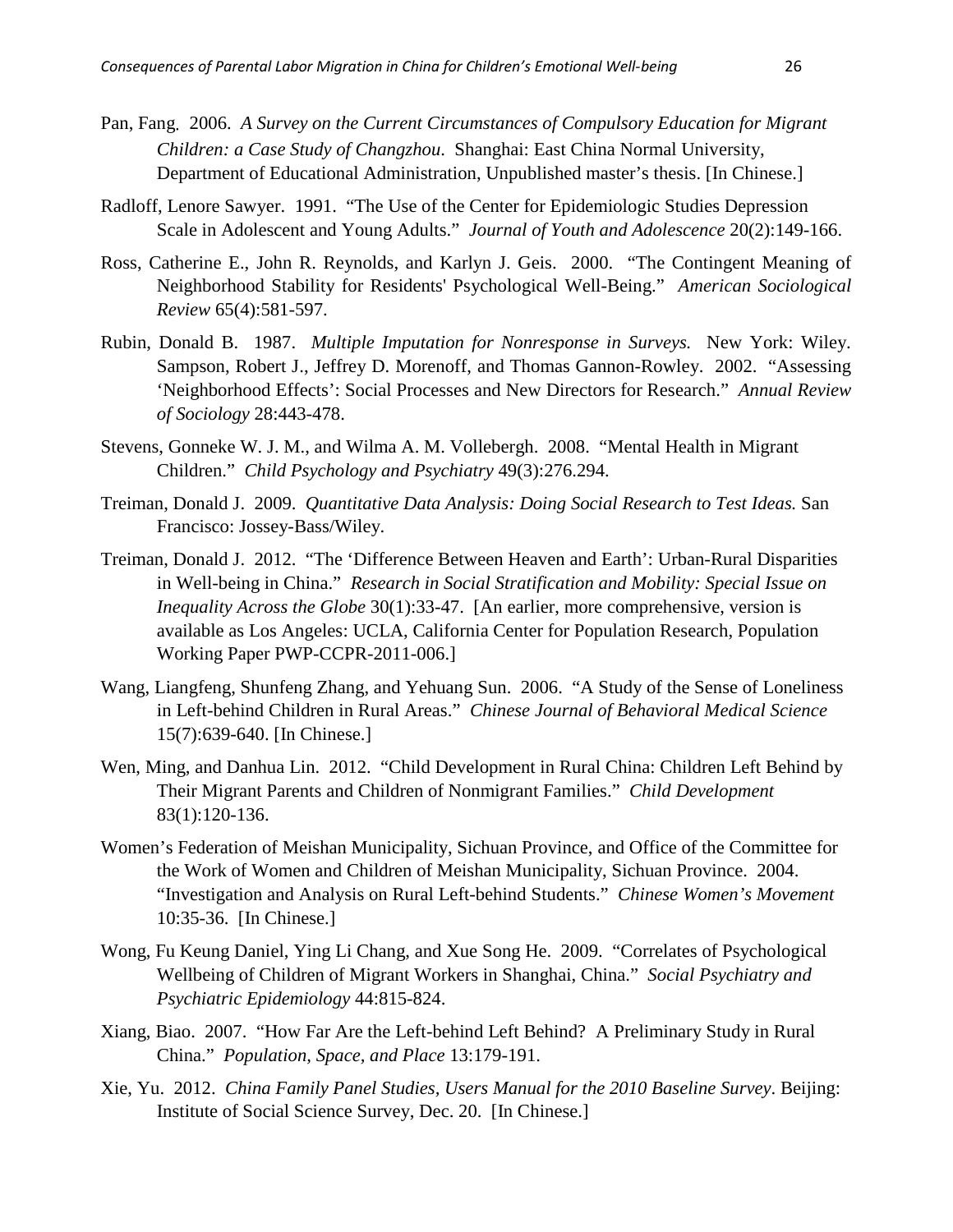- Xie, Yu, Zeqi Qiu, and Ping Lü. 2012. *China Family Panel Studies, Sample Design for the 2010 Baseline Survey*. Technical Report Series: CFPS-1. Beijing: Institute of Social Science Survey, Dec. 20. [In Chinese.]
- Xu, Hongwei, and Yu Xie. 2013. "The Causal Effects of Rural-to-Urban Migration on Children's Wellbeing in China." Paper presented at the annual meeting of the Population Association of America, New Orleans, 10-13 April.
- Yang, Ge, Chengrong Duan, and Zongping Wang. 2011. "Migrant or Left-behind: Behavioral Selectivity and Impact Factors of Children Living with the Migrant Population." *China Agricultural University Journal of Social Sciences Edition* 28(3):85-96. [In Chinese.]
- Zhao, H. 2004. "Pay Attention to the Left-behind Children in the Countryside." *People's Daily*, 4 February.
- Zhou, Congkui, Xiaojun Sun, Ya Liu, and Dongming Zhou. 2005. "The Psychological Development and Education Problems of Children Left Behind in Rural Areas." *Journal of Beijing Normal University, Social Sciences Edition* 1:72-80. [In Chinese.]
- Zhou, Hao. 2006. "Discussion and Policy Implication of Psychological Status of Migrant Children." *Population and Economics* 1:48-54. [In Chinese.]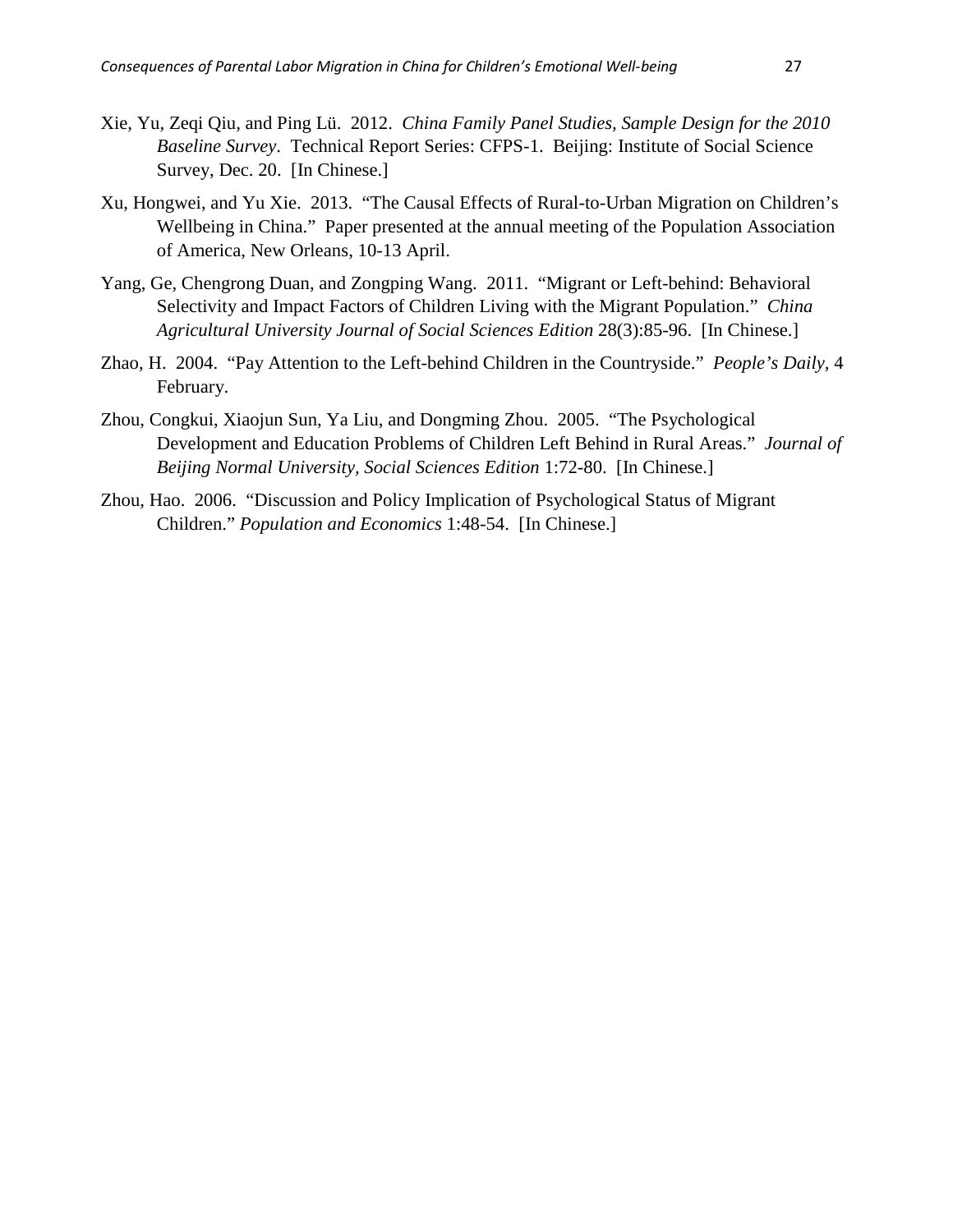| Residence type                    |                        | Children age 10-<br>15 |                        | Children age 10 | Children age 13<br>or $15$ |              |
|-----------------------------------|------------------------|------------------------|------------------------|-----------------|----------------------------|--------------|
|                                   | $\frac{0}{0}$<br>(wtd) | N<br>(unwtd)           | $\frac{0}{0}$<br>(wtd) | N<br>(unwtd)    | $\frac{0}{0}$<br>(wtd)     | N<br>(unwtd) |
| Rural intact family               | 40.9                   | 1,471                  | 40.7                   | 230             | 40.5                       | 512          |
| Urban intact family               | 32.2                   | 931                    | 28.3                   | 156             | 32.4                       | 313          |
| Migrant child                     | 7.3                    | 227                    | 8.5                    | 47              | 5.8                        | 68           |
| Left-behind child, one parent     | 11.1                   | 389                    | 11.2                   | 62              | 11.1                       | 140          |
| Left-behind child, neither parent | 8.4                    | 336                    | 10.3                   | 57              | 10.2                       | 123          |
| Total                             | 99.9                   | 3,354                  | 100.0                  | 552             | 100.0                      | 1,156        |

# **Table 1. Distribution by residence type, Chinese children age 10-15 in 2010.**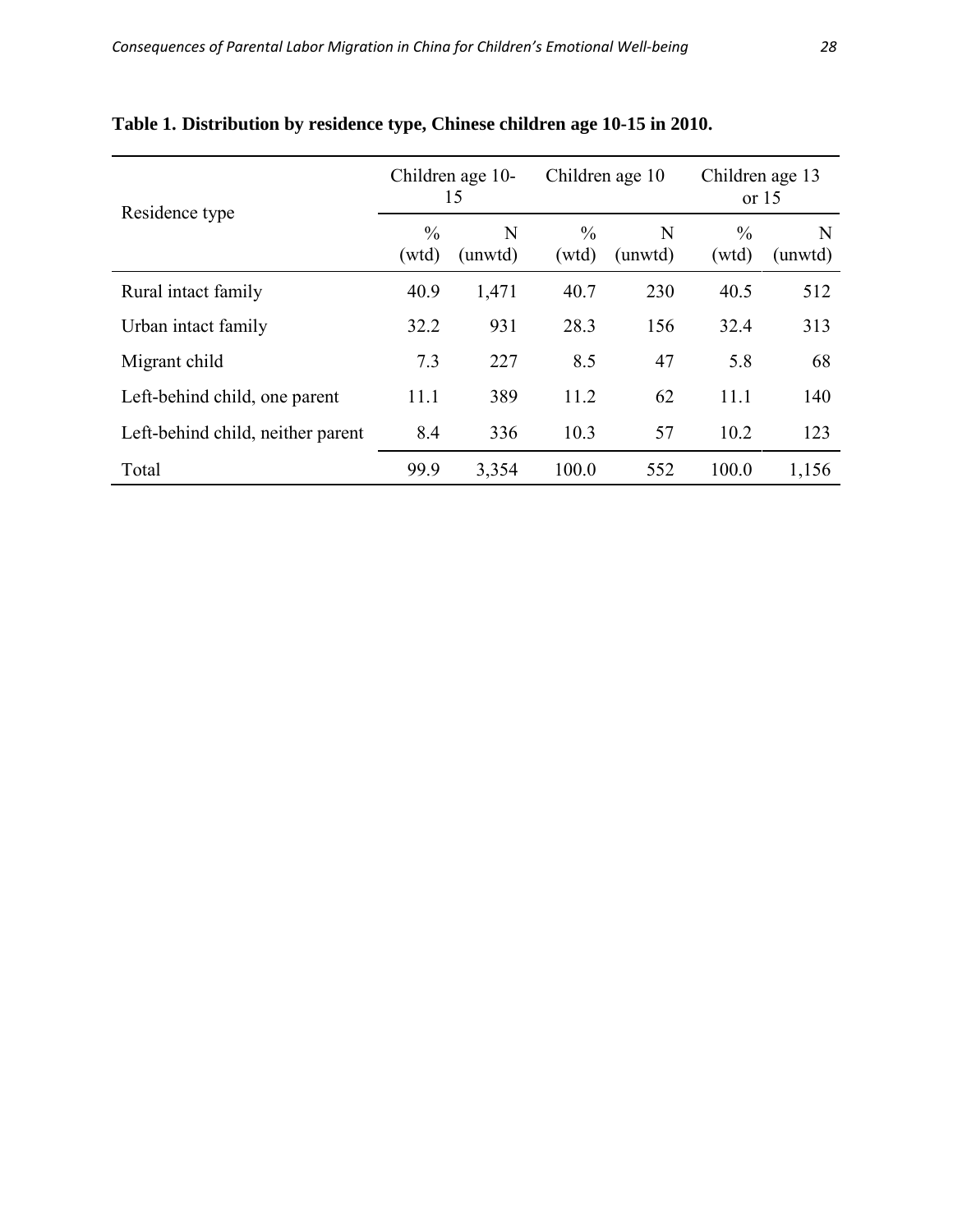|                                        | Rural<br>intact  | Urban<br>intact | Mig.<br>child | Left,<br>one<br>parent | Left,<br>no<br>parent | Total<br>mean      | Total<br>s.d.    | Wtd.<br>N |
|----------------------------------------|------------------|-----------------|---------------|------------------------|-----------------------|--------------------|------------------|-----------|
| Outcome variables                      |                  |                 |               |                        |                       |                    |                  |           |
| Happiness (1-5)                        | 4.2              | 4.3             | 4.1           | 4.3                    | 3.9                   | 4.2                | .87              | 3,354     |
| Depression (0-1)                       | .11              | .12             | .11           | .13                    | .15                   | .12                | .15              | 3,354     |
| Quarreled with parents in past month   | .19              | .28             | .41           | .22                    | .16                   | .24                | .42              | 3,354     |
| Has any good friends $(0-1)$           | .89              | .95             | .82           | .90                    | .90                   | .90                | .29              | 3,354     |
| Easy to get on $w/$ others (1-5)       | 4.0              | 4.1             | 3.9           | 4.0                    | 3.9                   | 4.0                | .85              | 3,354     |
| Low self-esteem $(0-1)$                | .35              | .29             | .30           | .38                    | .39                   | .33                | .15              | 552       |
| High self-esteem $(0-1)$               | .57              | .65             | .60           | .55                    | .59                   | .60                | .15              | 552       |
| Self-motivation (0-1)                  | .39              | .41             | .37           | .32                    | .43                   | .39                | .22              | 1,156     |
| Resignation (0-1)                      | .39              | .41             | .37           | .36                    | .44                   | .40                | .23              | 1,156     |
| Control variables                      |                  |                 |               |                        |                       |                    |                  |           |
| Parents' mean yrs of schooling (0-20)  | 5.8              | 8.9             | 8.4           | 6.8                    | 7.1                   | $7.2^{\rm a}$      | 3.8 <sup>b</sup> | 3,354     |
| In(per capita household income)        | 8.1              | 8.8             | 8.8           | 8.4                    | 8.0                   | $8.4^{\mathrm{a}}$ | 1.1 <sup>b</sup> | 3,354     |
| Received remittances in past $yr(0-1)$ | .19              | .08             | .14           | .57                    | .33                   | .20                | .40              | 3,354     |
| Num. of children in household $(1-4+)$ | 2.0              | 1.5             | 1.5           | 1.9                    | 1.9                   | 1.8                | .75              | 3,354     |
| Age (10-15)                            | 12.3             | 12.3            | 12.0          | 12.1                   | 12.3                  | 12.2               | 1.70             | 3,354     |
| Male $(0-1)$                           | .54              | .54             | .43           | .50                    | .57                   | .53                | .50              | 3,354     |
| Substandard housing $(0-1)$            | .26              | .21             | .19           | .19                    | .25                   | .23                | .42              | 3,354     |
| Urban residence at time of survey      | $\boldsymbol{0}$ | 1.00            | .71           | .28                    | .29                   | .43                | .50              | 3,354     |
| Num. of people in household            | 4.4              | 3.9             | 3.7           | 4.2                    | 5.2                   | 4.2                | 1.3              | 3,354     |

## **Table 2. Means for variables in the analysis, by residence type.**

<sup>a</sup> Imputed value.

<sup>b</sup> From non-missing values of variable, since no standard deviation is computed for imputed data in Stata's mi commands.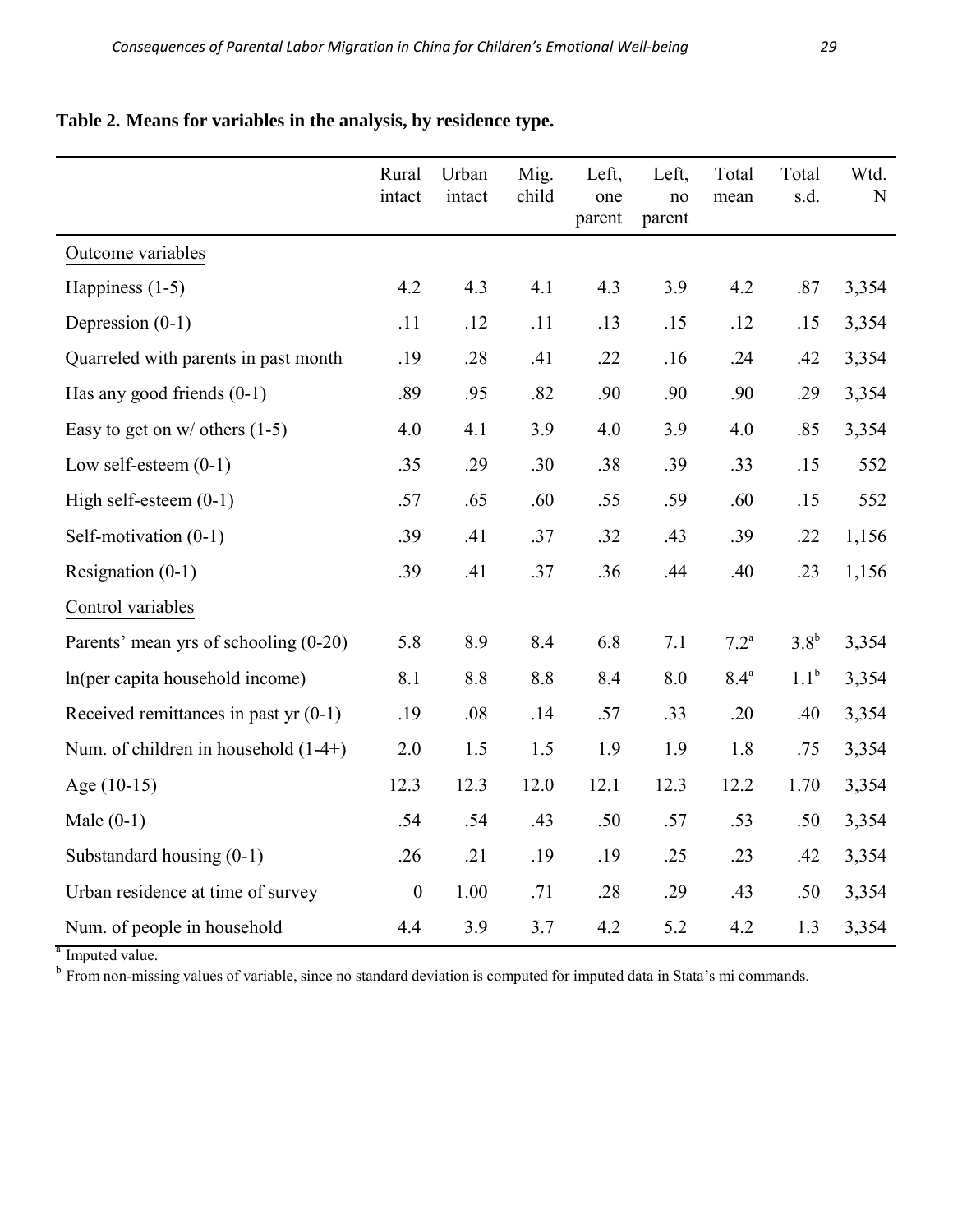| Outcome variable                     | Happiness<br>Depression |                |              | Quarrels with<br>parents |                              | Has good<br>friend $(s)$ |             | well with others | Easy to get on |                |
|--------------------------------------|-------------------------|----------------|--------------|--------------------------|------------------------------|--------------------------|-------------|------------------|----------------|----------------|
| Model                                | 1                       | $\overline{2}$ | $\mathbf{1}$ | $\overline{2}$           | 1                            | $\overline{2}$           | 1           | $\overline{2}$   | 1              | $\overline{2}$ |
| Intercept                            | 4.219                   |                | .119         |                          | $-1.203^{b}$<br>$-1.218^{b}$ |                          | $2.356^{b}$ | $2.562^{b}$      | 4.026          |                |
| Child's living arrangements          |                         |                |              |                          |                              |                          |             |                  |                |                |
| 1. Intact rural family               | $-.010$                 | .046           | $-.009$      | $-0.012$                 | $-.270$                      | $-.192$                  | $-.258$     | $-.065$          | $-.032$        | .027           |
| 2. Intact urban family               | .095                    | .039           | .002         | .008                     | .273                         | .184                     | .585        | .367             | .091           | .006           |
| 3. Migrant family                    | $-.093$                 | $-156$         | $-.010$      | $-.003$                  | .853                         | .761                     | $-.835$     | $-.943$          | $-.109$        | $-.176$        |
| 4. Left-behind, 1 par.               | .064                    | .038           | .009         | .004                     | $-0.044$                     | $-.023$                  | $-.110$     | $-.170$          | .013           | .053           |
| 5. Left-behind, no par.              | $-.318$                 | $-.288$        | .030         | .024                     | $-417$                       | $-.401$                  | $-.109$     | $-.043$          | $-.115$        | $-.073$        |
| Joint significance                   | (.003)                  | (.005)         | (.221)       | (.213)                   | (.002)                       | (.014)                   | (.014)      | (.178)           | (.211)         | (.515)         |
| Significance of contrasts (p-values) |                         |                |              |                          |                              |                          |             |                  |                |                |
| 2 vs. 1                              | (.107)                  | (.923)         | (.319)       | (.074)                   | (.000)                       | (.033)                   | (.022)      | (.189)           | (.080)         | (.741)         |
| 3 vs. 1                              | (.651)                  | (.315)         | (.926)       | (.547)                   | (.005)                       | (.006)                   | (.494)      | (.148)           | (.617)         | (.229)         |
| 4 vs. 1                              | (.429)                  | (.939)         | (.271)       | (.321)                   | (.334)                       | (.524)                   | (.605)      | (.735)           | (.585)         | (.751)         |
| 5 vs. 1                              | (.001)                  | (.000)         | (.035)       | (.045)                   | (.632)                       | (.500)                   | (.566)      | (.939)           | (.294)         | (.212)         |
| 3 vs. 2                              | (.376)                  | (.377)         | (.379)       | (.488)                   | (.141)                       | (.127)                   | (.036)      | (.023)           | (.297)         | (.341)         |
| 4 vs. 2                              | (.756)                  | (.991)         | (.689)       | (.822)                   | (.202)                       | (.465)                   | (.096)      | (.197)           | (.411)         | (.610)         |
| 5 vs. 2                              | (.000)                  | (.002)         | (.120)       | (.354)                   | (.041)                       | (.090)                   | (.091)      | (.310)           | (.024)         | (.392)         |
| 4 vs. 3                              | (.432)                  | (.364)         | (.330)       | (.750)                   | (.042)                       | (.049)                   | (.403)      | (.249)           | (.470)         | (.208)         |
| 5 vs. 3                              | (.261)                  | (.536)         | (.046)       | (.204)                   | (.011)                       | (.010)                   | (.401)      | (.196)           | (.972)         | (.564)         |
| 5 vs. 4                              | (.005)                  | (.012)         | (.345)       | (.358)                   | (.344)                       | (.334)                   | (.998)      | (.663)           | (.206)         | (.223)         |
| Parental yrs. of school              |                         | .027<br>(.008) |              | $-.001$<br>(.590)        |                              | .023<br>(.286)           |             | .131<br>(.000)   |                | .022<br>(.002) |
| ln(per capita hh inc.)               |                         | .037<br>(.180) |              | $-.005$<br>(.353)        |                              | .090<br>(.220)           |             | .084<br>(.398)   |                | .028<br>(.250) |
| Remittances? No                      |                         | $-.006$        |              | $-.005$                  |                              | $-.010$                  |             | $-.069$          |                | .019           |
| Remittances? Yes                     |                         | .022           |              | .018                     |                              | .038                     |             | .272             |                | $-.076$        |
| Joint significance                   |                         | (.612)         |              | (.049)                   |                              | (.799)                   |             | (.176)           |                | (.111)         |
|                                      |                         |                |              |                          |                              |                          |             |                  |                | (continued)    |

## **Table 3a. Coefficients of Models of Emotional Outcomes (1), by Type of Living Arrangement, Children Age 10-15 in 2010 (p-values in parentheses)**. a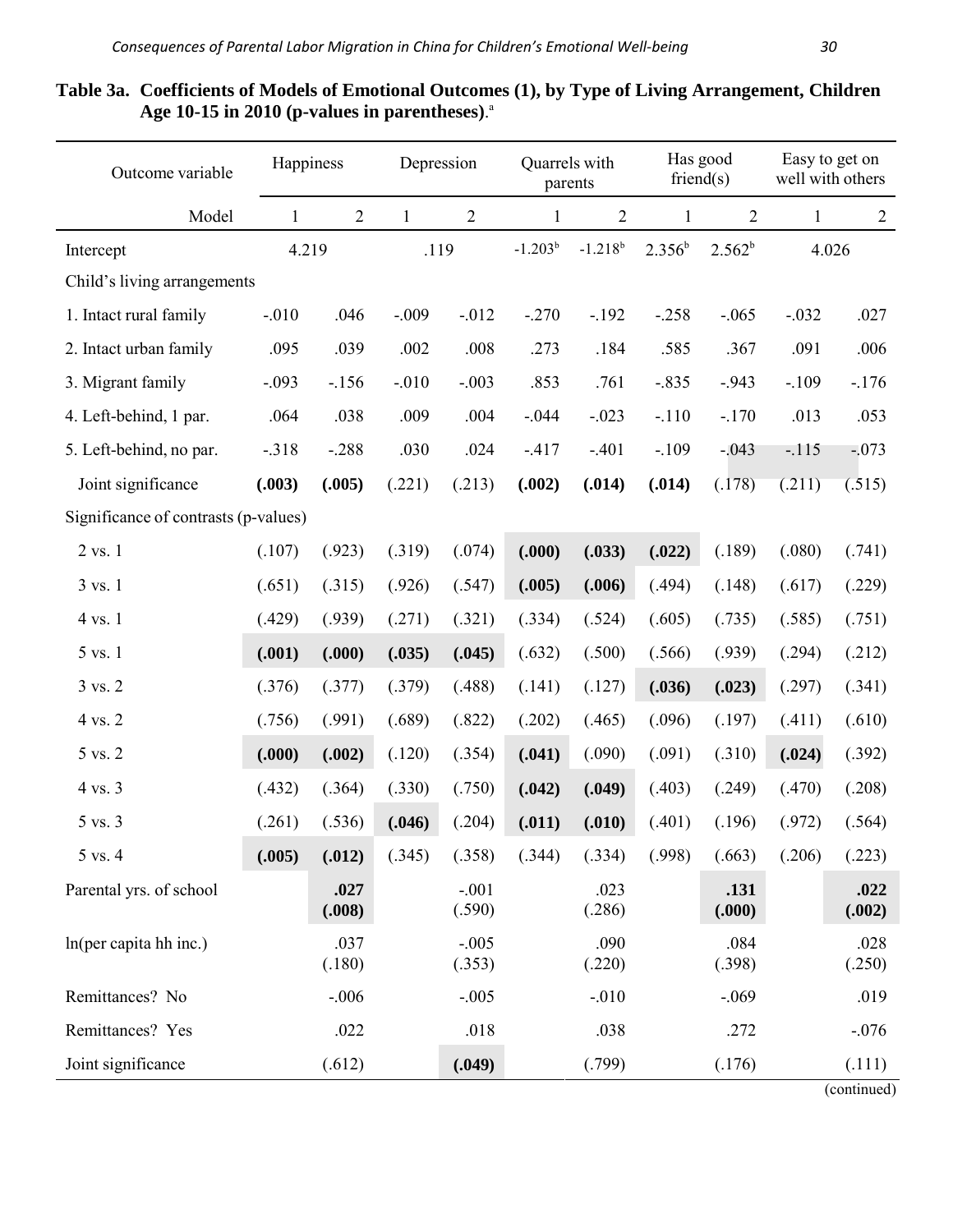## **Table 3a. (continued)**

| Outcome variable                    | Happiness                      | Depression                     | Quarrels with<br>parents <sup>b</sup> | Has good<br>friend $(s)^b$     | Gets on well<br>with others |
|-------------------------------------|--------------------------------|--------------------------------|---------------------------------------|--------------------------------|-----------------------------|
| Model                               | $\overline{2}$<br>$\mathbf{1}$ | $\overline{2}$<br>$\mathbf{1}$ | $\overline{2}$<br>$\mathbf{1}$        | $\overline{2}$<br>$\mathbf{1}$ | $\mathbf{1}$<br>$\sqrt{2}$  |
| Number of children in the household |                                |                                |                                       |                                |                             |
| $\mathbf{1}$                        | .035                           | .001                           | .070                                  | .002                           | .072                        |
| $\overline{2}$                      | $-.000$                        | $-.004$                        | $-.068$                               | .109                           | $-.028$                     |
| $\overline{3}$                      | $-.065$                        | .009                           | .049                                  | $-.203$                        | $-.081$                     |
| $4+$                                | $-.252$                        | .013                           | $-.062$                               | $-1.057$                       | $-.259$                     |
| Joint significance                  | (.096)                         | (.714)                         | (.862)                                | (.012)                         | (.010)                      |
| Child's age                         |                                |                                |                                       |                                |                             |
| 10                                  | .054                           | $-.020$                        | .089                                  | $-.700$                        | $-.050$                     |
| 11                                  | .135                           | $-.013$                        | $-.253$                               | .155                           | .066                        |
| 12                                  | $-.060$                        | .008                           | .025                                  | .190                           | $-.041$                     |
| 13                                  | .016                           | $-.011$                        | $-.010$                               | .255                           | .017                        |
| 14                                  | $-.133$                        | .021                           | $-.071$                               | .384                           | $-.009$                     |
| 15                                  | $-.067$                        | .028                           | .258                                  | $-.075$                        | .030                        |
| Joint significance                  | (.008)                         | (.002)                         | (.280)                                | (.001)                         | (.507)                      |
| Female                              | .071                           | $-.001$                        | .045                                  | $-.145$                        | .047                        |
| Male                                | $-.063$                        | .001                           | $-.040$                               | .128                           | $-.041$                     |
| Significance                        | (.015)                         | (.867)                         | (.519)                                | (.378)                         | (.074)                      |
| Poor housing: no                    | .014                           | $-.004$                        | .027                                  | $-.092$                        | .013                        |
| Poor housing: yes                   | $-.045$                        | .014                           | $-.092$                               | .307                           | $-.042$                     |
| Significance                        | (.313)                         | (.070)                         | (.476)                                | (.102)                         | (.314)                      |
| N                                   | 3,354                          | 3,354                          | 3,354                                 | 3,354                          | 3,354                       |

 $a<sup>a</sup>$  P-values < .05 are highlighted and shown in bold.

<sup>b</sup> The mean of the logits estimated using Stata 12's -mi estimate: xtlogit- command. The coefficients shown are logits centered around the mean logits.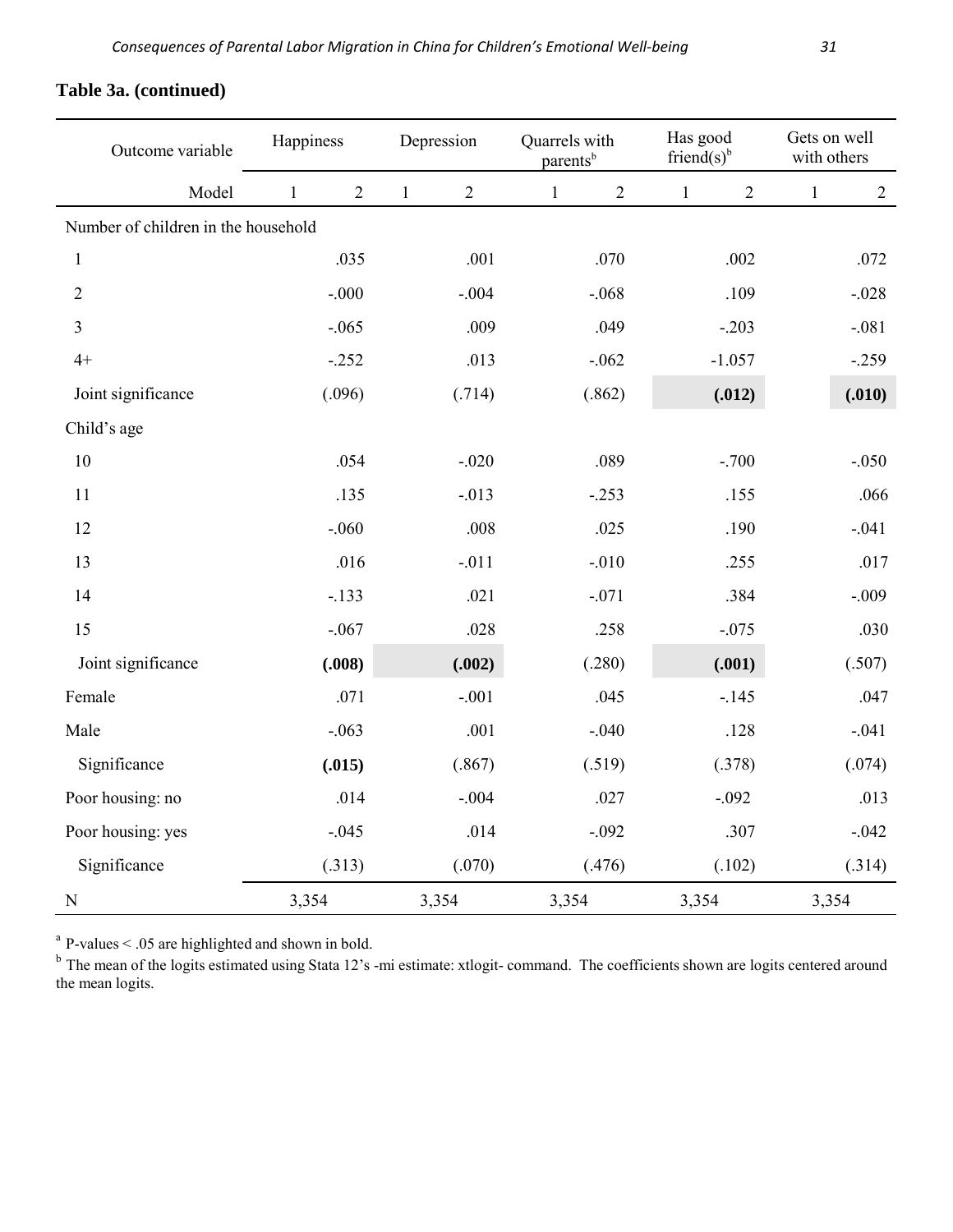**Table 3b. Coefficients of Models of Emotional Outcomes (2), by Type of Living Arrangement, Children Age 10-15 in 2010 (p-values in parentheses)**.

| Outcome variable                     | Low self-esteem <sup>a</sup> |                    |              | High self-esteem <sup>a</sup> |              | Self-motivation <sup>b</sup> | Resignation <sup>b</sup> |                   |
|--------------------------------------|------------------------------|--------------------|--------------|-------------------------------|--------------|------------------------------|--------------------------|-------------------|
| Model                                | $\mathbf{1}$                 | $\overline{2}$     | $\mathbf{1}$ | $\overline{2}$                | $\mathbf{1}$ | $\overline{2}$               | $\mathbf{1}$             | $\overline{2}$    |
| Intercept                            | .332                         |                    |              | .598                          |              | .392                         | .396                     |                   |
| Child's living arrangements          |                              |                    |              |                               |              |                              |                          |                   |
| 1. Intact rural family               | .014                         | $-.007$            | $-.030$      | $-017$                        | .002         | $-.006$                      | $-.011$                  | $-0.017$          |
| 2. Intact urban family               | $-.038$                      | $-.005$            | .055         | .038                          | .014         | .023                         | .017                     | .016              |
| 3. Migrant family                    | $-.030$                      | $-0.008$           | .001         | $-010$                        | $-.020$      | $-.011$                      | $-.031$                  | $-.025$           |
| 4. Left-behind, 1 par.               | .048                         | .023               | $-.044$      | $-0.036$                      | $-.078$      | $-.071$                      | $-.032$                  | $-0.017$          |
| 5. Left-behind, no par.              | .056                         | .035               | $-.011$      | $-0.006$                      | .041         | .035                         | .041                     | .052              |
| Joint significance                   | (.020)                       | (.486)             | (.155)       | (.436)                        | (.014)       | (.020)                       | (.504)                   | (.367)            |
| Significance of contrasts (p-values) |                              |                    |              |                               |              |                              |                          |                   |
| 2 vs. 1                              | (.037)                       | (.944)             | (.020)       | (.082)                        | (.675)       | (.291)                       | (.341)                   | (.267)            |
| 3 vs. 1                              | (.183)                       | (.959)             | (.133)       | (.777)                        | (.687)       | (.931)                       | (.689)                   | (.885)            |
| 4 vs. 1                              | (.280)                       | (.342)             | (.634)       | (.540)                        | (.008)       | (.024)                       | (.546)                   | (.979)            |
| 5 vs. 1                              | (.180)                       | (.118)             | (.330)       | (.593)                        | (.271)       | (.281)                       | (.152)                   | (.057)            |
| 3 vs. 2                              | (.779)                       | (.915)             | (.104)       | (.176)                        | (.544)       | (.533)                       | (.379)                   | (.455)            |
| 4 vs. 2                              | (.012)                       | (.415)             | (.026)       | (.085)                        | (.012)       | (.008)                       | (.246)                   | (.468)            |
| 5 vs. 2                              | (.004)                       | (.182)             | (.087)       | (.219)                        | (.517)       | (.791)                       | (.545)                   | (.378)            |
| 4 vs. 3                              | (.060)                       | (.432)             | (.167)       | (.497)                        | (.228)       | (.214)                       | (.985)                   | (.888)            |
| 5 vs. 3                              | (.031)                       | (.239)             | (.630)       | (.887)                        | (.320)       | (.462)                       | (.216)                   | (.197)            |
| 5 vs. 4                              | (.828)                       | (.762)             | (.304)       | (.356)                        | (.003)       | (.007)                       | (.121)                   | (.154)            |
| Parental yrs. of school              |                              | $-.002$<br>(.577)  |              | .002<br>(.421)                |              | $-.005$<br>(.130)            |                          | $-.003$<br>(.350) |
| ln(per capita hh inc.)               |                              | $-0.012$<br>(.283) |              | .007<br>(.651)                |              | $-.003$<br>(.835)            |                          | .008<br>(.558)    |
| Remittances? No                      |                              | $-.004$            |              | $-.001$                       |              | .002                         |                          | .014              |
| Remittances? Yes                     |                              | .022               |              | .005                          |              | $-.006$                      |                          | $-.044$           |
| Joint significance                   |                              | (.195)             |              | (.783)                        |              | (.745)                       |                          | (.025)            |
|                                      |                              |                    |              |                               |              |                              |                          | (continued)       |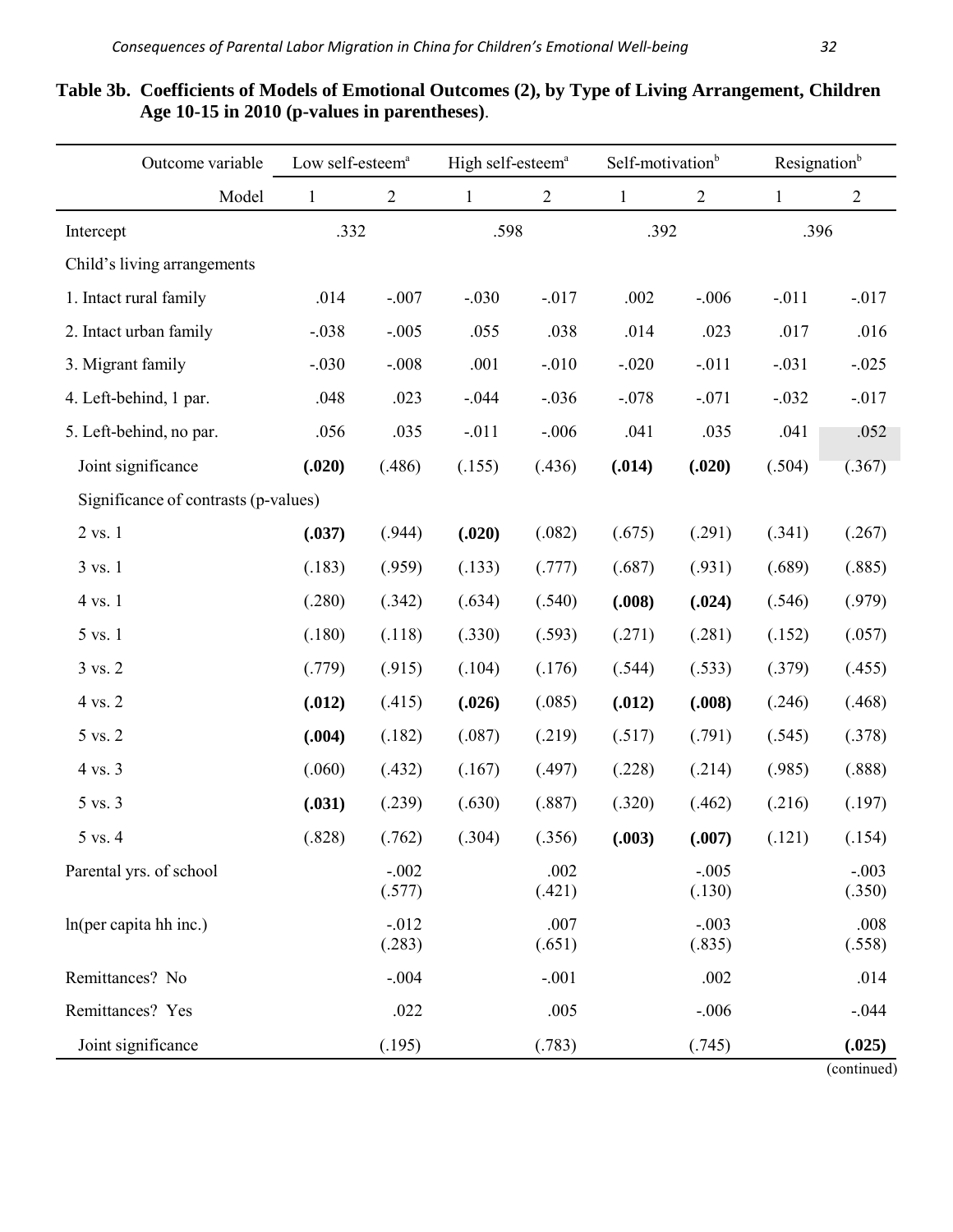# **Table 3b. (continued)**

| Outcome variable                    | Low self-esteem <sup>a</sup> | High self-esteem <sup>a</sup> | Self-motivation <sup>b</sup>  | Resignation <sup>b</sup>       |  |
|-------------------------------------|------------------------------|-------------------------------|-------------------------------|--------------------------------|--|
| Model                               | $\mathbf 1$<br>$\sqrt{2}$    | $\,1\,$<br>$\overline{2}$     | $\mathbf 1$<br>$\overline{2}$ | $\overline{2}$<br>$\mathbf{1}$ |  |
| Number of children in the household |                              |                               |                               |                                |  |
| $\mathbf{1}$                        | $-.046$                      | .024                          | $-.003$                       | $-0.019$                       |  |
| $\overline{2}$                      | .039                         | $-.022$                       | .003                          | $-.000$                        |  |
| $\mathfrak{Z}$                      | $-.003$                      | $.004$                        | .003                          | $-.000$                        |  |
| $\overline{4}$                      | .110                         | $-.044$                       | $-.011$                       | .075                           |  |
| Joint significance                  | (.000)                       | (.147)                        | (.979)                        | (.132)                         |  |
| Child's age                         |                              |                               |                               |                                |  |
| $10\,$                              |                              |                               |                               |                                |  |
| 11                                  |                              |                               |                               |                                |  |
| 12                                  |                              |                               |                               |                                |  |
| 13                                  |                              |                               | .025                          | $.002\,$                       |  |
| 14                                  |                              |                               |                               |                                |  |
| 15                                  |                              |                               | $-.028$                       | $-.002$                        |  |
| Joint significance                  |                              |                               | (.010)                        | (.150)                         |  |
| Female                              | .013                         | $-.011$                       | $-013$                        | .015                           |  |
| Male                                | $-.013$                      | .011                          | .013                          | $-017$                         |  |
| Significance                        | (.135)                       | (.296)                        | (.165)                        | (.840)                         |  |
| Poor housing: no                    | $.000$                       | $.008$                        | .003                          | $.007$                         |  |
| Poor housing: yes                   | $-.001$                      | $-.031$                       | $-.010$                       | $-.026$                        |  |
| Significance                        | (.965)                       | (.106)                        | (.547)                        | (.155)                         |  |
| N                                   | 552                          | 552                           | 1,156                         | 1,156                          |  |

 $a$  10 year olds.

<sup>b</sup> 13 and 15 year olds.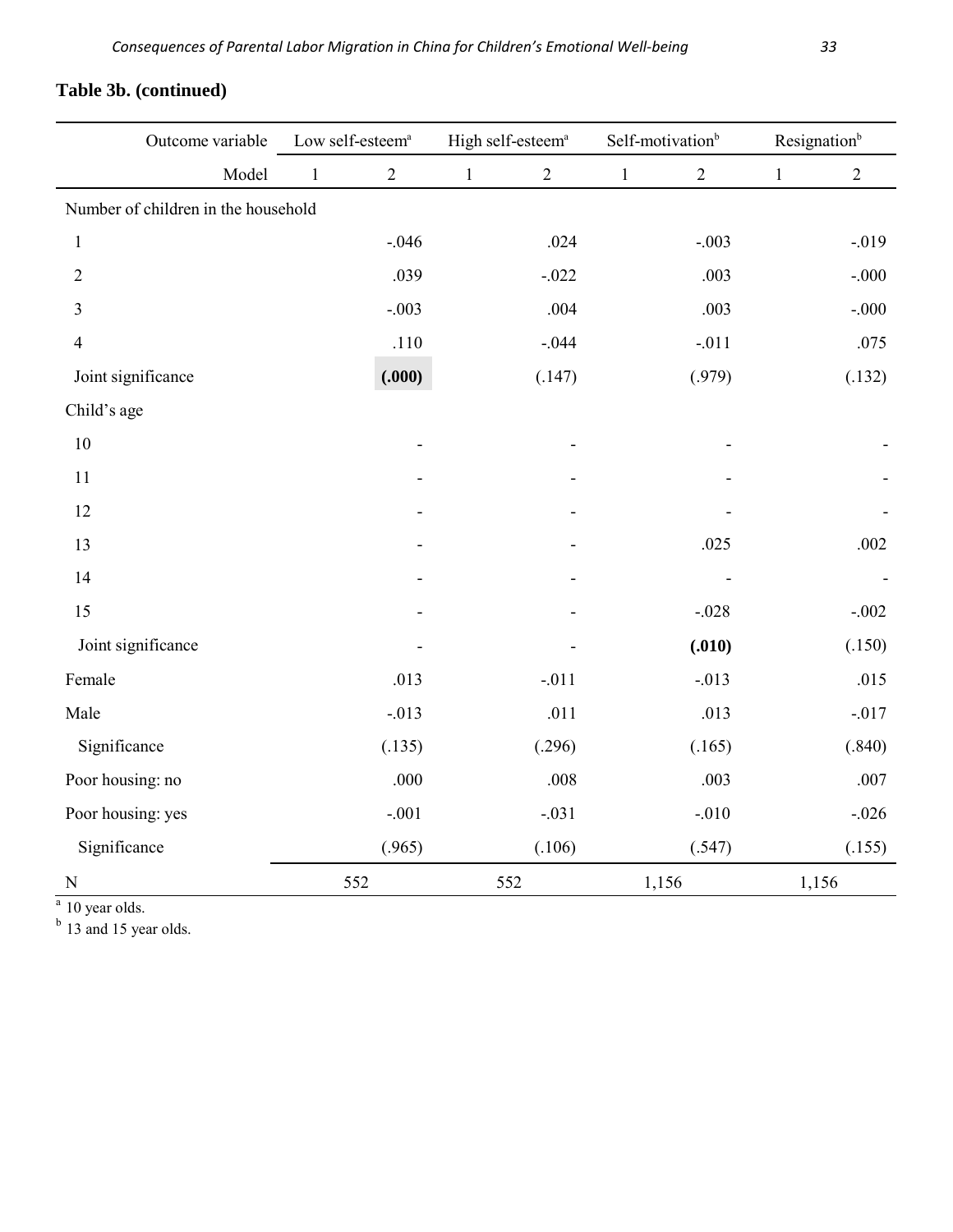## **Table 4a. Coefficients of Community Fixed-effects Models of Emotional Outcomes (1), by Type of Living Arrangement, Rural Children Age 10-15 in 2010 (p-values in parentheses)**.

| Outcome variable                                                          | Happiness         |                    |                | Depression         |                  | Quarrels with<br>parents | Has good<br>friend(s) |                    | Easy to get on<br>well with others |                       |
|---------------------------------------------------------------------------|-------------------|--------------------|----------------|--------------------|------------------|--------------------------|-----------------------|--------------------|------------------------------------|-----------------------|
| Model                                                                     | $\mathbf{1}$      | $\overline{2}$     | $\mathbf{1}$   | $\overline{2}$     | $\mathbf{1}$     | $\overline{c}$           | $\mathbf{1}$          | $\overline{2}$     | $\mathbf{1}$                       | 2                     |
| Intercept                                                                 | 4.170             | 4.406              | .113           | .176               |                  |                          |                       |                    | 3.974                              | 4.176                 |
| Child's living arrangements (intact rural family is the omitted category) |                   |                    |                |                    |                  |                          |                       |                    |                                    |                       |
| 3. Migrant family                                                         | $-.025$<br>(.899) | $-.044$<br>(.813)  | .004<br>(.895) | $-.002$<br>(.956)  | 1.136<br>(.001)  | 1.059<br>(.004)          | .183<br>(.795)        | .281<br>(.723)     | $-.051$<br>(.778)                  | $-.051$<br>(.778)     |
| 4. Left-behind, 1 par.                                                    | .145<br>(.302)    | .088<br>(.535)     | .024<br>(.227) | .022<br>(.263)     | .305<br>(.188)   | .371<br>(.132)           | .080<br>(.820)        | .129<br>(.735)     | .024<br>(.809)                     | .008<br>(.932)        |
| 5. Left-behind, no par.                                                   | $-.176$<br>(.119) | $-.199$<br>(.061)  | .012<br>(.564) | .006<br>(.776)     | $-163$<br>(.553) | $-.099$<br>(.730)        | .546<br>(.093)        | .555<br>(.113)     | $-.050$<br>(.601)                  | $-.044$<br>(.649)     |
| Joint significance                                                        | (.377)            | (.273)             | (.589)         | (.695)             | (.006)           | (.014)                   | (.416)                | (.167)             | (.934)                             | (.960)                |
| Parental yrs. of school                                                   |                   | .006<br>(.575)     |                | $-.002$<br>(.248)  |                  | $-0.016$<br>(.573)       |                       | .143<br>(.000)     |                                    | .014<br>(.185)        |
| ln(per capita hh inc.)                                                    |                   | $-0.013$<br>(.681) |                | $-.007$<br>(.241)  |                  | .183<br>(.057)           |                       | .095<br>(.434)     |                                    | $-.038$<br>(.231)     |
| Remittances? Yes                                                          |                   | .114<br>(.078)     |                | .014<br>(.298)     |                  | $-112$<br>(.570)         |                       | $-.269$<br>(.364)  |                                    | .036<br>(.626)        |
| Number of children in the household (1 is the omitted category)           |                   |                    |                |                    |                  |                          |                       |                    |                                    |                       |
| $\overline{2}$                                                            |                   | $-0.015$<br>(.846) |                | $-0.012$<br>(.375) |                  | $-.324$<br>(.100)        |                       | $-0.717$<br>(.046) |                                    | $-.058$<br>(.480)     |
| $\overline{\mathbf{3}}$                                                   |                   | $-0.015$<br>(.888) |                | $-.015$<br>(.410)  |                  | .016<br>(.956)           |                       | $-.589$<br>(.178)  |                                    | $-163$<br>(.134)      |
| $4+$                                                                      |                   | $-.066$<br>(.658)  |                | .007<br>(.786)     |                  | $-156$<br>(.686)         |                       | $-1.005$<br>(.048) |                                    | $-.201$<br>(.151)     |
| Joint significance                                                        |                   | (.975)             |                | (.518)             |                  | (.259)                   |                       | (.159)             |                                    | (.366)<br>(continued) |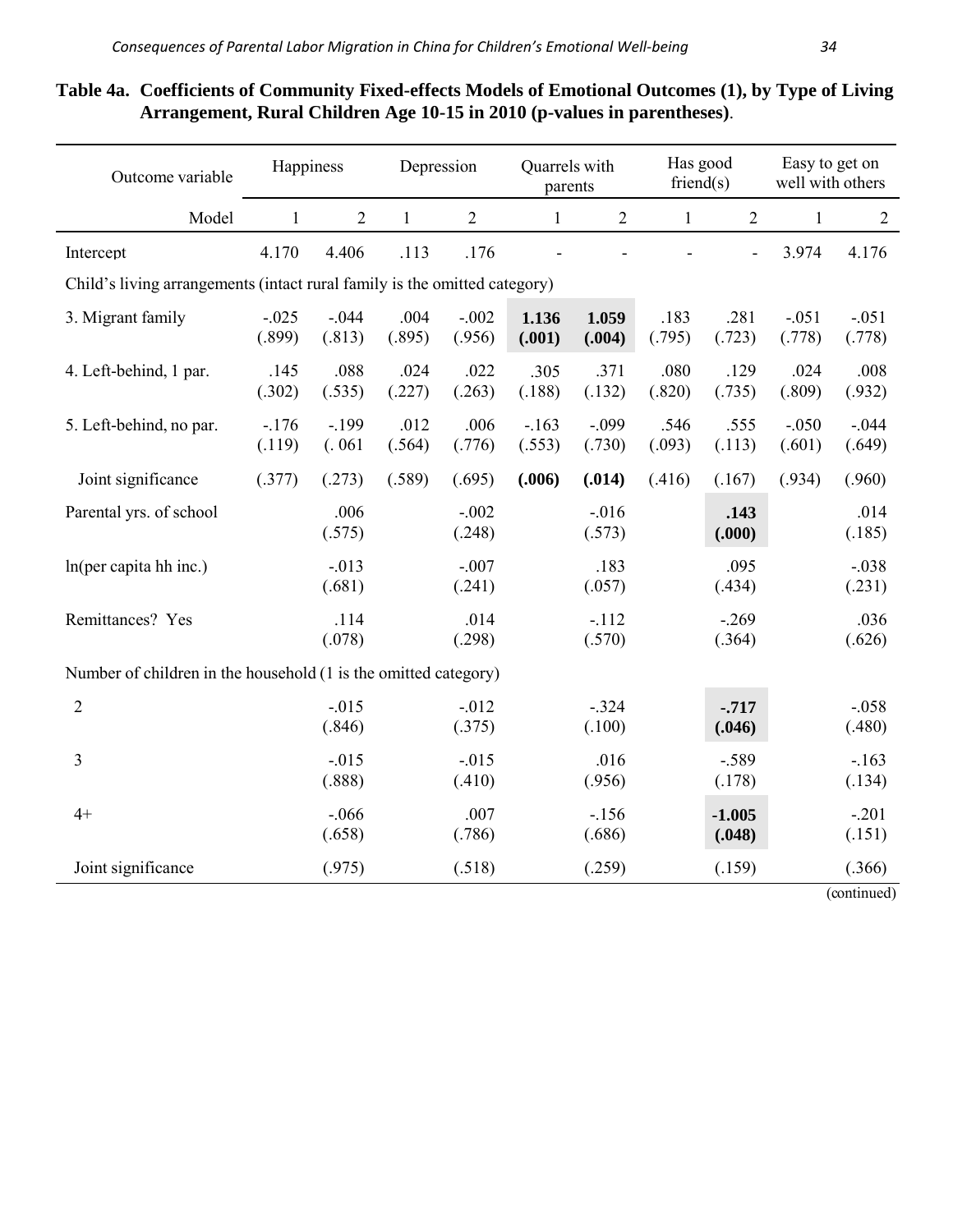| Outcome variable      | Happiness                                                                                       | Depression     | Quarrels with<br>parents | Has good<br>friend $(s)$ | Easy to get on<br>well with others |  |  |  |  |
|-----------------------|-------------------------------------------------------------------------------------------------|----------------|--------------------------|--------------------------|------------------------------------|--|--|--|--|
| Model                 | $\overline{2}$                                                                                  | $\overline{2}$ | $\overline{2}$           | $\overline{2}$           | 1                                  |  |  |  |  |
|                       | 1                                                                                               | 1              | 1                        | 1                        | 2                                  |  |  |  |  |
|                       | Child's age (10 is the omitted category for Depression, 13 for Self-motivation and Resignation) |                |                          |                          |                                    |  |  |  |  |
| 11                    | .046                                                                                            | $-.010$        | $-.356$                  | .742                     | .236                               |  |  |  |  |
|                       | (.593)                                                                                          | (.459)         | (.133)                   | (.025)                   | (.032)                             |  |  |  |  |
| 12                    | $-.096$                                                                                         | .011           | $-.085$                  | .488                     | .074                               |  |  |  |  |
|                       | (.363)                                                                                          | (.486)         | (.719)                   | (.147)                   | (.479)                             |  |  |  |  |
| 13                    | $-.014$                                                                                         | $-.014$        | $-286$                   | .673                     | .211                               |  |  |  |  |
|                       | (.898)                                                                                          | (.368)         | (.251)                   | (.051)                   | (.040)                             |  |  |  |  |
| 14                    | $-.216$                                                                                         | .013           | .328                     | .958                     | .119                               |  |  |  |  |
|                       | (.016)                                                                                          | (.402)         | (.156)                   | (.007)                   | (.196)                             |  |  |  |  |
| 15                    | $-159$                                                                                          | .016           | .123                     | 1.146                    | $-.005$                            |  |  |  |  |
|                       | (.064)                                                                                          | (.251)         | (.583)                   | (.001)                   | (.962)                             |  |  |  |  |
| Joint significance    | (.031)                                                                                          | (.109)         | (.062)                   | (.020)                   | (.040)                             |  |  |  |  |
| Child's gender (male) | $-.134$                                                                                         | .007           | $-.254$                  | $-.307$                  | $-.042$                            |  |  |  |  |
|                       | (.025)                                                                                          | (.473)         | (.081)                   | (.180)                   | (.412)                             |  |  |  |  |
| Substandard housing   | $-.137$                                                                                         | .009           | $-155$                   | $-.027$                  | $-.003$                            |  |  |  |  |
|                       | (.086)                                                                                          | (.420)         | (.417)                   | (.928)                   | (.967)                             |  |  |  |  |
| N                     | 2,100                                                                                           | 2,100          | $1,442^{\circ}$          | 830 <sup>a</sup>         | 2,100                              |  |  |  |  |

## **Table 4a. (continued)**

<sup>a</sup> The N's are reduced because communities with no variance in the dependent variable were dropped by Stata, i.e., communities in which no child reported quarreling with his/her parents in the month prior to the survey and communities in which no child lacked even a single good friend.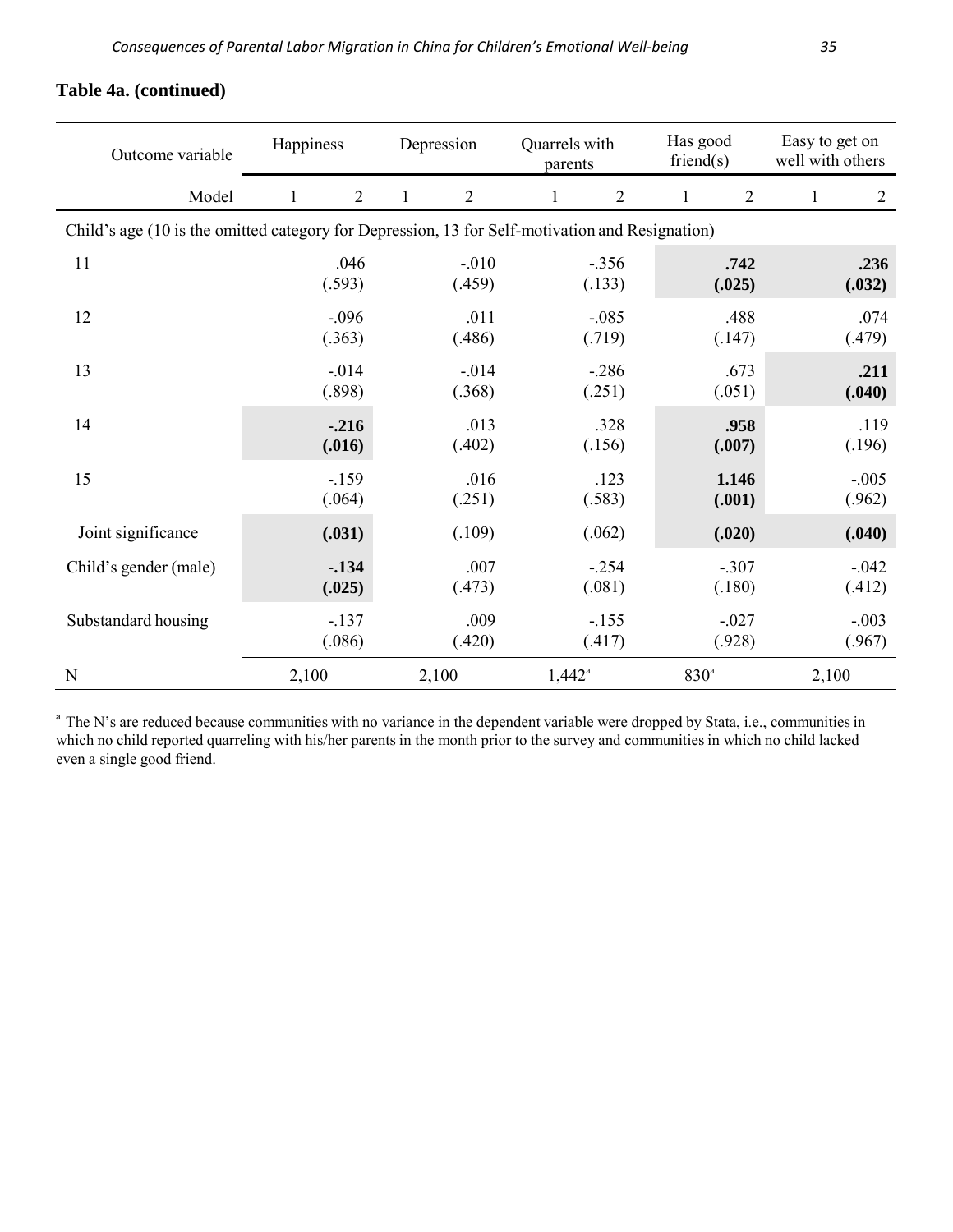## **Table 4b. Coefficients of Community Fixed-effects Models of Emotional Outcomes (2), by Type of Living Arrangement, Rural Children Age 10-15 in 2010 (p-values in parentheses)**.

| Outcome variable                                                          | Low self-esteem <sup>a</sup> |                   | High self-esteem <sup>a</sup> |                    | Self-motivation <sup>b</sup> |                    | Resignation <sup>b</sup> |                   |
|---------------------------------------------------------------------------|------------------------------|-------------------|-------------------------------|--------------------|------------------------------|--------------------|--------------------------|-------------------|
| Model                                                                     | $\mathbf{1}$                 | $\overline{2}$    | $\mathbf{1}$                  | $\mathbf{2}$       | $\mathbf{1}$                 | $\overline{2}$     | $\mathbf{1}$             | $\overline{2}$    |
| Intercept                                                                 | .361                         | .314              | .572                          | .468               | .390                         | .629               | .396                     | .607              |
| Child's living arrangements (intact rural family is the omitted category) |                              |                   |                               |                    |                              |                    |                          |                   |
| 3. Migrant family                                                         | .044<br>(.182)               | .017<br>(.708)    | $-.001$<br>(.978)             | .015<br>(.711)     | .287<br>(.021)               | .273<br>(.023)     | .072<br>(.379)           | .035<br>(.596)    |
| 4. Left-behind, 1 par.                                                    | $-.018$<br>(.759)            | $-.031$<br>(.448) | $-.006$<br>(.836)             | $-.006$<br>(.827)  | $-.039$<br>(.079)            | $-.038$<br>(.148)  | $-.025$<br>(.482)        | $-.009$<br>(.779) |
| 5. Left-behind, no par.                                                   | .035<br>(.670)               | .032<br>(.564)    | .015<br>(.650)                | .034<br>(.334)     | .033<br>(.359)               | .039<br>(.293)     | $-.022$<br>(.510)        | $-.004$<br>(.907) |
| Joint significance                                                        | (.481)                       | (.537)            | (.961)                        | (.750)             | (.007)                       | (.018)             | (.592)                   | (.941)            |
| Parental yrs. of school                                                   |                              | $-.008$<br>(.135) |                               | $-.004$<br>(.421)  |                              | $-.001$<br>(.743)  |                          | .001<br>(.792)    |
| ln(per capita hh inc.)                                                    |                              | .012<br>(.446)    |                               | .019<br>(.259)     |                              | $-.028$<br>(.068)  |                          | $-.022$<br>(.132) |
| Remittances? Yes                                                          |                              | .028<br>(.395)    |                               | $-.028$<br>(.461)  |                              | $-.003$<br>(.896)  |                          | $-.039$<br>(.219) |
| Number of children in the household (1 is the omitted category)           |                              |                   |                               |                    |                              |                    |                          |                   |
| $\mathfrak{2}$                                                            |                              | .044<br>(.076)    |                               | $-.004$<br>(.932)  |                              | .035<br>(.237)     |                          | $-.006$<br>(.827) |
| 3                                                                         |                              | $-.075$<br>(.196) |                               | $-0.014$<br>(.755) |                              | $-0.014$<br>(.738) |                          | $-.072$<br>(.175) |
| $4+$                                                                      |                              | .031<br>(.662)    |                               | $-.035$<br>(.562)  |                              | $-.039$<br>(.544)  |                          | $-.034$<br>(.540) |
| Joint significance                                                        |                              | (.042)            |                               | (.903)             |                              | (.350)             |                          | (.522)            |

(continued)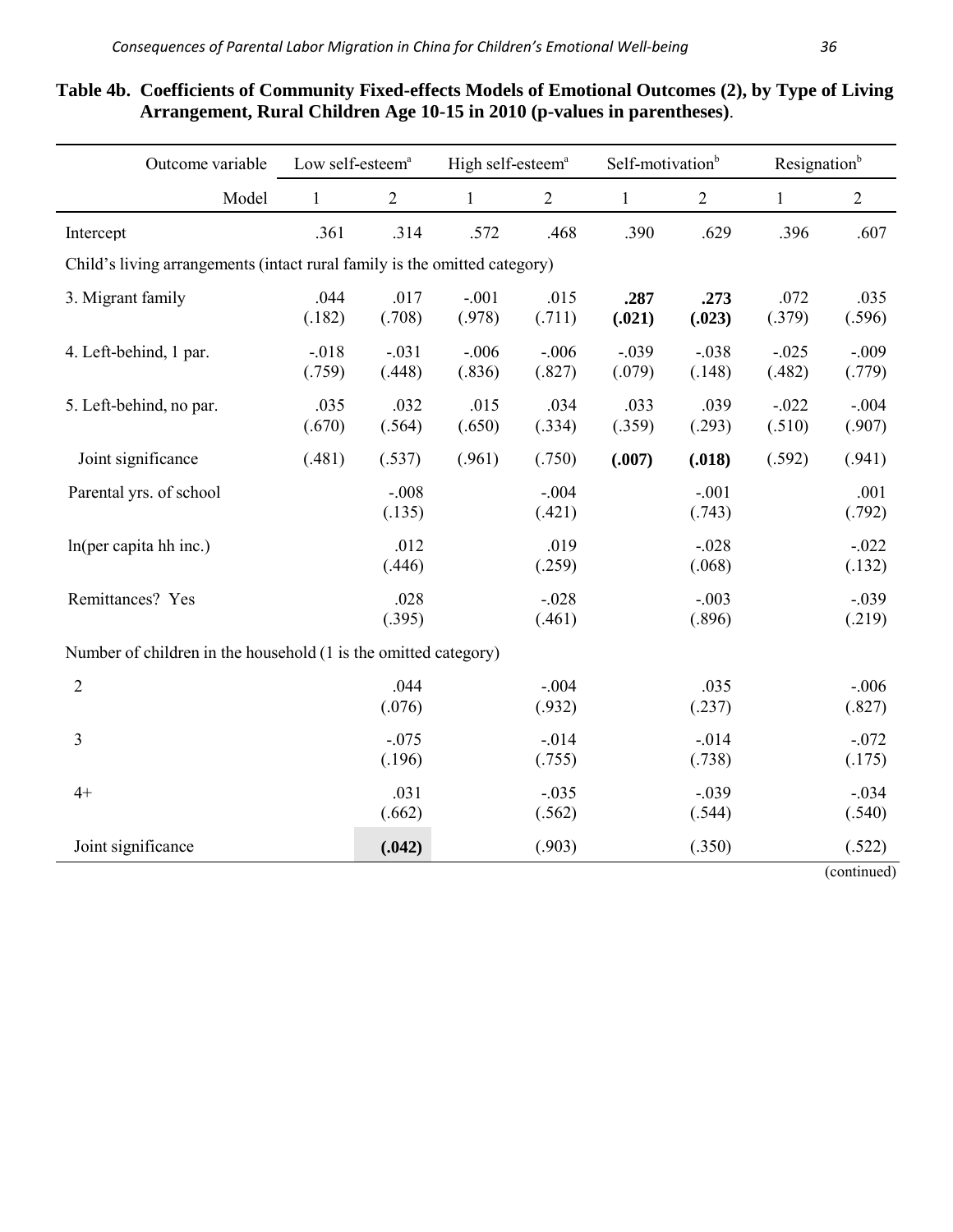# **Table 4b. (continued)**

| Outcome variable                         | Low self-esteem <sup>a</sup> |                | High self-esteem <sup>a</sup> | Self-motivation <sup>b</sup> |              |                   | Resignation <sup>b</sup> |                |
|------------------------------------------|------------------------------|----------------|-------------------------------|------------------------------|--------------|-------------------|--------------------------|----------------|
| Model                                    | $\mathbf{1}$                 | $\overline{2}$ | $\mathbf{1}$                  | $\overline{2}$               | $\mathbf{1}$ | $\overline{2}$    | $\mathbf{1}$             | $\overline{2}$ |
| Child's age (13 is the omitted category) |                              |                |                               |                              |              |                   |                          |                |
| 11                                       |                              |                |                               |                              |              |                   |                          |                |
|                                          |                              |                |                               |                              |              |                   |                          |                |
| 12                                       |                              |                |                               |                              |              |                   |                          |                |
| 13                                       |                              |                |                               |                              |              |                   |                          |                |
|                                          |                              |                |                               |                              |              |                   |                          |                |
| 14                                       |                              |                |                               |                              |              |                   |                          |                |
|                                          |                              |                |                               |                              |              |                   |                          |                |
| 15                                       |                              |                |                               |                              |              | $-.022$<br>(.240) |                          | .006<br>(.766) |
| Joint significance                       |                              |                |                               |                              |              |                   |                          |                |
| Child's gender (male)                    |                              | $-.079$        |                               | $-0.015$                     |              | .004              |                          | $-0.015$       |
|                                          |                              | (.015)         |                               | (.511)                       |              | (.861)            |                          | (.578)         |
| Substandard housing                      |                              | .074           |                               | $-.026$                      |              | $-.046$           |                          | $-0.016$       |
|                                          |                              | (.078)         |                               | (.324)                       |              | (.071)            |                          | (.611)         |
| N                                        | 342                          |                | 342                           |                              | 744          |                   | 744                      |                |

 $a$  10 year olds.

<sup>b</sup> 13 and 15 year olds.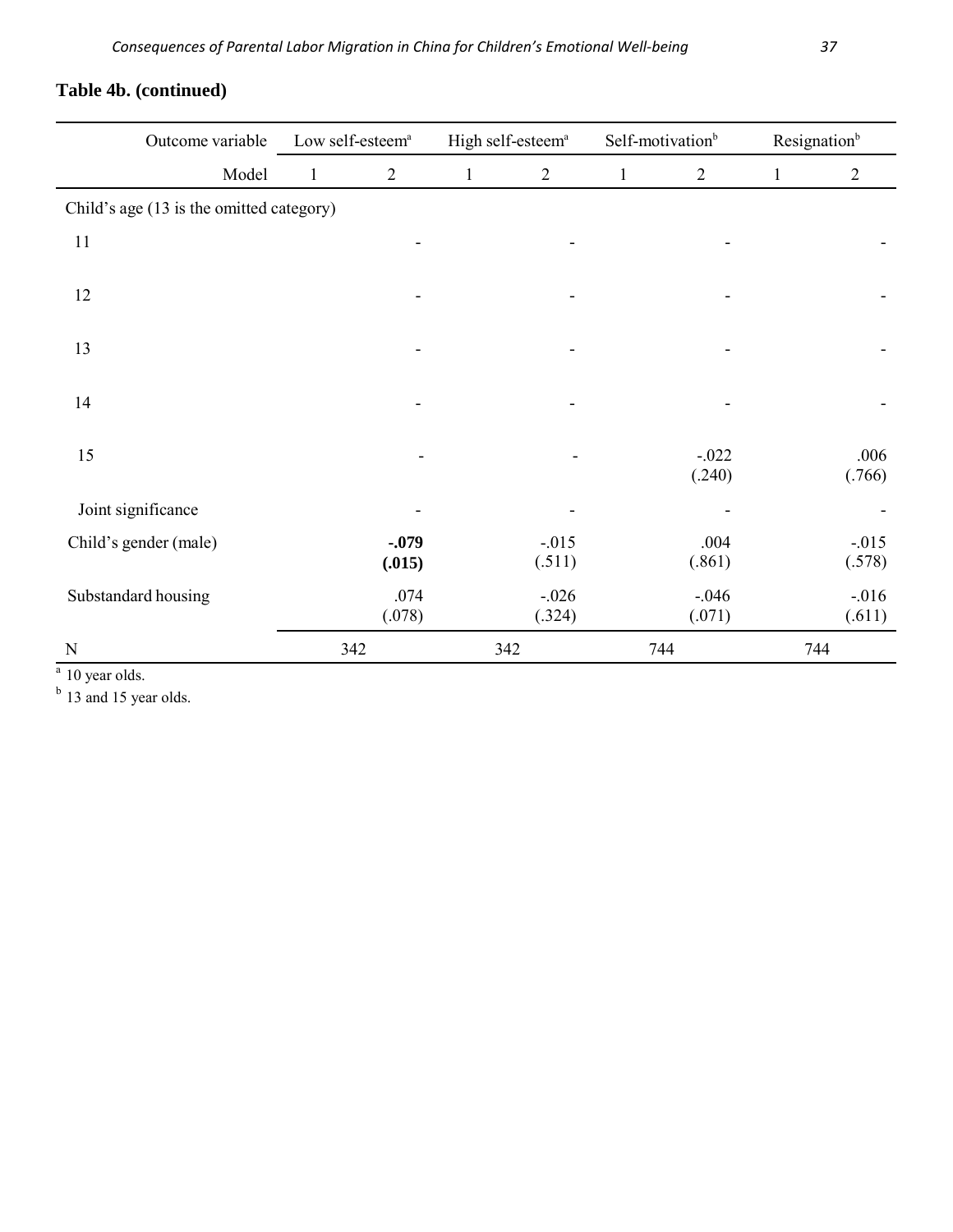## **Table 5a. Coefficients of Community Fixed-effects Models of Emotional Outcomes (1), by Type of Living Arrangement, Urban Children Age 10-15 in 2010 (p-values in parentheses)**.

| Outcome variable                                                          | Happiness         |                   | Depression        |                   | Quarrels with<br>parents |                    | Has good<br>friend(s) |                    | Easy to get on<br>well with others |                       |
|---------------------------------------------------------------------------|-------------------|-------------------|-------------------|-------------------|--------------------------|--------------------|-----------------------|--------------------|------------------------------------|-----------------------|
| Model                                                                     | $\mathbf{1}$      | $\overline{2}$    | $\mathbf{1}$      | $\overline{2}$    | $\mathbf{1}$             | $\overline{c}$     | $\mathbf{1}$          | $\overline{2}$     | $\mathbf{1}$                       | 2                     |
| Intercept                                                                 | 4.326             | 3.713             | .129              | .131              |                          |                    |                       | ÷,                 | 4.146                              | 3.645                 |
| Child's living arrangements (intact rural family is the omitted category) |                   |                   |                   |                   |                          |                    |                       |                    |                                    |                       |
| 3. Migrant family                                                         | $-.327$<br>(.350) | $-.287$<br>(.366) | $-.047$<br>(.001) | $-.039$<br>(.010) | .609<br>(.027)           | .660<br>(.020)     | $-0.966$<br>(.009)    | $-.337$<br>(.500)  | $-.352$<br>(.307)                  | $-.318$<br>(.307)     |
| 4. Left-behind, 1 par.                                                    | .096<br>(.452)    | .090<br>(.504)    | .001<br>(.949)    | .012<br>(.594)    | $-.559$<br>(.053)        | $-.508$<br>(.062)  | $-1.029$<br>(.059)    | $-1.285$<br>(.096) | $-.013$<br>(.939)                  | $-.024$<br>(.873)     |
| 5. Left-behind, no par.                                                   | $-.021$<br>(.898) | $-.004$<br>(.982) | $-.034$<br>(.219) | .024<br>(.360)    | $-.069$<br>(.821)        | .055<br>(.865)     | $-.740$<br>(.214)     | $-1.070$<br>(.101) | .010<br>(.918)                     | .008<br>(.930)        |
| Joint significance                                                        | (.539)            | (.626)            | (.005)            | (.071)            | (.019)                   | (.018)             | (.017)                | (.179)             | (.773)                             | (.770)                |
| Parental yrs. of school                                                   |                   | .027<br>(.023)    |                   | .001<br>(.543)    |                          | .053<br>(.053)     |                       | .115<br>(.064)     |                                    | .008<br>(.472)        |
| ln(per capita hh inc.)                                                    |                   | .036<br>(.550)    |                   | $-.005$<br>(.610) |                          | .079<br>(.447)     |                       | .103<br>(.740)     |                                    | .042<br>(.219)        |
| Remittances? Yes                                                          |                   | $-.051$<br>(.633) |                   | .035<br>(.037)    |                          | .038<br>(.882)     |                       | .896<br>(.236)     |                                    | $-.067$<br>(.510)     |
| Number of children in the household (1 is the omitted category)           |                   |                   |                   |                   |                          |                    |                       |                    |                                    |                       |
| $\overline{2}$                                                            |                   | .037<br>(.712)    |                   | $-.029$<br>(.058) |                          | $-.074$<br>(.721)  |                       | .314<br>(.552)     |                                    | .153<br>(.100)        |
| $\overline{\mathbf{3}}$                                                   |                   | .085<br>(.551)    |                   | $-.007$<br>(.760) |                          | .302<br>(.398)     |                       | .063<br>(.923)     |                                    | .196<br>(.193)        |
| $4+$                                                                      |                   | $-163$<br>(.603)  |                   | .009<br>(.822)    |                          | $-1.114$<br>(.288) |                       | $-.536$<br>(.683)  |                                    | $-.408$<br>(.099)     |
| Joint significance                                                        |                   | (.756)            |                   | (.243)            |                          | (.423)             |                       | (.862)             |                                    | (.045)<br>(continued) |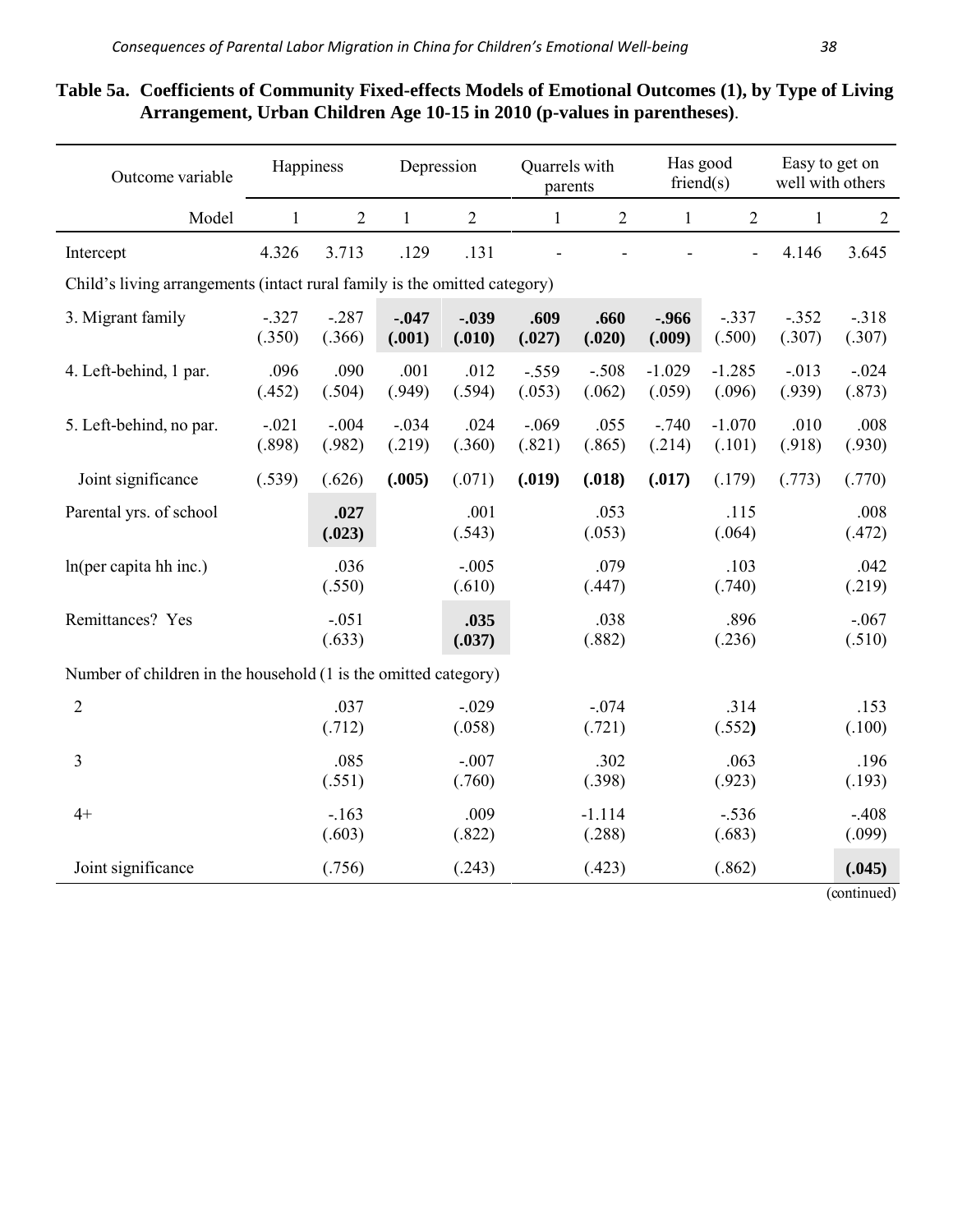| Outcome variable                                        | Happiness      | Depression     | Quarrels with<br>parents | Has good<br>friend $(s)$ | Easy to get on<br>well with others |
|---------------------------------------------------------|----------------|----------------|--------------------------|--------------------------|------------------------------------|
| Model                                                   | $\overline{2}$ | $\overline{2}$ | $\overline{2}$           | $\mathbf{1}$             | $\mathbf{1}$                       |
|                                                         | 1              | 1              | $\mathbf{1}$             | $\overline{2}$           | $\overline{2}$                     |
| Child's age (10 is the omitted category for Depression) |                |                |                          |                          |                                    |
| 11                                                      | .173           | .026           | .101                     | .643                     | .007                               |
|                                                         | (.118)         | (.272)         | (.692)                   | (.219)                   | (.950)                             |
| 12                                                      | $-.035$        | .028           | .220                     | .401                     | $-.032$                            |
|                                                         | (.766)         | (.150)         | (.348)                   | (.441)                   | (.808)                             |
| 13                                                      | .069           | .020           | .178                     | .706                     | $-.072$                            |
|                                                         | (.571)         | (.358)         | (.503)                   | (.222)                   | (.586)                             |
| 14                                                      | $-.061$        | .051           | $-.558$                  | .820                     | $-.025$                            |
|                                                         | (.636)         | (.035)         | (.046)                   | (.161)                   | (.812)                             |
| 15                                                      | .038           | .105           | $-.053$                  | $-266$                   | .214                               |
|                                                         | (.759)         | (.039)         | (.831)                   | (.570)                   | (.057)                             |
| Joint significance                                      | (.301)         | (.068)         | (.080)                   | (.459)                   | (.021)                             |
| Child's gender (male)                                   | .003           | $-0.016$       | $-.228$                  | 1.306                    | .000                               |
|                                                         | (.982)         | (.429)         | (.114)                   | (000)                    | (.998)                             |
| Substandard housing                                     | .038           | .023           | .126                     | .053                     | $-.071$                            |
|                                                         | (.707)         | (.128)         | (.543)                   | (.918)                   | (.461)                             |
| N                                                       | 1,254          | 1,254          | 924                      | 258                      | 1,254                              |

### **Table 5a. (continued)**

<sup>a</sup> The N's are reduced because communities with no variance in the dependent variable were dropped by Stata, i.e., communities in which no child reported quarreling with his/her parents in the month prior to the survey and communities in which no child lacked even a single good friend.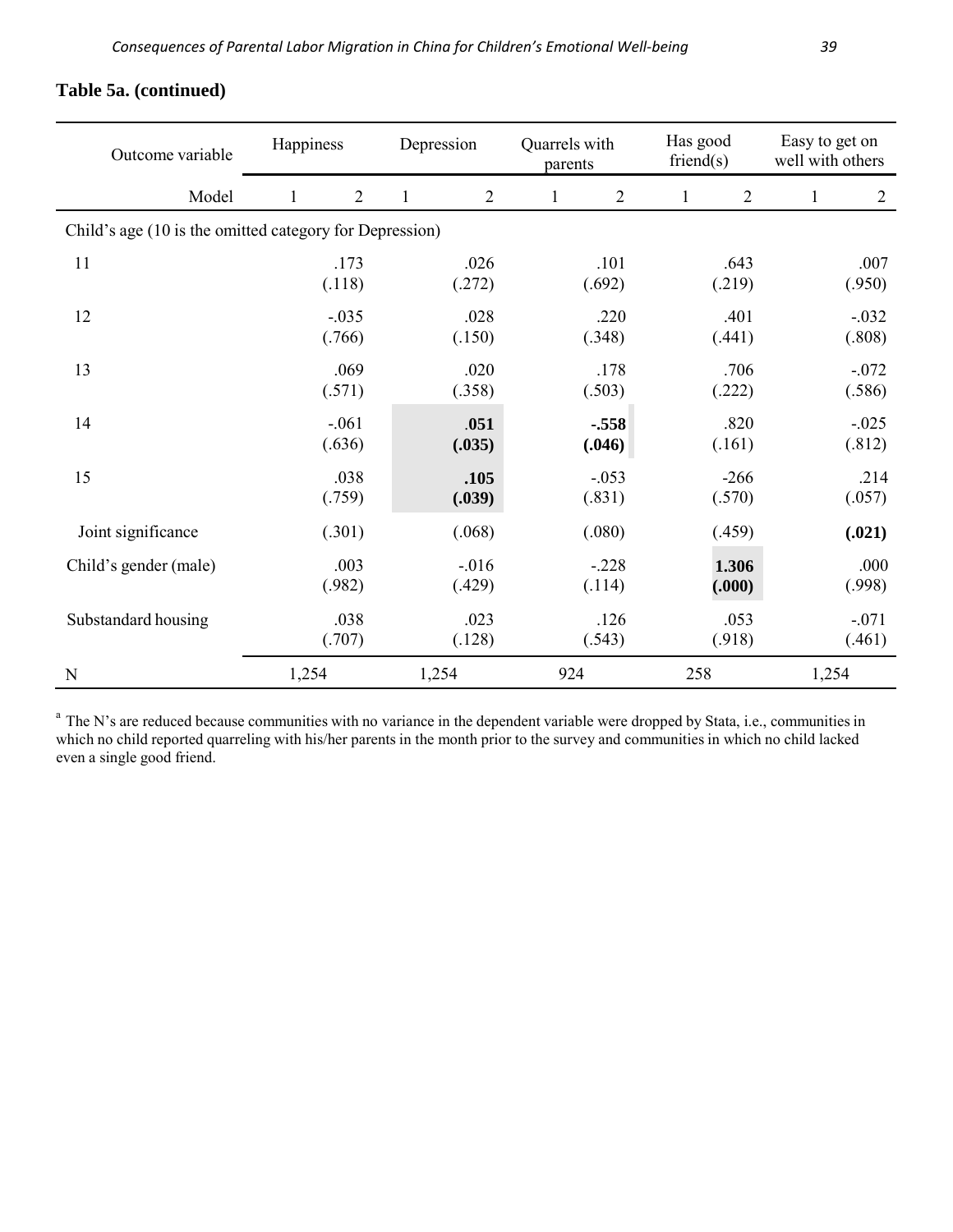## **Table 5b. Coefficients of Community Fixed-effects Models of Emotional Outcomes (2), by Type of Living Arrangement, Urban Children Age 10-15 in 2010 (p-values in parentheses)**.

| Outcome variable                                                          | Low self-esteem <sup>a</sup> |                   | High self-esteem <sup>a</sup> |                   | Self-motivation <sup>b</sup> |                    | Resignation <sup>b</sup> |                   |  |
|---------------------------------------------------------------------------|------------------------------|-------------------|-------------------------------|-------------------|------------------------------|--------------------|--------------------------|-------------------|--|
| Model                                                                     | $\mathbf{1}$                 | 2                 | $\mathbf{1}$                  | $\overline{2}$    | $\mathbf{1}$                 | $\sqrt{2}$         | $\mathbf{1}$             | $\overline{2}$    |  |
| Intercept                                                                 | .281                         | .228              | .684                          | .115              | .417                         | .277               | .432                     | .018              |  |
| Child's living arrangements (intact rural family is the omitted category) |                              |                   |                               |                   |                              |                    |                          |                   |  |
| 3. Migrant family                                                         | .044<br>(.395)               | .013<br>(.784)    | $-.300$<br>(.000)             | $-.280$<br>(.000) | $-.054$<br>(.348)            | $-.046$<br>(.343)  | $-.098$<br>(.428)        | $-112$<br>(.414)  |  |
| 4. Left-behind, 1 par.                                                    | .189<br>(.239)               | .213<br>(.221)    | .014<br>(.882)                | .016<br>(.888)    | $-.160$<br>(.002)            | $-0.115$<br>(.029) | $-.102$<br>(.222)        | $-122$<br>(.182)  |  |
| 5. Left-behind, no par.                                                   | .107<br>(.022)               | .116<br>(.012)    | $-.056$<br>(.140)             | $-.079$<br>(.144) | $-.298$<br>(.000)            | $-.243$<br>(.000)  | $-.064$<br>(.221)        | $-.077$<br>(.247) |  |
| Joint significance                                                        | (.070)                       | (.012)            | (.001)                        | (.000)            | (.000)                       | (.000)             | (.330)                   | (.322)            |  |
| Parental yrs. of school                                                   |                              | .010<br>(.278)    |                               | $-.004$<br>(.767) |                              | .004<br>(.488)     |                          | $-.010$<br>(.134) |  |
| ln(per capita hh inc.)                                                    |                              | $-.002$<br>(.930) |                               | .065<br>(.061)    |                              | .018<br>(.505)     |                          | .055<br>(.060)    |  |
| Remittances? Yes                                                          |                              | $-.049$<br>(.343) |                               | $-.062$<br>(.412) |                              | .013<br>(.693)     |                          | .047<br>(.344)    |  |
| Number of children in the household (1 is the omitted category)           |                              |                   |                               |                   |                              |                    |                          |                   |  |
| $\overline{2}$                                                            |                              | .085<br>(.226)    |                               | .031<br>(.650)    |                              | $-.055$<br>(.216)  |                          | .049<br>(.409)    |  |
| 3                                                                         |                              | .092<br>(.128)    |                               | .025<br>(.805)    |                              | $-.106$<br>(.062)  |                          | .055<br>(.547)    |  |
| $4+$                                                                      |                              | .264<br>(.000)    |                               | .124<br>(.245)    |                              | $-.070$<br>(.294)  |                          | .218<br>(.079)    |  |
| Joint significance                                                        |                              | (.000)            |                               | (.675)            |                              | (.278)             |                          | (.335)            |  |

j.

(continued)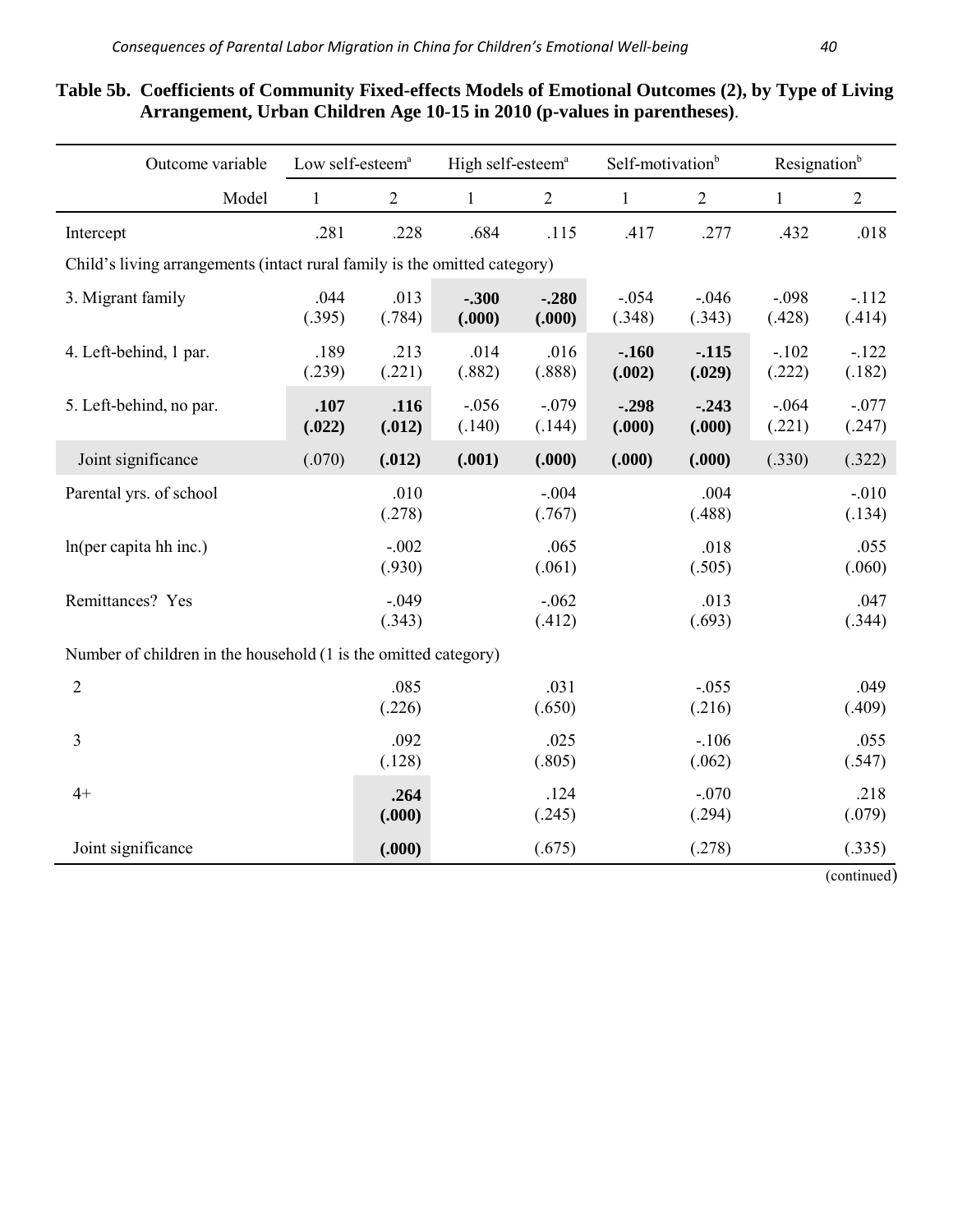# **Table 5b. (continued)**

| Outcome variable                         | Low self-esteem <sup>a</sup>   | High self-esteem <sup>a</sup>  | Self-motivation <sup>b</sup>   | Resignation <sup>b</sup>       |  |  |  |  |
|------------------------------------------|--------------------------------|--------------------------------|--------------------------------|--------------------------------|--|--|--|--|
| Model                                    | $\mathbf{1}$<br>$\overline{2}$ | $\overline{2}$<br>$\mathbf{1}$ | $\overline{2}$<br>$\mathbf{1}$ | $\overline{2}$<br>$\mathbf{1}$ |  |  |  |  |
| Child's age (13 is the omitted category) |                                |                                |                                |                                |  |  |  |  |
| 11                                       |                                |                                |                                |                                |  |  |  |  |
| 12                                       |                                |                                |                                |                                |  |  |  |  |
| 13                                       |                                |                                |                                |                                |  |  |  |  |
| 14                                       |                                |                                |                                |                                |  |  |  |  |
| 15                                       |                                |                                | $-.091$<br>(.003)              | $-.027$<br>(.572)              |  |  |  |  |
| Joint significance                       |                                |                                |                                |                                |  |  |  |  |
| Child's gender (male)                    | $-.060$<br>(.128)              | .047<br>(.297)                 | .024<br>(.415)                 | $-0.019$<br>(.651)             |  |  |  |  |
| Substandard housing                      | $. -047$<br>(.235)             | .042<br>(.672)                 | .027<br>(.497)                 | $-.010$<br>(.786)              |  |  |  |  |
| N                                        | 210                            | 210                            | 412                            | 412                            |  |  |  |  |

 $a$  10 year olds.

<sup>b</sup> 13 and 15 year olds.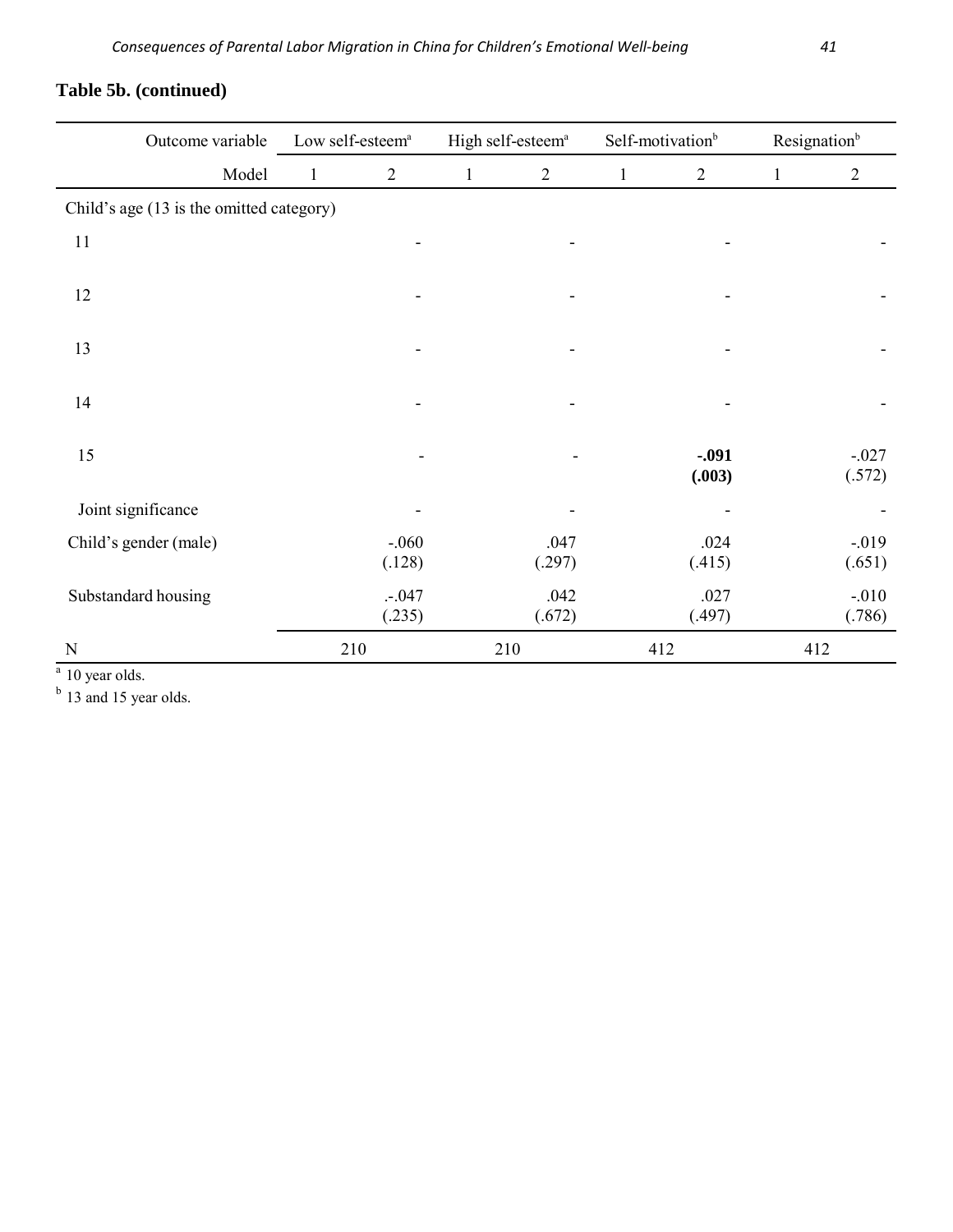| Contrast                                                                                           | Child in intact rural family vs. |               |                       |            |                        |                |  |  |
|----------------------------------------------------------------------------------------------------|----------------------------------|---------------|-----------------------|------------|------------------------|----------------|--|--|
|                                                                                                    |                                  | Migrant child | Left behind, 1 parent |            | Left behind, no parent |                |  |  |
| Model                                                                                              | $\mathbf{1}$                     | $\sqrt{2}$    | $\mathbf{1}$          | $\sqrt{2}$ | $\mathbf{1}$           | $\overline{2}$ |  |  |
| Regression models for all children                                                                 |                                  |               |                       |            |                        |                |  |  |
| Happiness                                                                                          |                                  |               |                       |            |                        |                |  |  |
| Depression                                                                                         |                                  |               |                       |            | ╈                      | ┿              |  |  |
| Quarrels w/ parents                                                                                | $\pm$                            | $\pm$         |                       |            |                        |                |  |  |
| Good friends                                                                                       |                                  |               |                       |            |                        |                |  |  |
| Gets on with others                                                                                |                                  |               |                       |            |                        |                |  |  |
| Low self-esteem                                                                                    |                                  |               |                       |            |                        |                |  |  |
| High self-esteem                                                                                   |                                  |               |                       |            |                        |                |  |  |
| Self-motivation                                                                                    |                                  |               |                       |            |                        |                |  |  |
| Resignation                                                                                        |                                  |               |                       |            |                        |                |  |  |
| Fixed-effects models for rural children; contrast is with rural children living in intact families |                                  |               |                       |            |                        |                |  |  |
| Happiness                                                                                          |                                  |               |                       |            |                        |                |  |  |
| Depression                                                                                         |                                  |               |                       |            |                        |                |  |  |
| Quarrels w/ parents                                                                                | $\pm$                            | $\pm$         |                       |            |                        |                |  |  |
| Good friends                                                                                       |                                  |               |                       |            |                        |                |  |  |
| Gets on with others                                                                                |                                  |               |                       |            |                        |                |  |  |
| Low self-esteem                                                                                    |                                  |               |                       |            |                        |                |  |  |
| High self-esteem                                                                                   |                                  |               |                       |            |                        |                |  |  |
| Self-motivation                                                                                    | $\pm$                            | $\pm$         |                       |            |                        |                |  |  |
| Resignation                                                                                        |                                  |               |                       |            |                        |                |  |  |
| Fixed-effects models for urban children; contrast is with urban children living in intact families |                                  |               |                       |            |                        |                |  |  |
| Happiness                                                                                          |                                  |               |                       |            |                        |                |  |  |
| Depression                                                                                         |                                  |               |                       |            |                        |                |  |  |
| Quarrels w/ parents                                                                                | $\pm$                            | $\pm$         |                       |            |                        |                |  |  |
| Good friends                                                                                       |                                  |               |                       |            |                        |                |  |  |
| Gets on with others                                                                                |                                  |               |                       |            |                        |                |  |  |
| Low self-esteem                                                                                    |                                  |               |                       |            |                        |                |  |  |
| High self-esteem                                                                                   |                                  |               |                       |            |                        |                |  |  |
| Self-motivation                                                                                    |                                  |               |                       |            |                        |                |  |  |
| Resignation                                                                                        |                                  |               |                       |            |                        |                |  |  |

# **Table 6. Summary of Findings from Tables 3a-5b.**

 $+$  = significantly greater than reference group;  $-$  = significantly more negative than reference group.